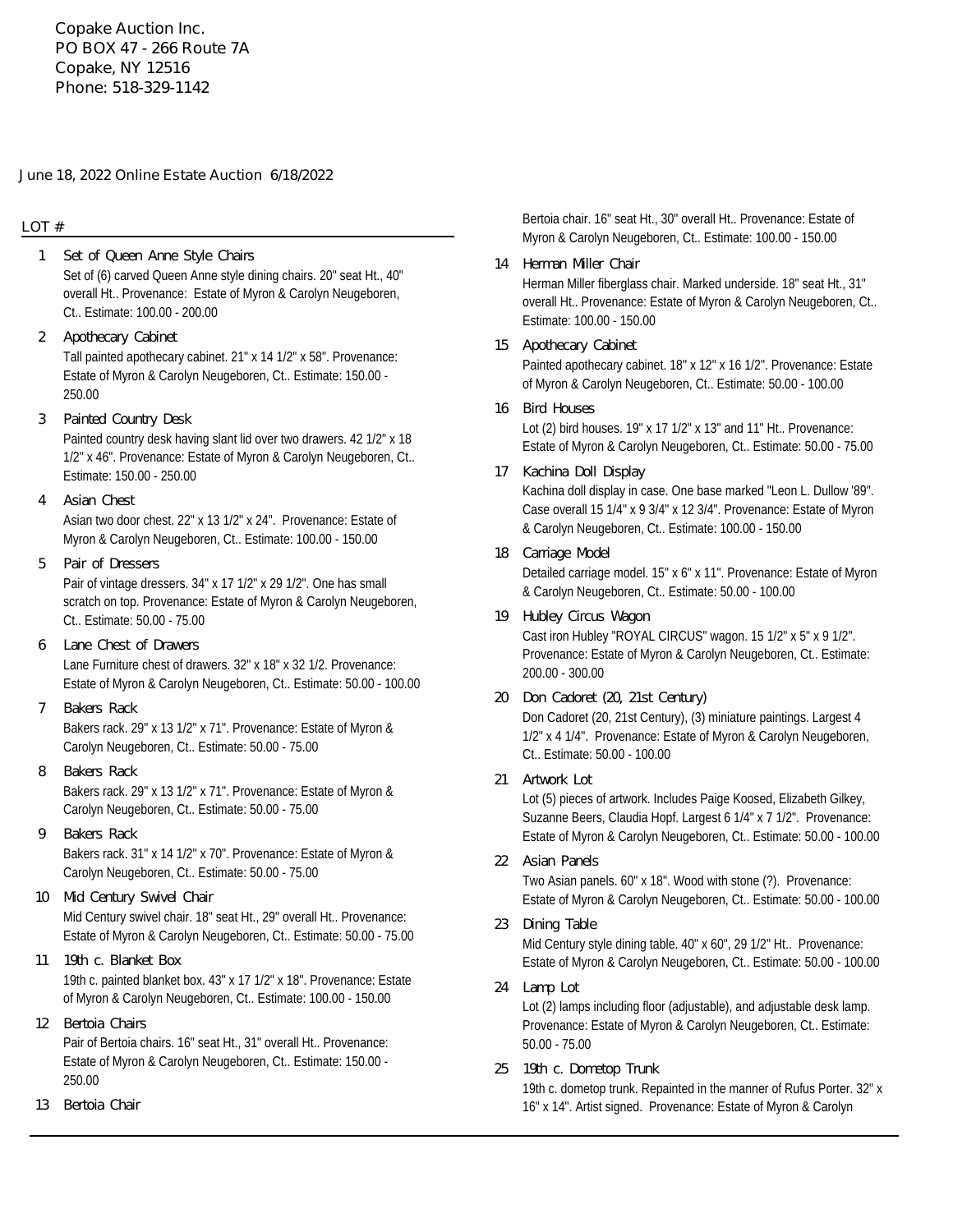Neugeboren, Ct.. Estimate: 100.00 - 150.00

- Lot (4) painted folk art boxes. Largest 19" x 10 1/2" x 11 1/2". Provenance: Estate of Myron & Carolyn Neugeboren, Ct.. Estimate: 100.00 - 150.00 **26 Lot of Folk Art Boxes**
- **27 Misc. Lot**

Misc. lot including Larry Koosed sheep (9 1/2" x 7"), composition cow model (10 1/2" x 4 1/2" x 8 1/2"), pottery bust marked "ROSA" (labeled Phillipines, 14" Ht.), G & G Hosfeld whirligig (paddle needs new dowel 31" Ht.). Provenance: Estate of Myron & Carolyn Neugeboren, Ct.. Estimate: 50.00 - 75.00

**28 Doll Lot**

Lot (7) folk art dolls. Tallest 21" Ht.. Provenance: Estate of Myron & Carolyn Neugeboren, Ct.. Estimate: 50.00 - 75.00

**29 Folk Art Lot**

Lot (3) pieces including wooden duck decoy (17" L.), wooden painted Canada Goose carving signed J.P. Selman '73" (19" wing span, 23" L.), carved wooden shorebird marked underside (14" L., comes with driftwood base. Provenance: Estate of Myron & Carolyn Neugeboren, Ct.. Estimate: 50.00 - 100.00

**30 Artwork Lot**

Lot (2) pieces of artwork including folk art landscape (oil on panel, overall 29" x 35"), and interior subject by Susan Slyman (oil on canvas, overall 10 1/2" x 12 1/2"). Provenance: Estate of Myron & Carolyn Neugeboren, Ct.. Estimate: 100.00 - 150.00

**31 Misc. Lot**

Misc. lot of dolls including Wizard of Oz, Pinnochio, Raggedy Ann etc.. Tallest 23" Ht.. Provenance: Estate of Myron & Carolyn Neugeboren, Ct.. Estimate: 50.00 - 75.00

**32 Pottery Lot**

Lot (3) pieces of pottery including planter (marked "H" underside 12" D., 9" Ht.), pottery vase signed "Kelly Copper" (10 1/2" D., 10 1/2" Ht.), Colleen O'Neil Raku pottery vase (14" W., 16" Ht.). Provenance: Estate of Myron & Carolyn Neugeboren, Ct.. Estimate: 50.00 - 100.00

- 19th c. stenciled stool. 18" x 6 3/4" x 6 1/2". Provenance: Estate of Myron & Carolyn Neugeboren, Ct.. Estimate: 50.00 - 75.00 **33 19th c. Stool**
- **34 Misc. Lot**

Lot including stool (24" Ht.), steps (18" x 11" x 15 1/2"), and (3) stools. Provenance: Estate of Myron & Carolyn Neugeboren, Ct.. Estimate: 50.00 - 100.00

- 19th c. blanket box with later paint decoration. 43" x 18 1/2" x 22" Provenance: Estate of Myron & Carolyn Neugeboren, Ct.. Estimate: 100.00 - 150.00 **35 Paint Decorated Blanket Box**
- Two Wild Wood turning artist made bowls. Largest 12 1/2" D., 8" Ht.. Provenance: Estate of Myron & Carolyn Neugeboren, Ct.. Estimate: 50.00 - 75.00 **36 Wild Wood Turnings Bowls**
- Lot including pottery vase marked Dora Antonio / Acoma / N.M / "Sky **37 Native American Pottery**

City" (11 1/2" Ht.), pottery family marked underside (5 1/2" Ht.), vase marked Shdiyaaraitsa / Acoma (33" Ht.), etc.. Provenance: Estate of Myron & Carolyn Neugeboren, Ct.. Estimate: 50.00 - 75.00

- Japanese ceramic covered urn. 13" Ht.. Provenance: Estate of Myron & Carolyn Neugeboren, Ct.. Estimate: 50.00 - 75.00 **38 Japanese Urn**
- **39 Asian Lot**

Lot (3) pieces including Japanese planter (9 1/4" D., 8" Ht.), large blue and white planter (15" D., 13 1/4" Ht.), charger (19 1/2" D., small rim chip). Provenance: Estate of Myron & Carolyn Neugeboren, Ct.. Estimate: 100.00 - 150.00

**40 Ulla Darni Lamp**

Ulla Darni hand painted shade on base. Shade 18" D., lamp 21" overall Ht.. Provenance: Estate of Myron & Carolyn Neugeboren, Ct.. Estimate: 500.00 - 700.00

**42 Washstand & Table Lot**

Lot including paint decorated washstand (30" x 16 1/2" x 36"), and painted side table (23" x 16" x 18 3/4"). Provenance: Estate of Myron & Carolyn Neugeboren, Ct.. Estimate: 100.00 - 150.00

**43 Misc. Lot**

Lot of various painted metal folk art objects including whirligig (23" x 34"). Provenance: Estate of Myron & Carolyn Neugeboren, Ct.. Estimate: 50.00 - 75.00

**44 Misc. Lot**

Lot including Breininger creamer, egg, Murano fish, candlesticks, ship model etc.. Provenance: Estate of Myron & Carolyn Neugeboren, Ct.. Estimate: 50.00 - 75.00

**45 Basket Lot**

Lot (4) early baskets. Largest 11 1/2" D., 8" Ht.. Provenance: Estate of Myron & Carolyn Neugeboren, Ct.. Estimate: 50.00 - 100.00

**46 Misc. Lot**

Lot including nutcrackers (tallest 14" Ht.), golf bookends, statues, Laurel & Hardy golf figure (25" Ht.). Provenance: Estate of Myron & Carolyn Neugeboren, Ct.. Estimate: 50.00 - 75.00

**47 Basket Lot**

Lot (5) early baskets. Largest 7 1/2" Ht.. Provenance: Estate of Myron & Carolyn Neugeboren, Ct.. Estimate: 50.00 - 75.00

- Concertina with booklet. "ERNEST DEFFNER". Provenance: Estate of Myron & Carolyn Neugeboren, Ct.. Estimate: 25.00 - 50.00 **48 Concertina**
- **49 Marble Carving**

Marble carving of embraced couple. 9" x 12", 5 1/2" thick. Approx. 35LBS. Provenance: Estate of Myron & Carolyn Neugeboren, Ct.. Estimate: 50.00 - 75.00

**50 Game Board Lot**

Lot (3) painted wooden game boards. Largest has drawer (15" x 15" x 4"). Provenance: Estate of Myron & Carolyn Neugeboren, Ct.. Estimate: 50.00 - 75.00

**51 Scale**

Early iron and brass scale with weights. Scale 19" x 9" x 7". Provenance: Estate of Myron & Carolyn Neugeboren, Ct.. Estimate: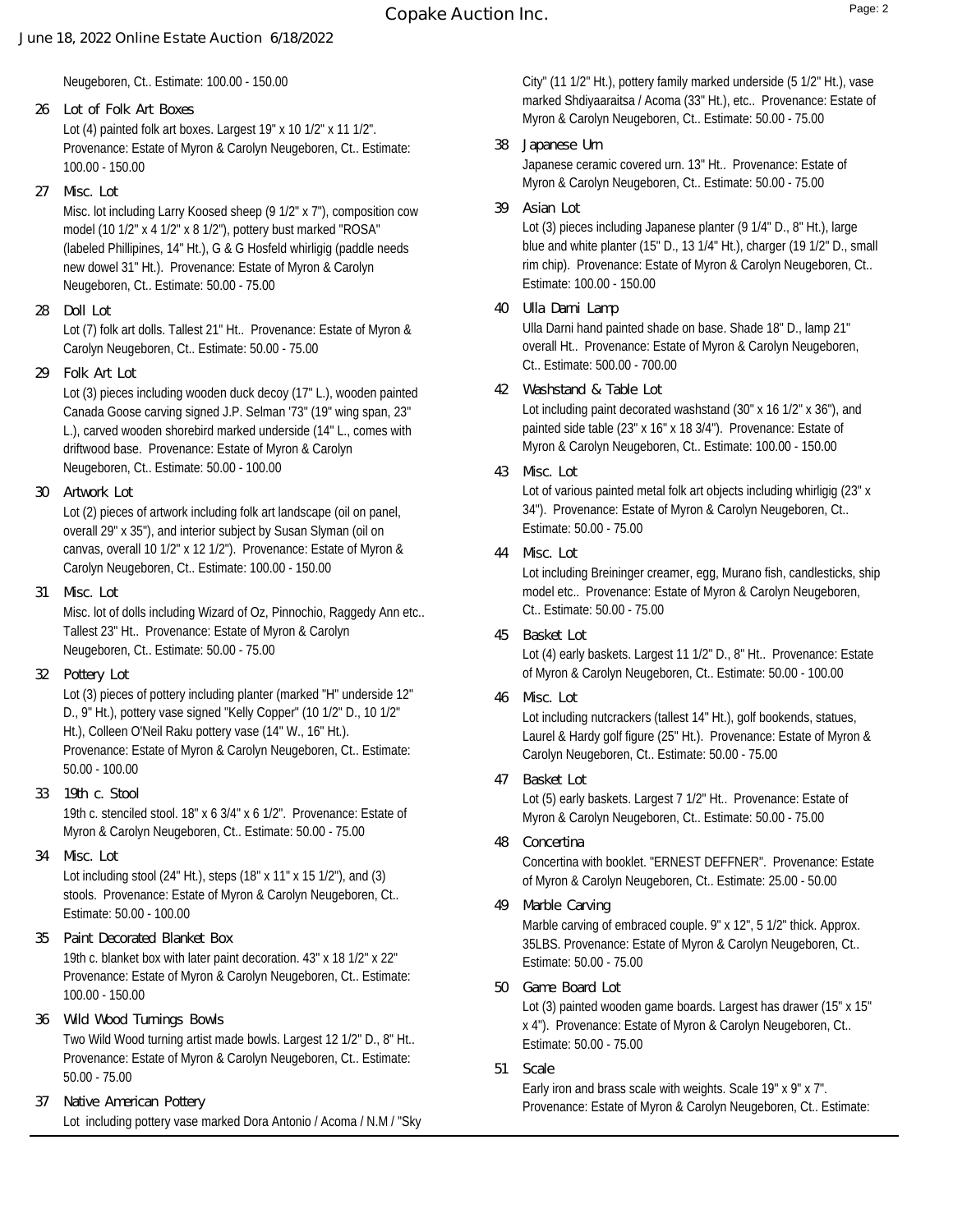# **Copake Auction Inc.** Page: 3

#### **June 18, 2022 Online Estate Auction 6/18/2022**

50.00 - 75.00

### **52 Misc. Lot**

Lot including carved wooden fish (24" L.), Shaker style pantry boxes, (2) folk art houses with removable roofs and painted board. Provenance: Estate of Myron & Carolyn Neugeboren, Ct.. Estimate: 50.00 - 100.00

**53 Painted Trunks**

Lot (2) paint decorated trunks. Includes 19th c. example in later paint (26" x 14" x 12"). Provenance: Estate of Myron & Carolyn Neugeboren, Ct.. Estimate: 50.00 - 75.00

**54 Misc. Lot**

Lot of misc. dolls, figures etc.. Also high chair and cradle. Tallest figure 22" Ht.. Names include Jane Cather, Eve Thew, HolzKnoddl etc.. Provenance: Estate of Myron & Carolyn Neugeboren, Ct.. Estimate: 50.00 - 100.00

**55 Kaleidoscope Lot**

Lot (3) folk art handmade Kaleidoscope. Provenance: Estate of Myron & Carolyn Neugeboren, Ct.. Estimate: 50.00 - 75.00

**56 Bank Lot**

Lot (3) cast iron reproduction mechanical banks. Provenance: Estate of Myron & Carolyn Neugeboren, Ct.. Estimate: 25.00 - 35.00

**57 Painted Cat Tray**

Paint decorated Cat tray. 32" x 21" x 5". Provenance: Estate of Myron & Carolyn Neugeboren, Ct.. Estimate: 50.00 - 75.00

**58 Misc. Lot**

Lot (4) pieces including Southwest style box, carrier, tray and wall box. Provenance: Estate of Myron & Carolyn Neugeboren, Ct.. Estimate: 50.00 - 75.00

**59 Misc. Lot**

Lot including (3) Statue of Liberty Souvenirs (tallest 4 1/4" Ht.), Truman Inagural Medal with pamphlet (C. 1945-49), George Washington Cut Plug bag (with tax stamp), (3) souvenir Liberty Coins (3" D.). Estimate: 75.00 - 125.00

**60 Coin Lot**

Lot including hoard of Buffalo Head nickels and 1944 Lincoln Head pennies (including 1944). Case included. Estimate: 100.00 - 150.00

**61 Wrist Watch Lot**

Lot of (10) wrist watches. Names include Timex, Carriage, Pulsar, etc.. Case included. Estimate: 50.00 - 75.00

**62 Misc. Lot**

Lot including Pabst Blue Ribbon tin bank, cardboard "THE SAVINGS BANK", paper jockey hat marked underside "Club Marshall / Jan. 25, 1934, New York City", Lucky Sledge windup toy with box, Stagecoach Replica bank (Banthrico, original box). Estimate: 100.00 - 150.00

**63 Misc. Lot**

Lot including plastic and ceramic Goofy figures, Mickey Mouse figure, movie and book, Pluto collapsible toy. Estimate: 50.00 - 75.00

Two C. 1900-1910 German Papier Mache rabbits, tallest 6 1/2" Ht., smaller one has ear detached. Estimate: 100.00 - 150.00 **64 Papier Mache German Rabbits**

- Lot (2) banks including Charlie Chaplin (3 1/2" Ht.), and Kewpie (3" Ht.). Estimate: 100.00 - 150.00 **65 Bank Lot**
- Lot of over 100 horse related Victorian buttons. Estimate: 100.00 150.00 **66 Button Lot**
- Two horse bridle McKinley & Bryan C. 1900 campaign buttons. 1 3/4" D.. Estimate: 150.00 - 200.00 **67 Bridle Campaign Buttons**
- Lot (12) early Horse bridle buttons. Estimate: 100.00 150.00 **68 Horse Bridle Buttons**
- Lot (3) framed original illustrations by Sara Tawney Lefferts for Mr. Cinnamon Bear Books. Includes original and reprint books. Sights 13" x 11 1/2", 13" x 12", 15" x 10 1/4", largest frame 17" x 15". Estimate: 400.00 - 600.00 **69 Original Illustrations Lot**
- Lot (15) Native American related pinbacks (1900-1940). Estimate: 100.00 - 150.00 **70 Pinbacks Lot**
- Lot (20) Western and Rodeo pinbacks including Fort Madison Iowa, Michael Landon (Bonanza). Estimate: 100.00 - 150.00 **71 Pinbacks Lot**
- Lot (8) horse related pinbacks and badges. Estimate: 50.00 75.00 **72 Pinbacks Lot**
- Lot (7) L.B.J. Campaign items. Estimate: 50.00 75.00 **73 L.B.J. Campaign Lot**
- Blue glass fire extinguisher (Pat. May 27, 1884). 8" Ht.. Estimate: 100.00 - 150.00 **74 Blue Glass Fire Extinguisher**
- Mid Century glass shard vase. 6" D., 7 1/4" Ht.. Estimate: 100.00 150.00 **75 Mid Century Vase**
- Anheuser-Busch tray. C. 1900-1910. 4 1/2" x 6 1/2". Estimate: 50.00 - 75.00 **76 Beer Tray**
- Lot (3) medallions including Samuel Gompers 1850/1950 (3" D.), Dwight Eisenhower January 20, 1953 (3" D.), J.F.K. (1961, 2 3/4" D.). Estimate: 75.00 - 125.00 **77 Medallion Lot**
- Lot (8) pieces of 1893 World's Fair cranberry glass, Chicago Ill.. Estimate: 100.00 - 150.00 **78 World's Fair Souvenir Glass**
- Lot (4) C. 1920's glass candy containers including horn, camera, candlestick , radio. Tallest 6" Ht.. Estimate: 100.00 - 150.00 **79 Glass Candy Containers**
- Lot (4) glass candy containers including (4) C. 1920 automobile candy containers (largest 4 1/2" L.). Estimate: 100.00 - 150.00 **80 Glass Candy Containers**
- Lot of various equestrian material including early notebooks, tin ABC **81 Equestrian Lot**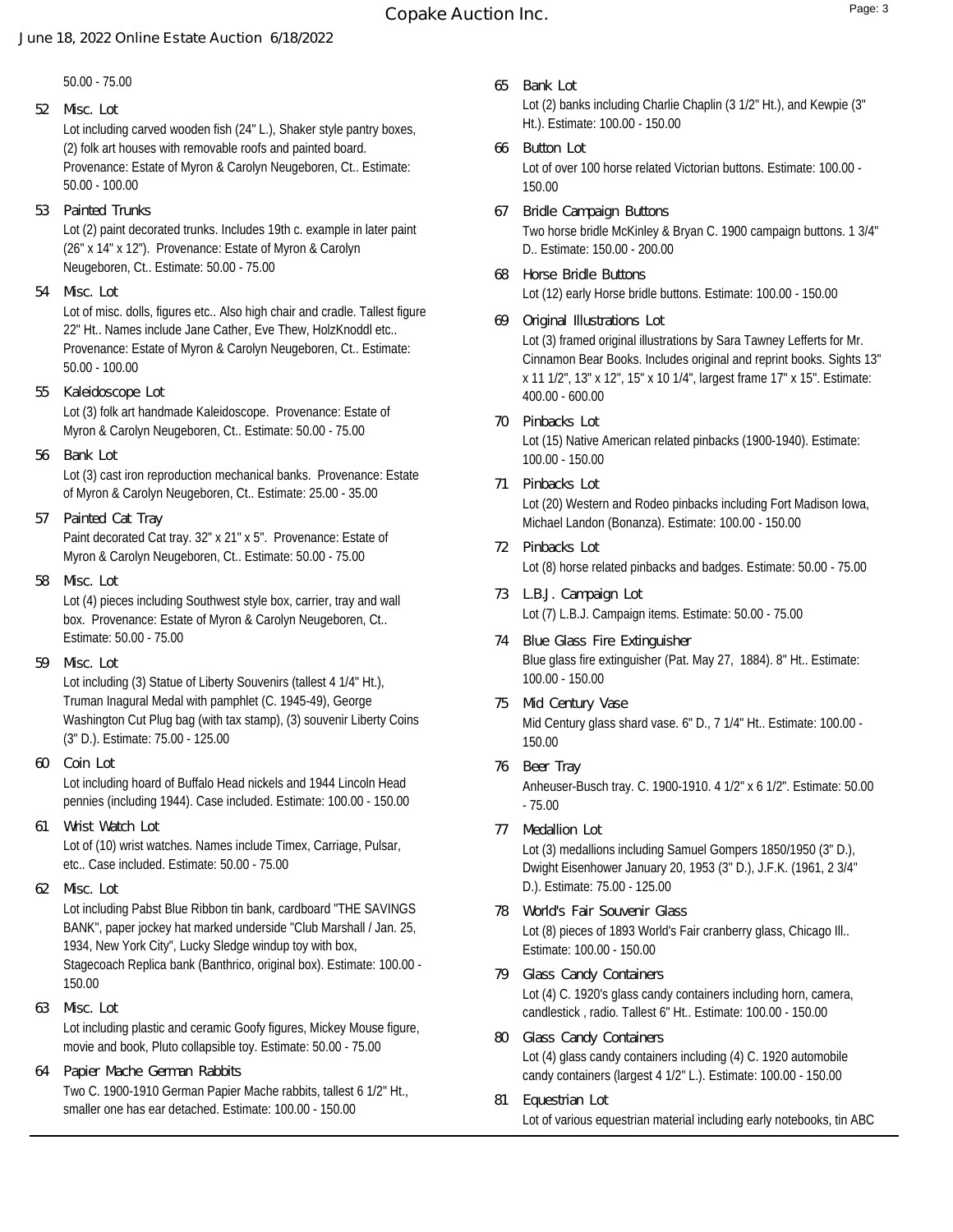# **Copake Auction Inc.** Page: 4

## **June 18, 2022 Online Estate Auction 6/18/2022**

- Imperial Cabinet photo with Young Teddy Roosevelt coming back from the San Juan Conflict. Taken in Albany N.Y. at the State Capital. Sight 4" x 9", overall 8 1/2" x 13 1/2". Estimate: 150.00 - 200.00 **82 Roosevelt Photograph**
- Two Native American belt buckles. Case included. Estimate: 50.00 75.00 **83 Native American Belt Buckles**
- Lot (3) paperweights including Plymouth Rock (Bank of Boston premium), (2) ships. Estimate: 50.00 - 75.00 **84 Paperweights Lot**
- Lot including Pan-Am Expo in Buffalo stick pin, stick pin pan, Lucky Pennies (1901) and "Lucky Penny" medallion. Estimate: 75.00 - 125.00 **85 Misc. Lot**
- Lot of various Equestrian jewelry. Estimate: 50.00 75.00 **86 Equestrian Jewelry Lot**
- Lot including Equestrian belt buckles and fobs. Estimate: 50.00 75.00 **87 Equestrian Lot**
- Lot (5) Indian Head badges (one commemorating The Battle of Custer). Estimate: 75.00 - 125.00 **88 Misc. Lot**
- Lot (4) Indian watch fobs. One for Indian Motorcycles. (2) marked Sterling. Estimate: 100.00 - 150.00 **89 Watch Fobs**
- Lot including teddy bear belt buckles, Hershey Creamery and Bour's Fortune Telling Bears, celluloid book mark, celluloid needle case, thermometer. Case included. Estimate: 100.00 - 150.00 **90 Misc. Lot**
- Lot (16) horseshoe clothing buttons. Estimate: 50.00 75.00 **91 Button Lot**
- Lot of (10) horse racing pinbacks including Saratoga. Estimate: 50.00 - 100.00 **92 Horse Racing Pinbacks**
- **93 Misc. Lot**

Lot including cast iron 1964 Kennedy wall hanging (8" D.), cast iron James Garfield Presidential wall hanger (9" Ht.). Estimate: 50.00 - 75.00

- C. 1930's cast iron copper flashed Golfer Caddy doorstop. Marked underside. 15 1/2" Ht.. Estimate: 200.00 - 300.00 **94 Golfer Doorstop**
- Rare tintype, studio pose woman on the moon (2 1/2" x 3 1/2"). Estimate: 75.00 - 125.00 **95 Tintype**
- Five Lincoln related C.D.V.'s. 4" x 2 1/2". Estimate: 50.00 75.00 **96 Five Lincoln Related C.D.V.'s**
- Lot (7) early Political clothing buttons including Cleveland/Hendricks, Cleveland/Thurman, Liberty Cap, Republican Club etc.. Estimate: **97 Political Clothing Buttons**

100.00 - 150.00

- Lot (3) Cox-Roosevelt 1920 Campaign badges. Estimate: 75.00 100.00 **98 1920 Cox-Roosevelt Lot**
- Lot (9) horse related items including porcelain, paper clips, game, bank, lighter. Estimate: 75.00 - 125.00 **99 Horse Related Lot**
- Mid Century Danish Modern sofa with cushions. 77" x 31" x 24 1/2". Style of Peter Hvdit. Estimate: 300.00 - 400.00 **100 Mid Century Sofa**
- Mid Century Danish Modern sofa with cushions. 77" x 31" x 24 1/2". Style of Peter Hvdit. Estimate: 300.00 - 400.00 **101 Mid Century Sofa**
- Mid Century swivel root chair. 17" seat Ht., 34 1/2" overall Ht.. Natural age cracks to wood on back near seat. Estimate: 200.00 - 400.00 **102 Mid Century Root Chair**
- Lot (8) decorative wooden bird houses. Estimate: 50.00 75.00 **103 Birdhouse Lot**
- Lot including pottery planter (12 1/2" x 12" x 13"), along with early wheelbarrow in old paint surface (metal wheel, 60" L.). Estimate: 50.00 - 100.00 **104 Wheelbarrow & Planter Lot**
- Pair of benches. 54" x 11" x 17" (some rot). Estimate: 25.00 50.00 **105 Pair of Benches**
- Leather jacket, labeled "Diamond Plate / Buffalo / Leather", (2X, appears unused). Estimate: 50.00 - 75.00 **106 Leather Jacket**
- Fender Hot Rod Deluxe guitar amp. 40 Watts, tube, 12' speaker, foot switch, tested and working. Estimate: 250.00 - 350.00 **107 Fender Hot Rod Deluxe Guitar Amp**
- Fender Telecaster guitar. Telecaster Squier series, serial #MN403396. Made in Mexico. Maple neck, new strings, Fender gig bag. Serial #MN403396 Estimate: 300.00 - 350.00 **108 Fender Telecaster Guitar**
- 1970's DIA Matsumoko ES-335 guitar copy. Made in Japan, tremelo bridge. Serial #2164727. New strings and set-up. Padded gig bag. Estimate: 150.00 - 200.00 **109 1970's DIA Matsumoko Guitar**
- Fender Squier Esprit Master Series guitar. Duncan pickups. New strings and recent set-up. Serial #KC04122014. Estimate: 200.00 - 300.00 **110 Fender Squier Esprit Guitar**
- 1940's Stella by Harmony guitar. Model H-6130 with original vinyl case. Estimate: 75.00 - 125.00 **111 1940's Stella by Harmony Guitar**
- Crate GT15 Guitar Amplifier. 15 watts, tested and working. Estimate: 25.00 - 50.00 **112 Crate Guitar Amplifier**
- **113 Fender Champion Guitar Amplifier**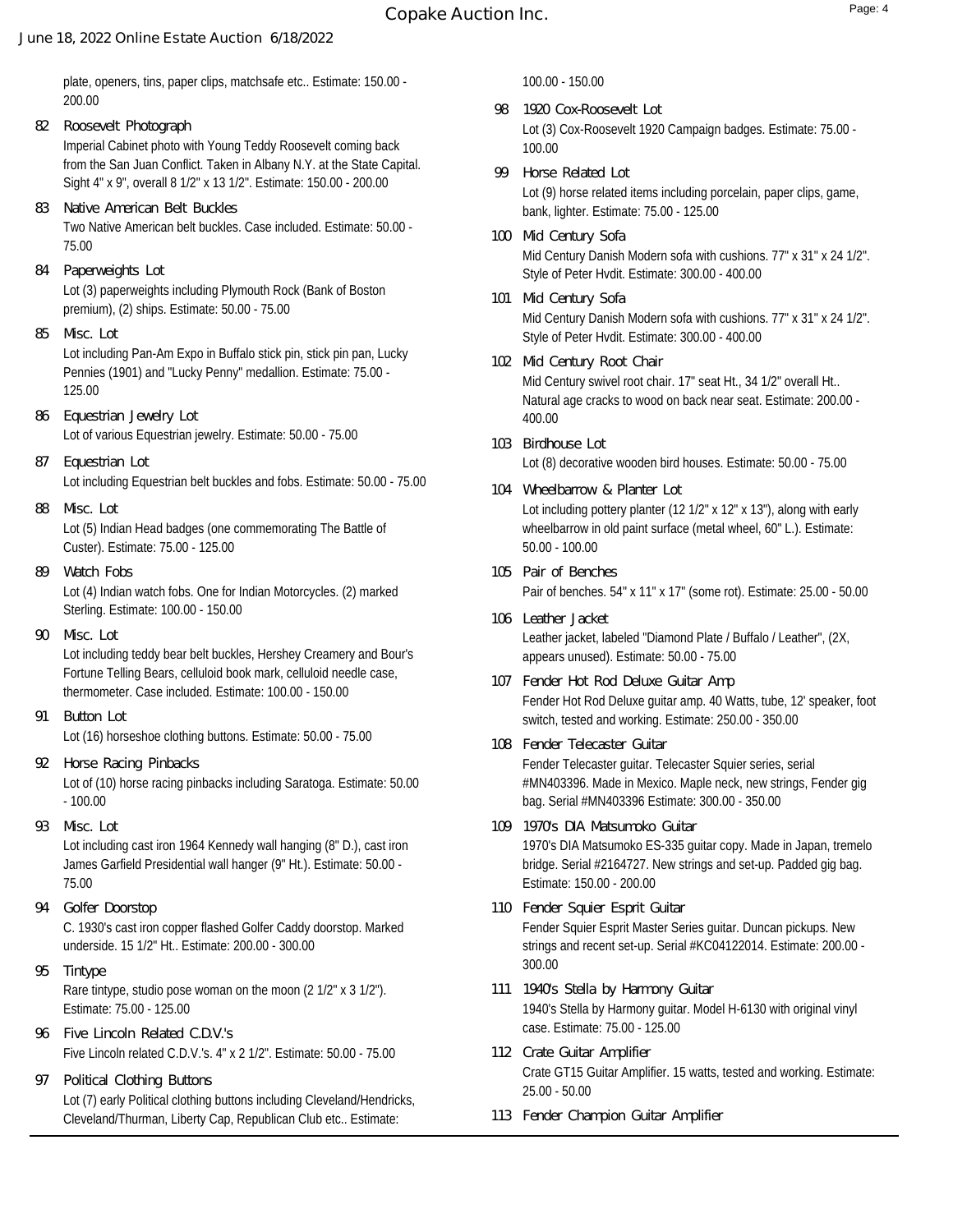Fender Champion 110 Guitar Amplifier. 2 channel, 25 watts, 10" speaker. Tested and working. Estimate: 100.00 - 150.00

- Ampeg BA-108v2 combo bass, guitar amplifier. 20 watts, 8" speaker. Tested and working. Estimate: 50.00 - 75.00 **114 Ampeg Guitar Amplifier**
- **115 Heimer Alto Saxophone**

1980's Heimer Alto Saxophone. Manufactured with SML tooling from the 1980's. Good quality instrument. Some wear to finish but plays well. With hard shell case, (2) mouth pieces and extras. Estimate: 100.00 - 150.00

- Peavey XR-600B powered mixer amplifier with EQ and spring reverb. Tested and working. Estimate: 100.00 - 150.00 **116 Peavey Powered Mixer**
- C. 1900's revolving piano stool. Cast feet with glass balls. 14" D., 19 1/4" Ht.. Estimate: 40.00 - 60.00 **117 C. 1900's Piano Stool**
- Medeski Martin & Wood autographed poster. November 2010 tour. Poster Design By Unitus. Sight 23 1/2" x 17 1/2", overall 25 1/2" x 19". Estimate: 50.00 - 100.00 **118 Medeski, Martin & Wood Poster**
- Signed Peter Max Statue of Liberty poster (1981), THE CORCORAN GALLERY OF ART / WASHINGTON, D.C.". Sight 25" x 12", overall 26" x 12 3/4". Estimate: 75.00 - 125.00 **119 Signed Peter Max Poster**
- Signed Richard Avedon poster of Fashion Model Dovima with Elephants. Framed and matted. Sight 36" x 27", overall 43" x 33". Estimate: 150.00 - 200.00 **120 Signed Richard Avedon Poster**
- Early French chest on frame. Painted white with gold highlights. 52" x 24" x 48 1/4". Estimate: 300.00 - 400.00 **121 Early French Chest on Frame**
- Early shelf in green paint. 36 1/2" x 9" x 18 1/2". Estimate: 50.00 100.00 **122 Early Shelf in Green Paint**
- Victorian ebonized hanging cabinet. 33" x 17" x 11". Estimate: 50.00 75.00 **123 Victorian Hanging Cabinet**
- 19th c. drysink in old red paint. 38" x 20" x 30". Estimate: 300.00 400.00 **124 19th c. Drysink**
- 19th c. Maine commode in old white paint. 28 1/2" x 18" x 30 1/2". Customer purchased from American Garage Antiques. Estimate: 200.00 - 300.00 **125 19th c. Commode**
- Painting: Dale Payson (20th / 21st Century), Columbia County Apples, oil on canvas. 36 1/2" x 36". Estimate: 100.00 - 150.00 **126 Dale Payson (20th / 21st Century)**
- Early painted wooden trade sign "POST-OFFICE / DEPT.". 9" x 39". Estimate: 150.00 - 200.00 **127 Trade Sign**
- Painted wooden double sided trade sign "THE / NANTUCKET / GALLERY / 8 Federal Street". 53" x 32". Estimate: 150.00 - 200.00 **128 Trade Sign**
- Lot including (3) canoe oars, longest 61" L., (customer purchased from American Garage Antiques), painted green bucket (15" D., 21" Ht.), and various buoys. Estimate: 150.00 - 200.00 **129 Oars, Net & Buoy Lot**
- C. 1900 three door counter cupboard. Illinois original. Probably a General Store counter. Original paint. 74" x 22" x 30". Customer purchased from American Garage Antiques. Estimate: 500.00 - 700.00 **130 C. 1900 Counter Cupboard**
- Bootjack stool in old red paint. 15" x 9" x 8". Estimate: 50.00 75.00 **131 Bootjack Stool**
- Primitive peg rack. 25 1/2" L.. Estimate: 40.00 60.00 **132 Peg Rack**
- Wood and tin painted folk art rooster weathervane. 21" x 14 1/2". Wooden base included. Estimate: 200.00 - 300.00 **133 Rooster Weathervane**
- Wooden Angel Gabriel weathervane. 50" x 16 1/2". Estimate: 100.00 - 200.00 **134 Angel Gabriel Weathervane**
- Butterfly weathervane in yellow and verdigris patina. 26 1/2" x 20". Base included. Estimate: 500.00 - 700.00 **135 Butterfly Weathervane**
- Rooster weathervane. 10" x 12 1/2". Base included. Estimate: 300.00 - 400.00 **136 Rooster Weathervane**
- Hambletonian style horse weathervane. 30" x 24 1/2". Estimate: 1,000.00 - 1,200.00 **137 Horse Weathervane**
- Pair of Asian pottery lamps. 25" Ht.. Estimate: 50.00 100.00 **138 Pair Asian Pottery Lamps**
- Frame die cut military cigar bands. Overall 13" x 15 1/2". Estimate: 40.00 - 60.00 **139 Cigar Bands**
- Trade sign "JACK DANIELS / OLD NO. 7 / TENNESEE WHISKEY". 18 1/2" x 41". Estimate: 40.00 - 60.00 **140 Trade Sign**
- Vintage folding table with fold up legs. Top 30" x 29". Estimate: 25.00 50.00 **141 Vintage Folding Table**
- Larry Kagan (b. 1946), mixed media. Dated '67. Overall 23 1/2" x 18 1/2". Provenance: Estimate: 200.00 - 300.00 **142 Larry Kagan (b. 1946)**
- Pencil signed and numbered lithograph. Sight 18" x 14", overall 25 1/2" x 21 1/2". Estimate: 50.00 - 75.00 **143 Signed and Numbered Lithograph**
- Lot including teak lift top table (30" x 21" x 29 1/2"), along with wrought iron lamp (55" Ht., as found). Estimate: 25.00 - 35.00 **144 Misc. Lot**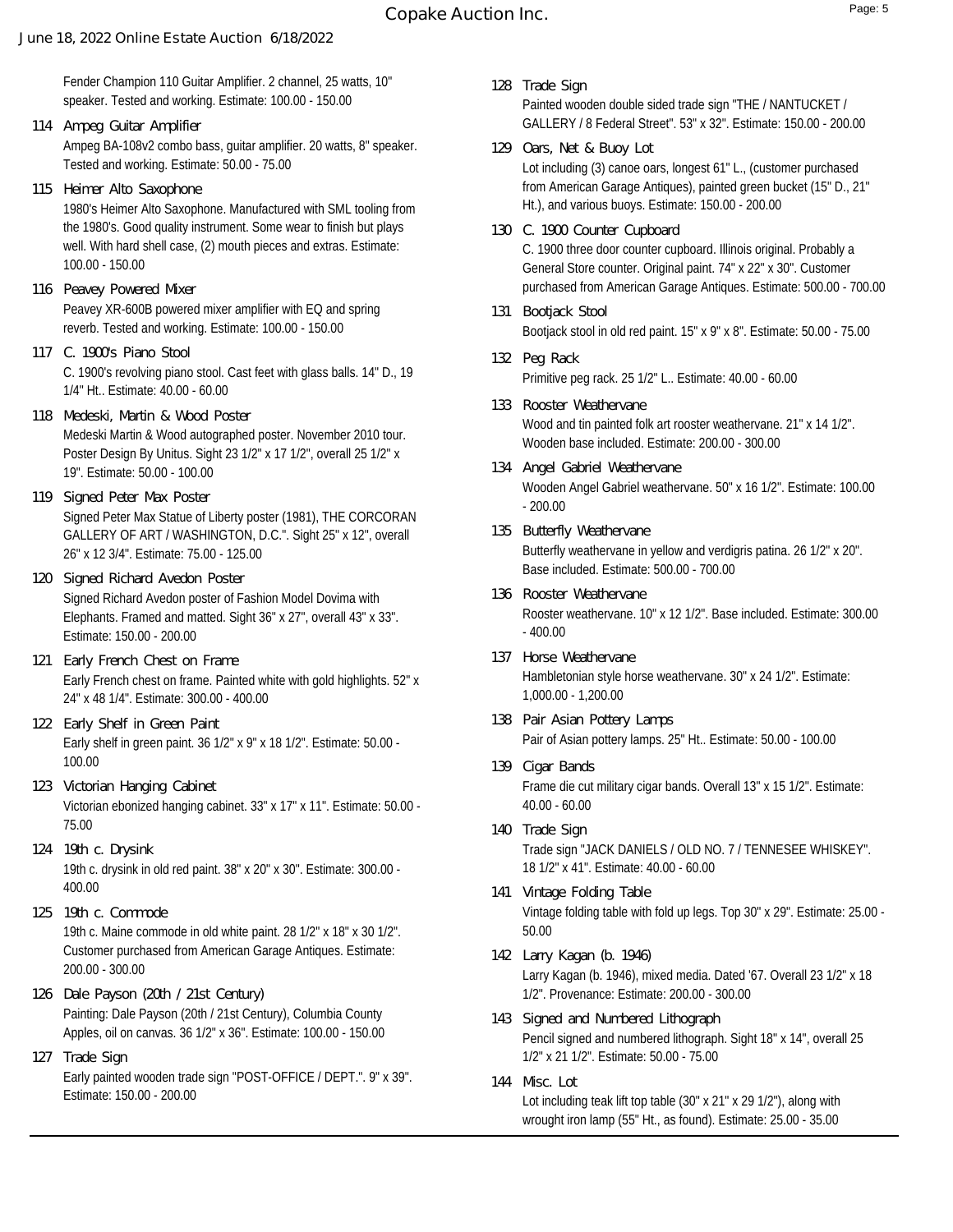# **Copake Auction Inc. Copake Auction Inc.**

#### **June 18, 2022 Online Estate Auction 6/18/2022**

#### **LOT #**

- C. 1960's Mid Century walnut studio workshop mirror. 23 1/4" x 19". Estimate: 50.00 - 75.00 **145 Mid Century Mirror**
- Painting: Gerardo de Souza (20th Century), Naïve folk art subject with figure and animals. Oil on canvas. Signed and dated '77 LLC. 18 1/2" x 22", overall 20 1/2" x 24". Estimate: 100.00 - 150.00 **146 Gerardo de Souza (20th Century)**
- Knoll office chair with early label. 19" seat Ht., 33" overall Ht.. Estimate: 50.00 - 100.00 **147 Knoll Office Chair**
- Pair of C. 1950's Russell Woodard slate top tables. 23 1/2" x 23" x 22 1/2" Ht.. Estimate: 100.00 - 150.00 **148 Pair Russell Woodard Tables**
- Pair of signed Harvey Probber Mid Century lounge chairs. 15" seat Ht., 27" overall Ht.. Estimate: 200.00 - 400.00 **149 Pair Harvey Probber Lounge Chairs**
- Iron patio table base. Style of George Nelson. No top. 48 1/2" x 48 1/2" x 28 1/2". Estimate: 50.00 - 100.00 **150 Iron Patio Table Base**
- Lot (2) 1850's paperweights including Henry Clay (chips), and Millard Fillmore. Estimate: 100.00 - 150.00 **151 Paperweights Lot**
- Lot (4) 19th c. ABC plates and dish "COMPANION". Estimate: 100.00 - 150.00 **152 ABC Plates Lot**
- Lot (3) porcelain bear toothbrush holders. Tallest 6" Ht.. Estimate: 125.00 - 175.00 **153 Porcelain Bears Lot**
- Lot including plastic Louisville Slugger bank (5 1/2" Ht.), "Sox" toy (6" Ht.), (2) pieces of pottery. Estimate: 75.00 - 125.00 **154 Baseball Related Lot**
- Lot (5) C. 1930's Mickey Mouse "Big Little Books" (3 1/2" x 3"). Estimate: 50.00 - 100.00 **155 Mickey Mouse Big Little Books**
- Lot (8) ceramic polar bears. Largest 8" L.. Estimate: 75.00 125.00 **156 Polar Bear Figurines Lot**
- Lot (2) Political pins including Humphrey Muskie (3 1/2" D.), and "EQUALITY 2008" (Obama). Estimate: 50.00 - 75.00 **157 Political Pins**
- Lot (4) early Sulphide Marbles with bears, Largest approx. 1 1/2" D.. Estimate: 150.00 - 200.00 **158 Sulphide Marbles**
- Lot (4) C. 1920's glass candy containers including opera glasses (milk glass), spinning top, Santa Claus, parking sign. Estimate: 100.00 - 150.00 **159 Glass Candy Containers**
- Lot (10) Lucky Penny souvenirs. 1949-D, 1938, 1955-D and others. Estimate: 50.00 - 75.00 **160 Lucky Penny Souvenirs**
- Lot (15) 1917-1954 Festival Pinbacks. Estimate: 100.00 150.00 **161 Pinbacks Lot**
- Lot (5) Native American pinbacks. Estimate: 50.00 75.00 **162 Pinbacks Lot**
- Misc. Kennedy lot including window decals, pinbacks. Estimate: 50.00 - 75.00 **163 Kennedy Lot**
- Porcelain plaque of nude woman on steel frame. 10 3/4" x 7 1/4". Ceramic signed backside. Overall 13" x 9 1/2". Estimate: 50.00 - 75.00 **164 Porcelain Plaque**
- 1959 Blenco decanter bottle with stopper. Model 59222. 16" Ht.. Estimate: 50.00 - 75.00 **165 Blenko Decanter Bottle**
- Pair of brass Mid Century tulip candlesticks. 7 1/2" Ht.. Marked "P" on base. Estimate: 40.00 - 60.00 **166 Pair Mid Century Candlesticks**
- 1950's advertising Trico thermometer. 12" D.. Works. Estimate: 40.00 - 60.00 **167 1950's Trico Thermometer**
- Collection of (10) Quill boxes. Largest 8 1/2" x 6 1/2" x 2 1/2". Imperfections. Estimate: 50.00 - 75.00 **168 Quill Boxes**
- Decorative oval tin mirror. 26" x 20". Two buttons missing. Estimate: 40.00 - 60.00 **169 Oval Tin Mirror**
- Wedding Kimono in wooden case. Case 30" x 4 1/4" x 4". Estimate: 50.00 - 75.00 **170 Kimono**
- Lot including pair of Argentinean spurs (9 1/2" L.), and brass stirrups (10" L.). Estimate: 50.00 - 100.00 **171 Spurs & Stirrups Lot**
- Early tole wine bucket in green paint. 19 1/2" x 16" x 9 3/4". Estimate: 50.00 - 75.00 **172 Tole Wine Bucket**
- Vintage table lamp with bat decorated shade. Needs rewiring. Estimate: 50.00 - 75.00 **173 Vintage Table Lamp**
- Misc. silverplate lot including tea set, candelabras, ice buckets, warming tray. Estimate: 50.00 - 100.00 **174 Silverplate Lot**
- Vintage bookstand (23" x 14" x 33"), along with large dictionary (9 1/2" x 12 1/2" x 5 1/2"). Estimate: 40.00 - 60.00 **175 Book Stand**
- Vintage floor lamp. 63 1/2" Ht.. Estimate: 40.00 60.00 **176 Floor Lamp**
- Vintage Industrial cart. One wheel missing. Estimate: 50.00 75.00 **177 Industrial Cart**
- C. 1920's faux painted dresser with mirror. Mirror as found. Estimate: **178 C. 1920's Dresser with Mirror**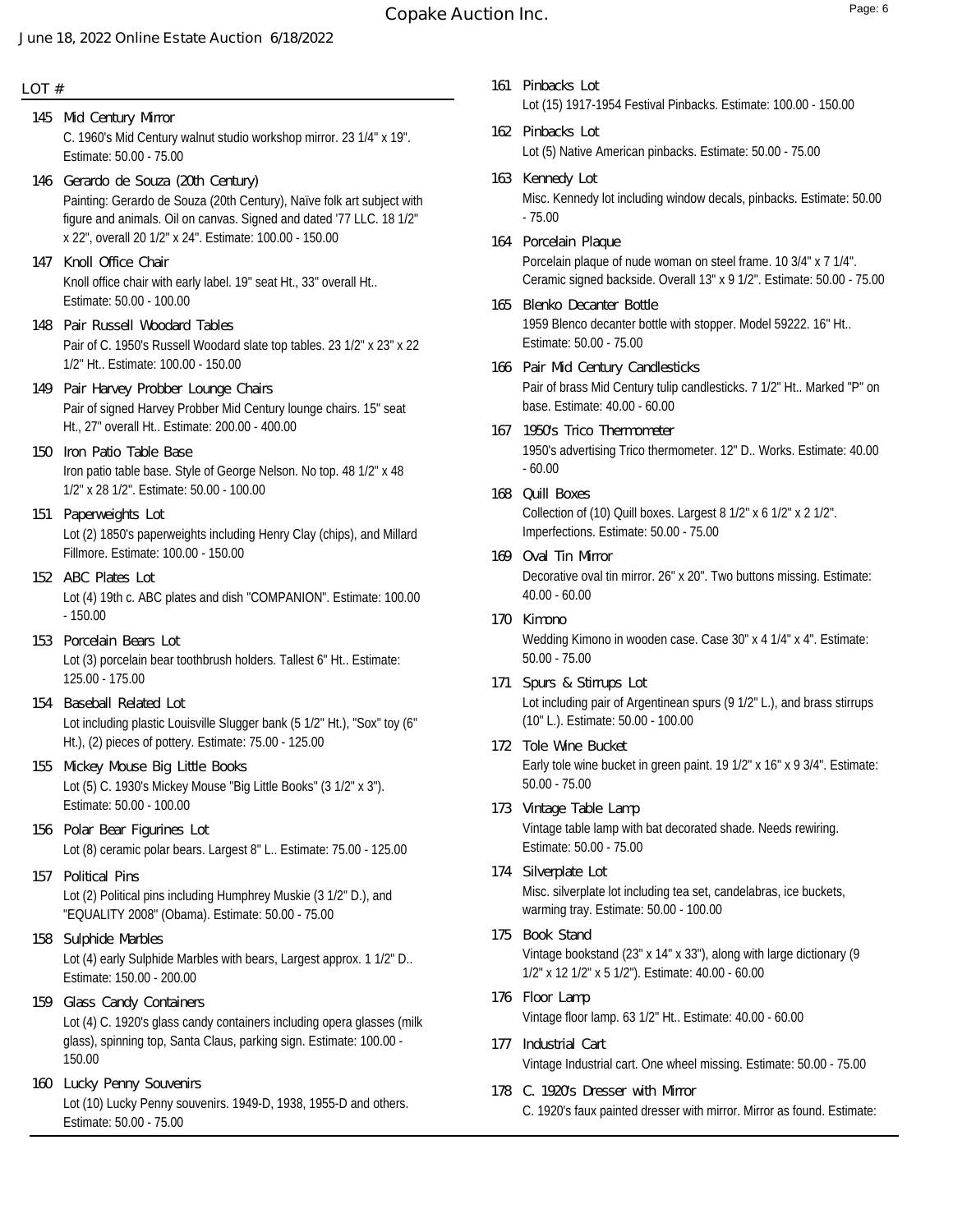25.00 - 35.00

- English two glass doors bookcase. 42 1/2" x 14" x 47 1/2" Ht.. Estimate: 50.00 - 100.00 **179 English Bookcase**
- 19th c. English mahogany sideboard. 59" x 26" x 32". Estimate: 150.00 - 200.00 **180 19th c. English Mahogany Sideboard**
- Early wooden bicycle whistle marked "W.W. Stall 509 Tremont St. Boston, Mass.. Stall specialized in bicycle sales and repairs. 4 3/4" L.. Estimate: 50.00 - 75.00 **181 Wooden Advertising Whistle**
- 19th c. cast iron "The Morning Star" figural (bow shaped) ship fragment. Possibly a coal-stove door. Nautical imagery including Whale-tail banner, nautical star with drapery etc.. 12" x 9". Estimate: 50.00 - 100.00 **182 19th c. Cast Iron Ship Fragment**
- Large wooden scissors. Possibly a trade sign. 24" L.. Estimate: 50.00 - 75.00 **183 Large Wooden Scissors**
- Early painted wooden trade sign "SERVICES". 6" x 26". Estimate: 50.00 - 75.00 **184 Trade Sign**
- Early iron with bone handle chopper marked "CARLISLE" (also stamped with compass, square, heart and stars). 6 1/4" x 6 3/4". Estimate: 50.00 - 75.00 **185 Masonic Chopper**
- Vintage wooden game board. Parcheesi and Chinese Checkers. 24" x 24". Estimate: 75.00 - 100.00 **186 Game Board**
- **187 Tole Canister Lot**

Lot (2) 19th c. tole canisters. One marked "STRONG'S STORE, SEVILLE, OHIO/ 1851" (9" Ht.), and Penna. Canister / tea caddy with original floral swap on red ground (7 1/2" Ht.). Estimate: 50.00 - 100.00

- Large "Dutch Lady" tin cookie cutter. Later 19th or early 20th Century. On custom base. Cutter 8 1/2" L.. Estimate: 50.00 - 75.00 **188 Cookie Cutter**
- Early turned Penna. Amish or Mennonite turned wooden paint. Polychrome painted. 3" D., 4" Ht.. Estimate: 50.00 - 75.00 **189 Early Turned Wooden Bank**
- Early 20th Century carved wooden folk art figure with flag. Custom stand. 15 1/2" overall Ht.. Estimate: 75.00 - 100.00 **190 Carved Folk Art Figure**
- Early iron and wood Mackeral plow. 15" L.. Estimate: 75.00 100.00 **191 Early Mackeral Plow**
- Early wooden polychrome painted Trapeze toy. Nice old paint surface. 12 1/2" x 5 1/2" x 13". Estimate: 75.00 - 100.00 **192 Early Trapeze Toy**
- 19th c. wooden bowling / ninepin game. 45" x 8 1/2" x 12 1/2". **193 19th c. Bowling Game**

Estimate: 75.00 - 100.00

- 19th c. cast iron fist and cross gate weight. See Skinner lot 1348, 8/04/14. 2 1/2" W., 5 1/2" Ht.. Estimate: 150.00 - 200.00 **194 19th c. Cast Iron Fist**
- Tin fish ice cream or chocolate mold. 9" L.. Estimate: 50.00 75.00 **195 Tin Fish Chocolate Mold**
- 19th c. Shaker type horsehair sieve. 14" D., 5 1/2" Ht.. Estimate: 50.00 - 100.00 **196 19th c. Sieve**
- 19th c. Shaker type peg rack. 40 1/2" x 3 3/4". Estimate: 50.00 75.00 **197 19th c. Peg Rack**
- 19th c. Shaker type tin butter churn with wooden handle. 42" overall Ht.. Estimate: 75.00 - 100.00 **198 19th c. Butter Churn**
- 19th c. Shaker type cheese basket. 13 1/2" D., 13" Ht.. Estimate: 50.00 - 100.00 **199 19th c. Cheese Basket**
- 19th c. bed in old red paint. 45" posts, 75" rails. Estimate: 100.00 150.00 **200 19th c. Bed**
- Monumental wrought iron fire tool holder and misc. tools. 40" Ht.. Estimate: 25.00 - 50.00 **200a Fire Tool Holder**
- 19th c. single door cupboard in old red wash. Some imperfections. 34" x 16" x 46". Estimate: 150.00 - 200.00 **201 19th c. Cupboard**
- 19th c. Fireplace fender. 58" W. x 11 1/2" D x 7" Ht.. Estimate: 25.00 - 50.00 **201a 19th c. Fireplace Fender**
- Continental carved wooden elemant. 54 1/2" x 9". Estimate: 75.00 100.00 **202 Carved Wooden Element**
- Restoration Hardware ball foot sideboard. 6' 2" W. x 19" D. x 37" Ht.. Estimate: 150.00 - 250.00 **202a Restoration Hardware Sideboard**
- Kilim Oriental rug. 6' 3" x 9'. Estimate: 100.00 150.00 **203 Kilim Oriental Rug**
- Lot (2) contemporary chests. 50" W. x 19" D. x 29" Ht. and 26" W. x 18 1/2" D x 19" Ht.. Estimate: 25.00 - 50.00 **203a Contemporary Chests**
- 19th c. tool box in old two tone blue paint. 34 1/2" x 19 1/2" x 17". Estimate: 50.00 - 75.00 **204 19th c. Tool Box**
- 19th c. Black Forest type carved wooden mirror. 48" L., 24" W.. Some missing elements included and loose. Estimate: 200.00 - 300.00 **205 19th c. Carved Mirror**
- Painting: Interior scene with hunting dogs. Oil on canvas. Frame has some damage. 24" x 20 1/2", overall 28 1/2" x 24 1/2". Estimate: **206 Painting, Interior with Hunting Dogs**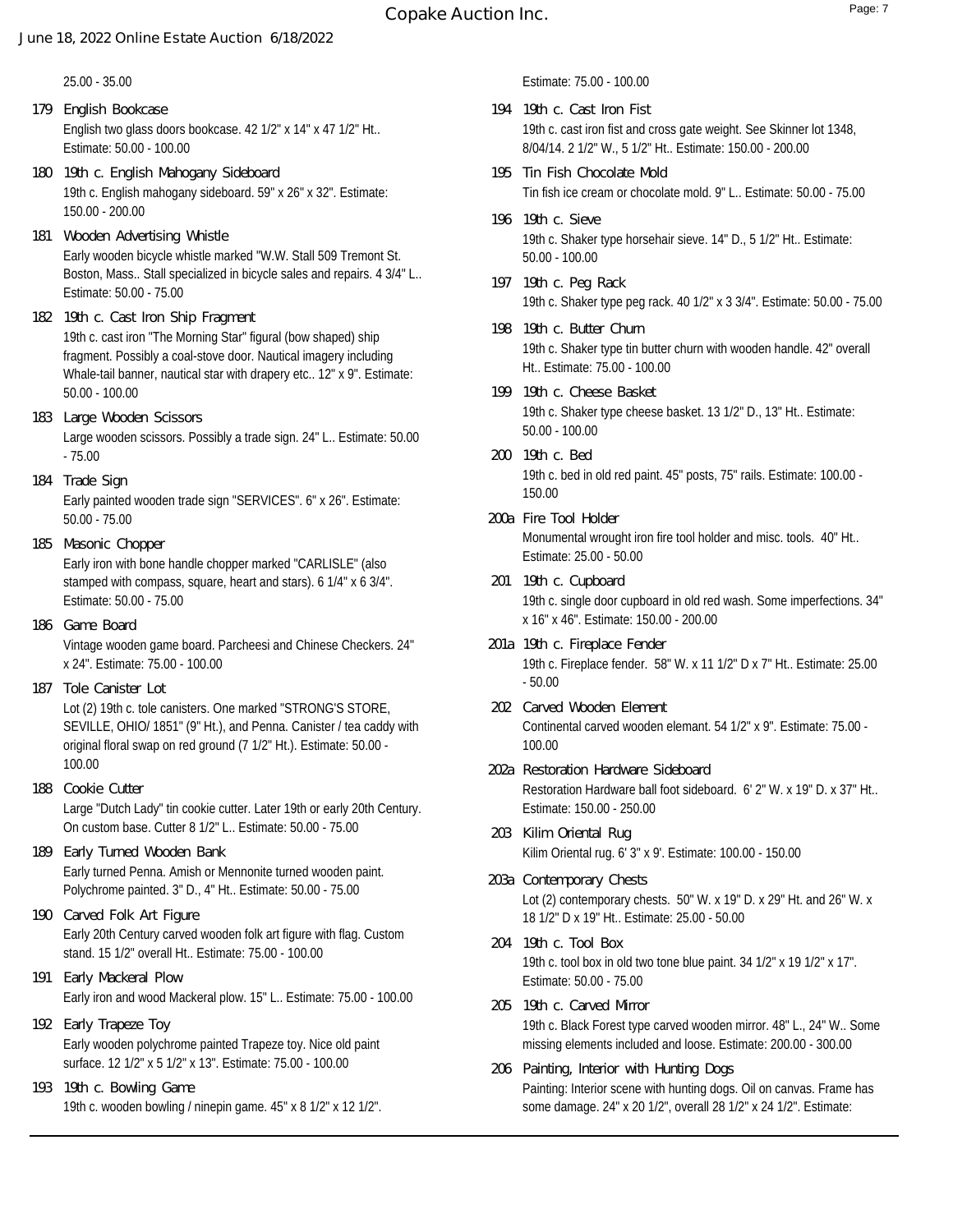50.00 - 100.00

- Bermuda inlaid mahogany server. Reeded legs. 46" x 22" x 33". Estimate: 200.00 - 400.00 **207 Bermuda Mahogany Inlaid Server**
- Painting; Fish subject, oil on canvas. Oak frame. 7 3/4" x 17 3/4", overall 12 1/2" x 22". Estimate: 50.00 - 100.00 **208 Painting, Fish Subject**
- Painting: Still life with fruit. Oil on canvas. 20 1/2" x 17 1/2", overall 25" x 22". Estimate: 150.00 - 250.00 **209 Painting, Still Life**
- Painting: Hunting subject, oil on canvas. 12 1/2" x 23", overall 16" x 26 1/2". Estimate: 50.00 - 100.00 **210 Painting, Hunting Subject**
- Painting: 19th c. portrait of a woman. Found on Nantucket. Oil on canvas 36" x 27 1/2", overall 42" x 34". Estimate: 200.00 - 400.00 **211 Painting, Portrait of a Woman**
- Painting: 19th c. portrait of a woman. Oil on canvas. 15 1/2" x 11 1/2", overall 19" x 15". Estimate: 75.00 - 100.00 **212 Painting, Portrait of a Woman**
- Print: KUTENAI DUCK HUNTER / The Heritage Club / AUTHORIZED EDITION, AMERICAN MUSEUM OF NATURAL HISTORY". Overall 18 1/4" x 23". Estimate: 50.00 - 75.00 **213 Museum of Natural History Print**
- C. 1920's carpet. 48" x 110". Estimate: 50.00 100.00 **214 C. 1920's Carpet**
- Two Edward Curtis prints "A RIVER CAMP-YANKTONAI" and "RETURN OF SCOUTS-CHEYENNE". Overall 12" x 13 1/4". Estimate: 50.00 - 75.00 **215 Edward Curtis Prints**
- Three framed duck prints. Includes Richard Bishop. Largest frame 15 1/2" x 18 1/4". Estimate: 50.00 - 75.00 **216 Duck Prints**
- Eleanor Ingersoll Maurice (1901-1995), artwork lot. Includes loose watercolors ( Largest 30" x 21 1/2"), and two girls, oil on canvas (overall 35 1/2" x 29 1/2"). Estimate: 50.00 - 75.00 **217 Eleanor Ingersoll Maurice Artwork Lot**
- Lot of loose artwork including Military prints, bird prints, floral study print, C.D. Gibson book. Estimate: 50.00 - 100.00 **218 Artwork Lot**
- Set of (9) 19th c. unframed Chinese prints. 14 3/4" x 20 1/4". Marked "Lith of SARONY & Co. / Fulton St. New York. Estimate: 50.00 - 100.00 **219 19th Century Chinese Prints**
- 19th c. single door wall cupboard. 56" x 17 1/2" x 77 1/2" Ht.. Estimate: 50.00 - 100.00 **220 19th c. Wall Cupboard**
- C. 1920's bamboo etagere. 38 1/2" x 21" x 74 1/2". Estimate: 75.00 125.00 **221 C. 1920's Bamboo Etagere**
- **222 Pine Linen Press**

Two part scrubbed pine linen press. 52" x 20 1/2" x 76". Estimate: 200.00 - 300.00

- Framed embroidered fabric. Overall 38 1/2" x 35". Estimate: 50.00 75.00 **223 Framed Fabric**
- Decorative upholstered chair & ottoman. As found, needs recovering. Estimate: 10.00 - 20.00 **224 Upholstered Chair & Ottoman**
- C. 1900 primitive cupboard. As found. 51 1/2" x 15" x 57 1/2". Estimate: 50.00 - 100.00 **225 Primitive Cupboard**
- Pair of mahogany hanging shelves. 27" x 6 1/4" x 26". Celluloid labels on back "SMITH & WATSON…NEW YORK" Estimate: 50.00 - 75.00 **226 Pair Mahogany Shelves**
- 18th c. figured maple four drawer chest with bracket base. 36" x 16 1/2" x 34". Estimate: 200.00 - 300.00 **227 18th c. Chest of Drawers**
- Pair of framed floral study prints. Overall 38" x 27". Estimate: 50.00 75.00 **228 Pair Floral Study Prints**
- Early carved frame with mirror. Rabbet size 16" x 10", overall 23 1/4" x 17 1/2". Estimate: 50.00 - 75.00 **229 Early Frame with Mirror**
- Three early framed Asian woodblock prints. Sights 7" x 6", overall 13 1/2" x 13". Estimate: 50.00 - 75.00 **230 Asian Woodblock Prints**
- Lot (3) early Continental prints. Largest frame 21 1/2" x 26 1/4". Estimate: 50.00 - 75.00 **231 Print Lot**
- Large framed Japanese silk painting. Overall in frame 83" x 40 1/2". Estimate: 200.00 - 400.00 **232 Japanese Artwork**
- Spirit of St. Louis AM/FM cassette player radio (C. 1990). 14" x 8" x 16". Estimate: 40.00 - 60.00 **233 Radio**
- Lot (5) early souvenir spoons. Includes Admiral Dewey, Estimate: 25.00 - 35.00 **234 Souvenir Spoons**
- 72 piece sterling silver flatware set. Tuttle Onslow pattern. Includes (11) knives, (1) long knife, (1) small ladle, (1) serving spoon, (12) dinner forks, (12) salad forks, (10) soup spoons, (14) teaspoons, (10) butter knives. Estimate: 300.00 - 400.00 **235 Sterling Silver Flatware Set**
- Painting: American School, N.Y.C. rootop. Pastel. Sight 12" x 17 3/4", overall 16 1/4" x 22". Signed Todd Stanton '93. Estimate: 50.00 - 75.00 **236 Painting, N.Y.C. Rooftop**
- Pair of Modern Design stools. 29" seat Ht., 40" overall Ht.. Estimate: 50.00 - 100.00 **237 Pair Modern Design Stools**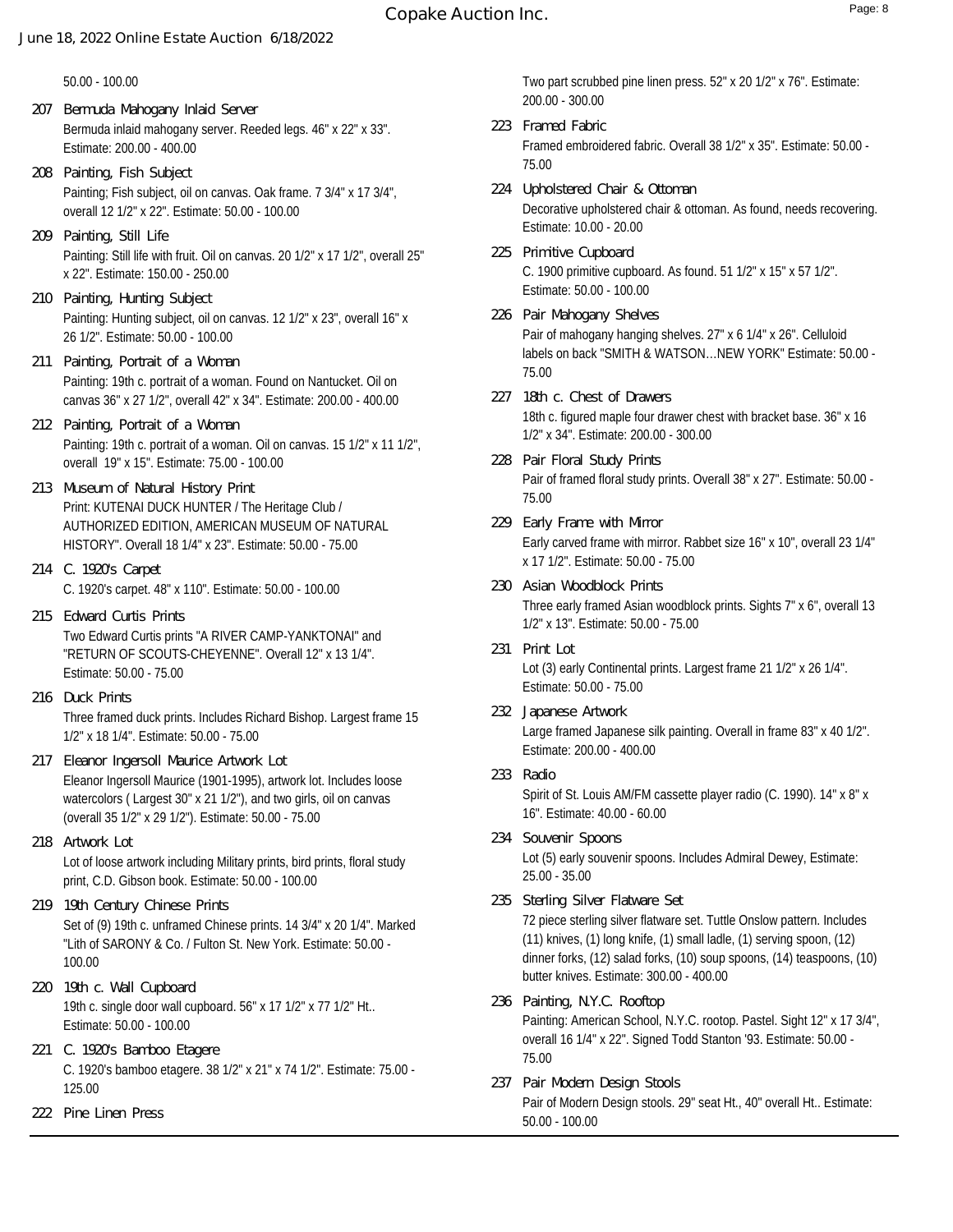## **LOT #**

Unusual straw and wood Canada Goose decoy. 25" L.. Estimate: 50.00 - 75.00 **238 Decoy** Lot (4) assorted decoys. Estimate: 50.00 - 75.00 **239 Decoy Lot** C. 1900 oak rolltop desk. 53" x 29 1/2" x 50". Estimate: 50.00 - 75.00 **240 Rolltop Desk** 19th c. pineapple carved bed. Posts 55" L., 70" rails. Estimate: 50.00 - 75.00 **241 19th c. Bed** Lot including 18th c. Banister back chair (16 1/2" seat Ht., 41 1/2" overall Ht.), and child's chair (28" overall Ht.). Estimate: 75.00 - 100.00 **242 Chair Lot** Hooked rug with peacocks. 23" x 34". Estimate: 50.00 - 75.00 **243 Hooked Rug** Lot including vintage magazine rack, Camel sign and Mid Century table lamp. Estimate: 50.00 - 75.00 **244 Misc. Lot** Lot including 19th c. railroad lantern (marked "INR", 14 1/2" Ht.), and tin document box, marked on lid "Re Francis Bailey, dec. & re Francis Bailey the / Younger, Bailey & Bailey. 1904. B1889", (13" x 6" x 5 1/2"). Estimate: 100.00 - 150.00 **245 Misc. Lot** Chinese coffee table. 20 1/2" x 61", 18" Ht.. Estimate: 50.00 - 100.00 **246 Chinese Coffee Table** Lot (2) Oriental rugs. 20" x 21" and 28" x 40". Estimate: 50.00 - 75.00 **247 Oriental Rug Lot** 19th c. print "WAR…PEACE". Overall 14" x 12". Estimate: 40.00 - 60.00 **248 19th c. Print** Framed watercolor of bird marked "Large fruit eating bird as seen by Dr. Preslon" (overall 11 1/2" x 9"). Estimate: 50.00 - 100.00 **249 Watercolor of Bird** Two carved wooden decoys. 11" L., 6" Ht.. Estimate: 75.00 - 100.00 **250 Decoys** 19th c. paint decorated box. 19" x 12" x 9". Estimate: 50.00 - 100.00 **251 19th c. Painted Box** Victorian towel rack. Iron base. As found. 35" L.. Estimate: 50.00 - 75.00 **252 Victorian Towel Rack** Two Victorian tin coffee bins. 20" x 13" x 22" and 18" x 20" x 27 1/2". Estimate: 50.00 - 100.00 **253 Coffee Bins** Set of (12) Bavarian porcelain plates. 8" D.. Estimate: 40.00 - 60.00 **254 Bavarian Porcelain Plates 255 18th c. Carved Continental Blanket Box**

18th c. carved Continental blanket box. 45" x 22" x 30". Estimate: 200.00 - 400.00

- 18th c. oak Continental cabinet. As found. 39" x 13 1/2" x 32 1/2". Estimate: 50.00 - 100.00 **256 18th c. Continental Cabinet**
- 19th c. glazed door hanging cupboard. 24" x 12" x 25", along with 19th c. single drawer stand (as found, top loose, 25" x 20" x 27"). Estimate: 50.00 - 75.00 **257 19th c. Hanging Cupboard & Stand**
- 19th c. Continental inlaid chest of drawers. 38" x 19 1/2" x 35". Estimate: 150.00 - 200.00 **258 19th c. Continental Chest of Drawers**
- Early Continental burled veneer chest of drawers. 37 1/2" x 22" x 36". Estimate: 200.00 - 400.00 **259 Early Continental Chest of Drawers**
- 19th c. Sheraton chest of drawers in old red paint. Top loose. 43" x 19" x 40". Estimate: 100.00 - 200.00 **260 19th c. Sheraton Chest of Drawers**
- 19th c. paint decorated blanket box with turned feet. 43 1/2" x 21" x 25". Estimate: 200.00 - 300.00 **261 19th c. Paint Decorated Blanket Box**
- Painters easel. 26" W., 75" Ht.. Marked "SAXON / Newark N.J.". Estimate: 50.00 - 75.00 **262 Painters Easel**
- Lot (2) different upholstered wing chairs. 16" seat Ht., 45" overall Ht. and 18" seat Ht., 46" overall Ht.. Estimate: 50.00 - 75.00 **263 Wing Chairs**
- Leather fishing rod holder. 33 1/2" L.. Estimate: 50.00 75.00 **264 Leather Fishing Rod Holder**
- Lot including whole cloth spread (82" x 74"), and coverlet marked "MADE. BY / C. WIAND / ALLEN / TOWN / 1852" (70" x 100"). Estimate: 100.00 - 150.00 **265 Coverlet and Whole Cloth Lot**
- Oriental rug. 44" x 80". Estimate: 150.00 200.00 **266 Oriental Rug**
- Oriental rug. 61" x 74". Estimate: 150.00 200.00 **267 Oriental Rug**
- 19th c. Shaker oval box. 8" x 5 1/2" x 4". Estimate: 150.00 200.00 **268 19th c. Shaker Oval Box**
- Early green glass Demijohn bottle. 26" Ht.. Marked on top rim. Estimate: 150.00 - 200.00 **269 Demijohn Bottle**
- Early green glass Demijohn bottle. 20" Ht.. Estimate: 150.00 200.00 **270 Demijohn Bottle**
- The Wide World by Henrik van Loon. Pictorial world map board game. Ship, plane game pieces, cards, instructions, in box. Parker Brothers. Cartography collectible.14" x 20" x 2". Box as found. Estimate: 50.00 - 75.00 **271 Pictorial Map Vintage Game**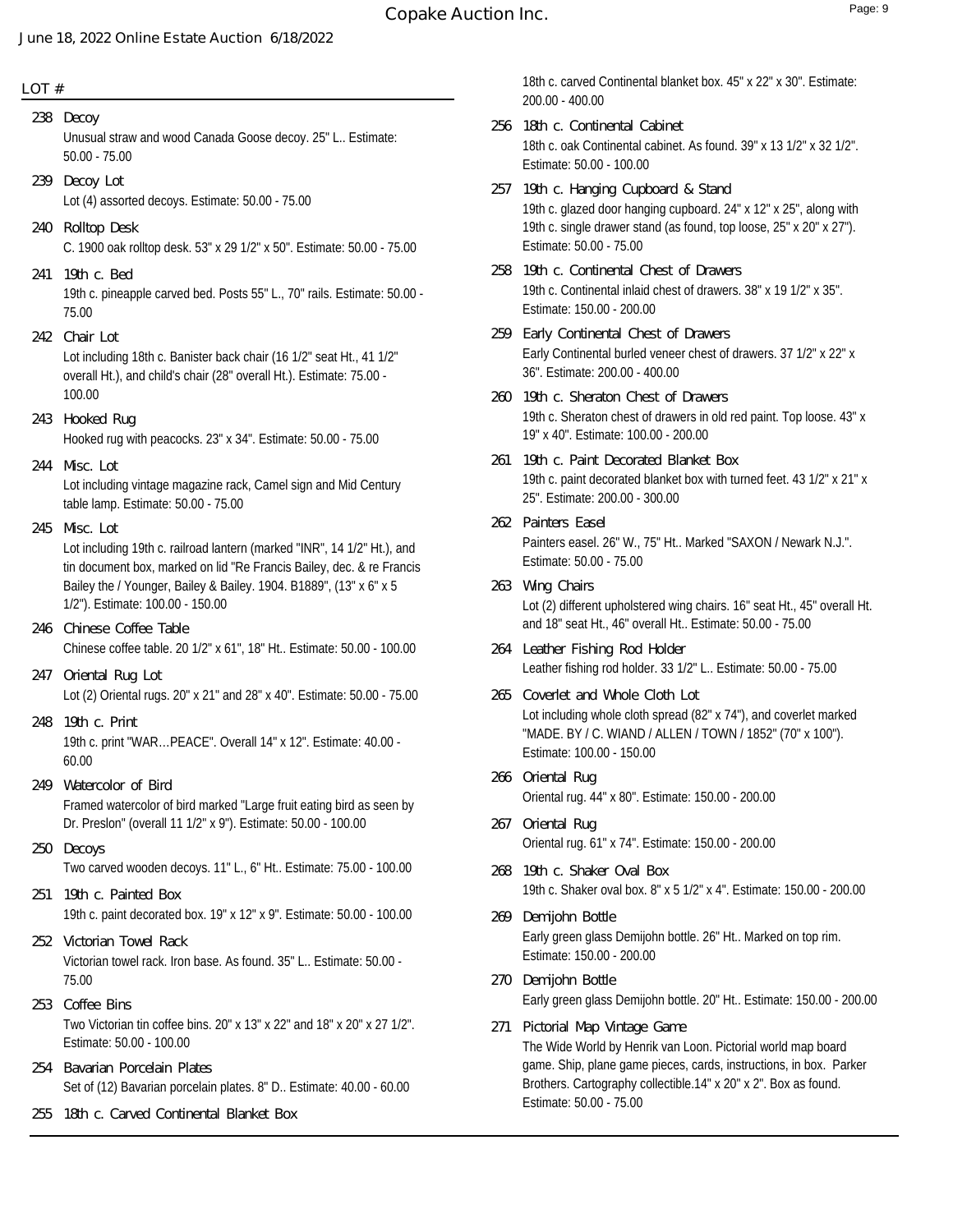### **LOT #**

- Two pairs of children's leather boxing gloves, c. 1940s. Small size. Together with vintage baseball glove mitt. Sports toys, equipment. Estimate: 50.00 - 75.00 **272 Sports Vintage Boxing Gloves**
- Set of various world war toy soldiers, c. 1940s. Painted metal. Possibly Barclay Manoil. Variously stamped Made in U.S.A. with numbers. As found lot. Estimate: 50.00 - 75.00 **273 Toy Soldiers, Vintage**
- Sheaffer Lifetime fountain pen and mechanical pencil, in original clamshell case. C. 1940s Estimate: 100.00 - 200.00 **274 Sheaffer's Vintage Pen Set**
- Group of vintage assorted pocket or pen knives. Folding. Some signed including Utica. As found lot. Estimate: 50.00 - 75.00 **275 Pocket Knife Collection**
- Set of various cowboys and Indians toy soldiers, c. 1940s. Painted metal. Stamped Lincoln Logs USA. As found lot. Estimate: 50.00 - 75.00 **276 Toy Cowboys and Indians**
- Orchid botanical plants and flowers. Garden horticulture. Set of 6 Hand colored lithographs from John Nugent Fitch and Robert Warner, Orchid Album, London, Late 19th Century. 12" x 9 1/2". Estimate: 200.00 - 300.00 **277 Orchid Prints Antique Set (6)**
- Seashell natural history engravings. Set of 4 from Captain Thomas Brown, Illustrations of Recent Conchology of Great Britain, London, 1844. 12 1/4" x 9 1/2". Estimate: 50.00 - 75.00 **278 Shell Prints Antique Set (4)**
- Coats of Arms, Heraldic Shields of Sweden hand-colored engravings. Set of 6 from Count Erik Dahlberg, Suecia Antiqua, Stockholm, 1693-1714. 14 1/2" x 12". Estimate: 100.00 - 200.00 **279 Swedish Heraldry Prints Antique Set (6)**
- Orchid botanical plants and flowers. Garden horticulture. Set of 4 chromolithographs. Lindenia, Iconographie des Orchidees, Belgium, Late 19th Century. 14 1/4" x 10 3/4". Estimate: 100.00 - 200.00 **280 Orchid Prints Antique Set (4)**
- Watercolor natural history study of a bird of prey by William Lewin (1747-1795). From The Birds of Great Britain, 1789. 13 1/2" x 11". Estimate: 50.00 - 75.00 **281 Bird Antique Watercolor**
- Various 19th Century botanical prints, English and French, including Hyacinthus Orientalis, a stipple engraving from Pierre-Joseph Redoute, Choix Des Plus Belles Fleurs, Paris, 1827-33.. Largest 17 3/4" x 11 3/4". Estimate: 50.00 - 75.00 **282 Botanical Antique Print Lot (6)**
- Tropical tree botanical print with indigenous native man, hand-colored engraving from Herbarium Blackwell, Nuremberg. With banana tree print. Both 18th Century. 14" x 9 1/2". Estimate: 50.00 - 75.00 **283 Tropical Tree Antique Prints (2)**
- Coral sea life natural history set of 3 hand-colored engravings from **284 Coral Prints Antique Set (3)**

Herbarium Blackwell, Nuremberg, 3rd Quarter, 18th Century. 14 1/2" x 9 1/2". Estimate: 200.00 - 300.00

- Pair of human academic anatomy antique engravings, one of a man, the other a woman. Probably Continental, 18th Century. 18" x 11 1/2". Estimate: 200.00 - 300.00 **285 Male Female Nude Antique Print Pair**
- Two Prints by Thomas Rowlandson, each showing students sketching nude model at Royal Academy, London. 19th C. With a frontis engraving, 1778, dedicated to Royal Academy by Mortimer.. Largest 15 3/4" x 11 1/4". Estimate: 50.00 - 75.00 **286 Royal Academy Antique Print Lot (3)**
- Travel scenes in the Middle East. Set of 4 by Luigi Mayer. Color aquatints, Robert Bowyer, London, c. 1804. Including Colossal Sarcophagus at Cacamo (in Turkey). 12 1/2" x 18". Estimate: 100.00 - 200.00 **287 Middle East Antique Print Set (4)**
- Black wash ink or paint 1959 modern art drawing by Juan Soriano (1920-2006). On paper, with old flattened folds. Signed lr J. Soriano 59. 19" x 12 1/2". Estimate: 200.00 - 300.00 **288 Juan Soriano (Mexican, 1920-2006)**
- The Western Hemisphere. Engraved and published by G.F. Cruchley, Mapseller and Globe Maker, 1841, 1855. Engraving with outline color. Chips to lower margin edge. 15" x 18 1/2". Estimate: 50.00 - 75.00 **289 Western Hemisphere Antique Map**
- Himalayan Mountain Landscapes by Eliot Candee Clark (1882-1980). 2 watercolor and gouache paintings on paper. Signed lr and with estate stamp verso. C. 1937. Himalaya scenes. Largest 15 1/2" x 23". Estimate: 200.00 - 300.00 **290 Eliot Candee Clark (1882-1980) 2 works**
- Himalayan Tibetan Mountain Landscapes by Eliot Candee Clark (1882-1980). 3 watercolor and gouache paintings. Signed lr and with estate stamp verso. C. 1937-38 Himalaya, Tibet scenes.14 1/2" x 23 1/2". Estimate: 200.00 - 300.00 **291 Eliot Candee Clark (1882-1980) 3 works**
- Group of 3 large vintage photographs of New York City views, printed from earlier negatives. Times Square, Ellis Island, City Hall. 16" x 20". Estimate: 50.00 - 75.00 **292 New York City Photographs**
- Portrait d'un Modele de Raphael. Set of 4 Neoclassical Studies from Raphael paintings by B. Desnoyers, stipple engraved by A. Godefroy et Aubert. French, 19th Century.. 21" x 15 1/2". Estimate: 50.00 - 75.00 **293 Raphael Elegant Women Prints Set (4)**
- Engraving by William Unger of famous triptych Altar Des Heiligen Ildefonso by Peter Paul Rubens. Franz Kargl, Vienna, 1875. 15" x 21". Estimate: 50.00 - 75.00 **294 Rubens Ildefonso Altarpiece Engraving**
- George Morland (1763-1804) (after). Dogs. Hand-coloed engraving by George Shepheard. H. Macklin, London, 1802. 16" x 18". Estimate: 100.00 - 200.00 **295 Antique Print of Dogs**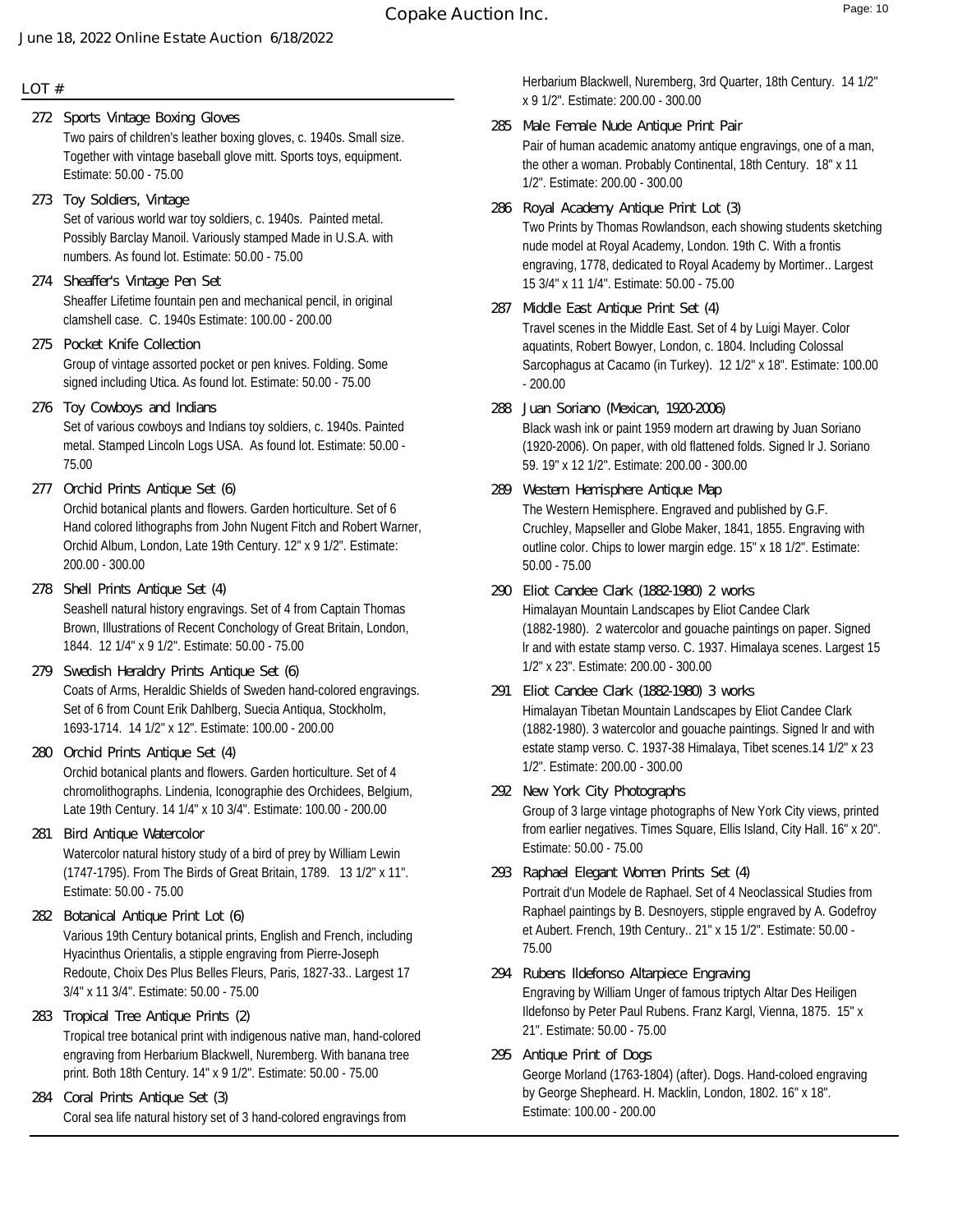### **LOT #**

- Marine maritime boat engravings showing shipwrecks. Orage Impetueux and L'Oueil Dangerux pair after Joseph Vernet. Paris, c. 1770. With another similar by Vernet. 3 prints. 15" x 19". Estimate: 200.00 - 300.00 **296 Shipwreck Antique Prints (3)**
- Manuscript map, pen, ink, watercolor on paper of the Western Hemisphere. America west of Mississippi River called Louisiana. Cherokees indicated in southeast. Circa late 18th Century. 14 3/4" x 14". Estimate: 200.00 - 300.00 **297 Western Hemisphere Antique Map**
- Imperii Romani, Occidentis scilicet et Orientis Tabula. Chez le Sr. Delamarche, Paris. Circa early 19th C. Engraving, outline color. Center fold as issued. 19 3/4" x 25". Estimate: 100.00 - 200.00 **298 Rome Antique Map**
- Botanical garden flower horticulture hand colored engravings. John Hill. Eden: or a Complete Body of Gardening. London, 3rd Quarter, 18th Century. 15 3/4" x 9 1/2". Estimate: 100.00 - 200.00 **299 Botanical Antique English Prints Set (5)**
- Lot (5) C. 1900-50 cow pinbacks. Estimate: 75.00 125.00 **300 Cow Pinbacks Lot**
- Cape Cod Mushrooms. By Marcia Gaylord Norman. C. 1960s-1970s. Watercolors of stiff paper. Set of six. . 13 3/4" x 10 1/4". Estimate: 100.00 - 200.00 **301 Mushroom Watercolors Cape Cod Set (6)**
- Isaac Frost (after), set of 6 astronomy planetary motion, celestial sky map charts. George Baxter, London C. 1846. Baxter oil color prints. 10" x 12 1/2". Estimate: 200.00 - 300.00 **302 Baxter Astronomy Antique Prints Set (6)**
- Garden horticulture flowers chromolithographs. 6 from L'Illustration Horticole, Belgium, Late 19th Century. 14" x 10 3/4". Estimate: 100.00 - 200.00 **303 Botanical Prints Antique Set (6)**
- One World One War. Folding map on North Polar Azimuthal Equidistant Projection showing WWII alliances and occupied territories. Richard Edes Harrison, Time Inc., Fortune, 1942. 21 1/4" x 26". Estimate: 50.00 - 75.00 **304 World War 2 Vintage Map**
- Shell Natural History Prints, set of (6) from Edmund Crouch, Lamarck's Conchology. London, 1826. Lithographs, uncolored. 12 1/2" x 10". Estimate: 50.00 - 75.00 **305 Shell Prints, Antique Set of (6)**
- Miscellaneous lot works on paper, including prints, watercolors. Vintage to antique. Includes Tableau General Des Postes, French map 1784. Gould bird print. WWII prints. All as found. Largest 22" x 16". Estimate: 50.00 - 75.00 **306 Art Lot**
- View of Keswick Lake, Cumbria. View of Roughty Bridge, Kerry, Ireland. Colored aquatints. T. Walmsley, Jukes & Sarjent, London, 1800, 1808. 18" x 22". Estimate: 100.00 - 200.00 **307 Great Britain, Ireland Antique Views Pair**
- Disembarkation of the Expedition to Kertch at Kamish Bournou. William Simpson (after). Colnaghi, London: 1855. Hand colored lithograph. Crimea view. 14 1/4" x 22". Estimate: 100.00 - 200.00 **308 Crimean War Military Antique Print**
- The Fountain of Regeneration of the Bastile. General Federation of March Field. Charles Monnet, Paris, France: 1797. Pair hand colored engravings. 17 3/4" x 23 1/2". Estimate: 200.00 - 300.00 **309 French Revolution Commemorative Print Pair**
- Grecia Vetus. Robert de Vaugondy, Paris. 18th Century. Engraving, outline color. Center fold as issued.. 21 1/4" x 29 1/2". Estimate: 100.00 - 200.00 **310 Greece Antique Map**
- **311 Italy Antique Map**

Carte Generale de l'Italie. C.F. Delamarche, successor to Robert de Vaugondy, Paris, 1817. Engraving, outline color. Center fold as issued. 21 1/4" x 29". Estimate: 100.00 - 200.00

- Carte Pour Servir A La Lecture de L'Histoire Ancienne. Robert de Vaugondy, Paris. 18th Century. Engraving, outline color. Center fold as issued. 21 1/4" x 29". Estimate: 100.00 - 200.00 **312 Europe Antique Map**
- Caspian Sea map in two separate parts, north and south:. Carte Marine de la Mer Caspiene. Guillaume Delisle, Paris, 18th Century. Engravings uncolored. Center fold as issued.19 3/4" x 26". Estimate: 200.00 - 300.00 **313 Caspian Sea Antique Maps (2 parts)**
- Carte de La Geographie Sacree Pour L'Ancien Testament. Pierre Moullart Sanson, Paris: 1716. Engraving, outline color. Center fold as issued. 21 1/4" x 28 1/2". Estimate: 100.00 - 200.00 **314 Middle East and Europe Historical Antique Map**
- Europe. Map by Victor Levasseur. From Atlas National Illustree. Paris: mid 19th Century. Engraving, outline color. Pictorial borders. 14 1/4" x 20 1/2". Estimate: 50.00 - 75.00 **315 Europe Antique Map**
- The Fall of Napoleon. Caduta di Napoleone. Engraving, Italy, c. 1814. Caricature political allegory. 18 1/2" x 13 1/2". Estimate: 100.00 - 200.00 **316 Napoleon Satirical Antique Print**
- 4 maps of the constellations, plus Northern and Southern circumpolar maps, illustrated with stars, zodiac throughout the year. F. J. Huntington, New York: 1856. Lithographs with border color. 17 1/2" x 14 1/2". Estimate: 200.00 - 300.00 **317 Celestial Astronomy Set of Antique Charts (6)**
- Views of great Swedish houses. Two prints from Count Erik Dahlberg, Suecia Antiqua, Stockholm, 1693-1714. Hand colored engravings. 1 print with formal gardens, 1 with maritime scenes. 16" x 18". Estimate: 50.00 - 75.00 **318 Swedish Country House Prints (2)**
- Motacilla Alba. Budytes Citreoloides. Each a natural history study of birds in habitat. John Gould, London, mid 19th Century. Hand-colored lithographs. 1 has repaired short marginal tears verso.. 15" x 21 1/2". Estimate: 50.00 - 75.00 **319 Gould Antique Bird Prints (2)**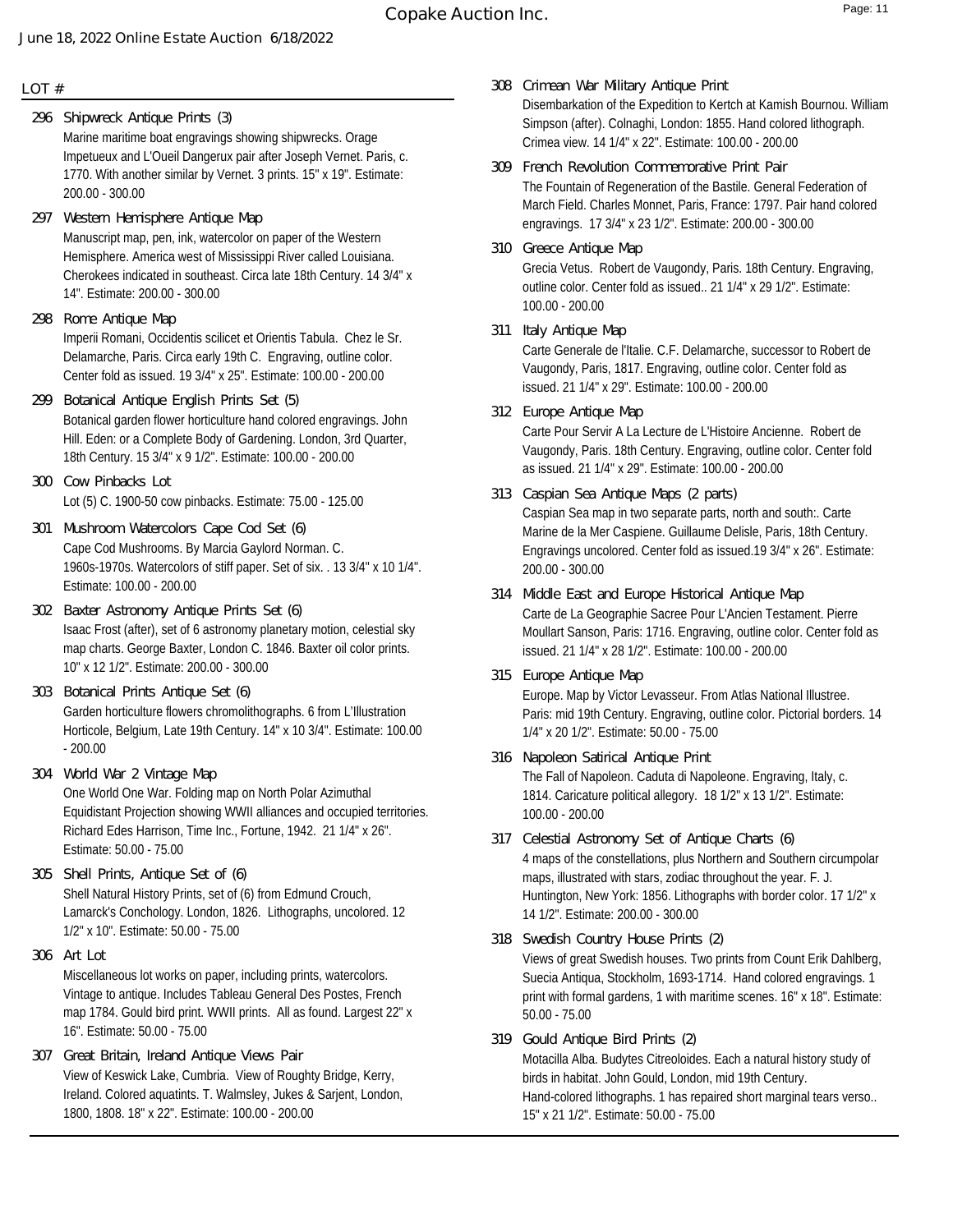- Giovanni Battista Piranesi (1720-1778). Antichita d'Albano e di Castel Gondolfo. 2 etchings, uncolored. Rome, 1764. Plus Musee Francais, 2 prints of ancient artifacts in the Louvre, Paris: 1829. Largest 23" x 17". Estimate: 50.00 - 75.00 **320 Piranesi Antique Architecture Prints**
- Giovanni Battista Piranesi (1720-1778). Architectural diagrams of ancient Roman architecture. Rome: 18th century.. 21" x 14 1/4". Estimate: 50.00 - 75.00 **321 Piranesi Antique Architecture Prints Set (6)**
- Poster: "SMITH & WESSON / REVOLVERS". Sight 21 1/2" x 17 1/2", overall 23 1/2" x 19 1/2". Estimate: 50.00 - 100.00 **322 Smith & Wesson Poster**
- **323 Artwork Lot**

Lot (5) pieces of artwork including bird print, 18th c. Continental print "Vue perspective des Cascades du Chateau de St. Cloud", sporting print, fish print (no frame), Bambi artwork. Largest 23" x 17 1/2". Estimate: 50.00 - 75.00

- C. 1900's cast iron window grate. 20 1/2" x 44". Estimate: 75.00 100.00 **324 Cast Iron Window Grate**
- **325 Print Lot**

Lot (4) early fruit and floral study prints. Three in gilded frames. Largest overall 26 1/2" x 21". Estimate: 75.00 - 100.00

- Painting: Modernist subject, oil on canvas. 24" x 36", overall 32" x 44 1/2". Estimate: 50.00 - 75.00 **326 Painting, Modernist Subject**
- **327 Charles H. Ramsey Jr.**

Charles H. Ramsey Jr. (b. 1929), landscape with power lines, oil on artist board. Deacession label from The New Britain Museum of American Art. 24" x 30", overall 29 1/2" x 36". Estimate: 150.00 - 200.00

**328 Artwork Lot**

Lot (5) pieces of artwork including large still life, oil on canvas (has tear, signed LLC A.Parker, overall 34" x 41"), still life with strawberries, oil on panel (10" x 15"), still life signed Wallace Saaty (overall 19 1/2" x 15 1/2"), boy smoking, oil on canvas (overall 15 1/2" x 13 1/2"), portrait of a man (signed LLC, overall 16" x 11 1/2"). Estimate: 100.00 - 150.00

- Painting: Pastel portrait of a woman. Pastel on canvas. 30" x 25", overall 34 1/2" x 28 1/2". Estimate: 75.00 - 100.00 **329 Painting, Pastel Portrait of a Woman**
- Lot including gilded mirror (overall 23 1/2" x 20"), and (3) assorted frames. Estimate: 50.00 - 75.00 **330 Frame & Mirror Lot**
- Arts & Crafts type fire tool set. 31" Ht., along with firescreen (44" x 33"). Estimate: 50.00 - 75.00 **331 Firetool Set**
- Painting: Max Antlers (1871-1929), landscape. Oil on canvas. Signed and dated 1907 LRC. 24" x 30", overall 34" x 39 1/2". Estimate: **332 Max Antlers (1871-1929)**

100.00 - 150.00

- Painting: Jungle Subject, signed "DANIEL.SOUVENIR". Oil on canvas 20" x 30", overall 25 1/2" x 35 1/2". Estimate: 100.00 - 150.00 **333 Painting, Jungle Subject**
- Carved African wooden totem. 80" L.. Estimate: 150.00 200.00 **334 Carved African Wooden Totem**
- Japanese two part rice chest. 33" x 32" x 67". Estimate: 300.00 400.00 **335 Japanese Rice Chest**
- Egyptian revival style marble top pier table. Brass mounted. Marble repaired. 41" x 16" x 35". Estimate: 75.00 - 100.00 **336 Pier Table**
- Jacobean style oak dropleaf table. 17" x 32 1/2" with 20" leaves, 30" Ht.. In need of restoration, base loose, along with broken tilt top table. Estimate: 25.00 - 35.00 **337 Jacobean Style Table**
- Cast iron urn on wrought iron stand. 20 1/2" D., 32" Ht.. Estimate: 100.00 - 150.00 **338 Cast Iron Urn**
- Pair of cast iron Roman soldier busts. 36" Ht.. Estimate: 200.00 400.00 **339 Pair of Cast Iron Busts**
- Cast iron Greco Roman soldier statue. Shows restoration. 22 1/2" x 23" x 64" Ht.. Estimate: 300.00 - 500.00 **340 Cast Iron Statue**
- Cast iron garden settee with medallion back. 48" W. x 23" D. x 14" seat Ht. x 37 1/2" overall Ht.. Estimate: 100.00 - 150.00 **341 Cast Iron Settee**
- Cast iron park bench with wooden slats. 6' 2 1/2" W. x 22" D. x 16" seat Ht.. Estimate: 100.00 - 200.00 **342 Cast Iron Park Bench**
- Cast iron park bench with wooden slats. 6' 2 1/2" W. x 22" D. x 16" seat Ht.. Estimate: 100.00 - 200.00 **343 Cast Iron Park Bench**
- Teak Orientalist style garden bench. 66" W. x 26" D. x 18" seat Ht.. X 40" overall Ht.. Estimate: 100.00 - 200.00 **344 Teak Garden Bench**
- Teak garden bench. 48 1/2" W. x 22" D. x 17 1/2" seat Ht.. X 38 1/2" overall Ht.. Estimate: 75.00 - 125.00 **345 Teak Garden Bench**
- Cast iron school desks. Signed "A.H. Andrews Co., Chicago". 29" Ht. x 15 1/2" seat Ht.. Estimate: 50.00 - 75.00 **346 School Desks**
- Pair of cast iron pillars with flame finials (2 pieces). 89" Ht.. Estimate: 100.00 - 200.00 **347 Pair of Cast Iron Pillars**
- Cast iron and wood garden settee. 40" W. x 25" D. x 16" seat Ht. x 30 1/2" overall Ht.. Estimate: 50.00 - 75.00 **348 Cast Iron and Wood Settee**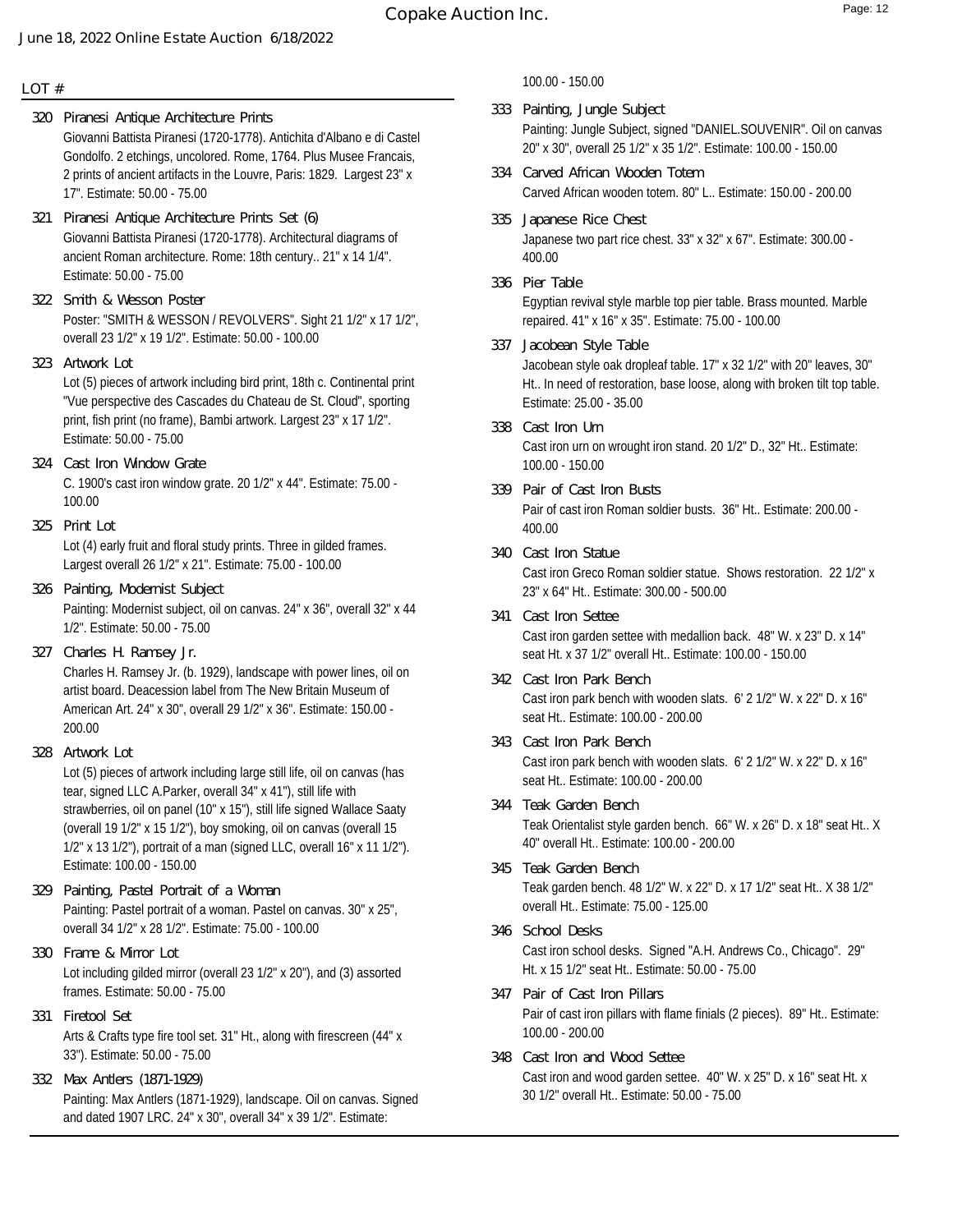# **Copake Auction Inc.** The comparison of the Page: 13

#### **June 18, 2022 Online Estate Auction 6/18/2022**

#### **LOT #**

- Set (4) ironwork patio arm chairs 17" seat Ht.. Estimate: 75.00 150.00 **349 Patio Chairs**
- Cast iron and marble top serving table. 57" W. x 201/2" D. x 33 1/2" Ht.. Estimate: 250.00 - 450.00 **350 Cast Iron and Marble Table**
- Lot (5) various wrought iron planters. Estimate: 50.00 100.00 **351 Wrought Iron Planter Lot**
- Patio set including: 32" round wrought iron patio table and (4) chairs. 16 1/2" Seat Ht. x 34" Ht.. Estimate: 75.00 - 125.00 **352 Iron Patio Set**
- Teak patio table. 6'6" L. x 41 1/2" W. x 29" Ht.. Estimate: 100.00 150.00 **353 Teak Table**
- Set (4) teak folding side chairs. Estimate: 100.00 200.00 **354 Teak Folding Chairs**
- Teak chair lot including: (2) matching folding arm chairs and unmatched folding arm chair. Estimate: 25.00 - 50.00 **355 Teak Chair Lot**
- Pair of wrought iron metal modernist plant stands. 13" Sq. x 27 1/2" Ht.. Estimate: 50.00 - 75.00 **356 Pair of Plant Stands**
- 19th c. Cast iron "twig" bench (as is condition), arm missing. 36" W. x 20" D. x 17" seat Ht. x 33" Ht.. Estimate: 25.00 - 50.00 **357 19th c. Cast Iron Twig Bench**
- Wrought iron patio set including: oval glass top table (top has some imperfections) 65 1/2" x 46 1/2" x 29 1/2" Ht. and (6) matching chairs with vinyl seat and back inserts. 18" Seat Ht. x 33" Ht.. Estimate: 150.00 - 250.00 **358 Wroght Iron Patio Set**
- Wrought iron patio settee. 51 1/2" W. x 23" D. x 17" seat Ht. x 29" Ht.. Estimate: 50.00 - 75.00 **359 Wrought Iron Settee**
- Lot (2) Nelson "Rain Train" sprinklers. Estimate: 50.00 75.00 **360 Nelson Sprinkler Lot**
- Teak top and wrought iron base patio table (top unattached). 51" L. x 28 1/2" W. x 28" Ht.. Estimate: 25.00 - 50.00 **361 Patio Table**
- Pair of cast iron urns. 19" Dia. X 32" Ht.. Estimate: 150.00 250.00 **362 Pair of Cast Iron Urns**
- Cast iron urn, open top, takes insert. 17" Dia. X 31" Ht.. Estimate: 50.00 - 75.00 **363 Cast Iron Urn**
- Cast iron urn. 18 1/2" Dia. X 22 1/2" Ht.. Estimate: 50.00 75.00 **364 Cast Iron Urn**
- Pair of cast stone finials in as is condition. 18" Ht.. Estimate: 25.00 35.00 **365 Cast Stone Finials**
- Pair of cast stone dogs with baskets. 21" Ht.. Estimate: 100.00 150.00 **366 Pair of Cast Stone Dogs**
- **367 Patio Set**

(7) Piece patio set including: round table 59" Dia. X 25 1/2" Ht. (missing glass top), (6) arm chairs 15" seat Ht. x 30 1/2" Ht.. Some imperfections. Estimate: 100.00 - 150.00

- Patio set including: (1) chaise lounge 65" L. and (3) glass top tables Note: same manufacturer as lot 367. Estimate: 50.00 - 75.00 **368 Patio Set**
- Patio set including: (1) settee 52" W. x 27" D. x 13" seat Ht. x 30 1/2" Ht. and (2) matching arm chairs with ottomans, imperfections. Estimate: 100.00 - 200.00 **369 Patio Set**
- Cast iron urn. Note loose on base. 24" D., 36" Ht.. Estimate: 25.00 50.00 **370 Cast Iron Urn**
- Pair of cast stone lions. As found. 24" Ht.. Estimate: 50.00 75.00 **371 Pair of Cast Stone Lions**
- Cast iron hunting dog bootscraper. Base 19" x 11 1/2", 16" Ht.. Estimate: 75.00 - 100.00 **372 Cast Iron Hunting Dog Bootscraper**
- Three piece rose pattern cast iron patio set. Table 23 1/2" D., 27" Ht., pair of chairs 16" seat Ht., 34" overall ht.. Estimate: 100.00 - 200.00 **373 Cast Iron Patio Set**
- Cast stone bird feeder. 19 1/2" D., 35" Ht., along with cast stone cherub with urn (21" Ht..) Estimate: 50.00 - 75.00 **374 Bird Feeder**
- Pair of cast stone planters. 13" D., 13" Ht.. Estimate: 25.00 50.00 **375 Pair Cast Stone Planters**
- 19th c. cast iron horse head hitching post. 53" Ht.. Estimate: 100.00 150.00 **376 Hitching Post**
- Teak garden bench. 65 1/2" W., 25" D., 17" seat Ht., 36" overall Ht.. Imperfections. Estimate: 50.00 - 100.00 **377 Teak Garden Bench**
- Pair of cast iron urns. 11" D., 12" Ht.. Estimate: 50.00 75.00 **378 Pair Cast Iron Urns**
- Two piece wrought iron patio set including settee (48" W., 25" D., 16 1/2" seat Ht., 28" overall Ht.), and side table (missing glass, 16 1/2" x 24 1/2", 22" Ht..). Estimate: 25.00 - 50.00 **379 Wrought Iron Patio Set**
- Three piece wrought iron patio set including settee (51 1/2" W., 24" D., 16 1/2" seat Ht., 29" overall Ht.), arm chair and side table (18" x 30" x 14 1/2" Ht.). Estimate: 75.00 - 125.00 **380 Patio Set**
- Pair of cast stone cherub statues. 24" Ht., imperfections. Estimate: 50.00 - 75.00 **381 Pair Cherub Statues**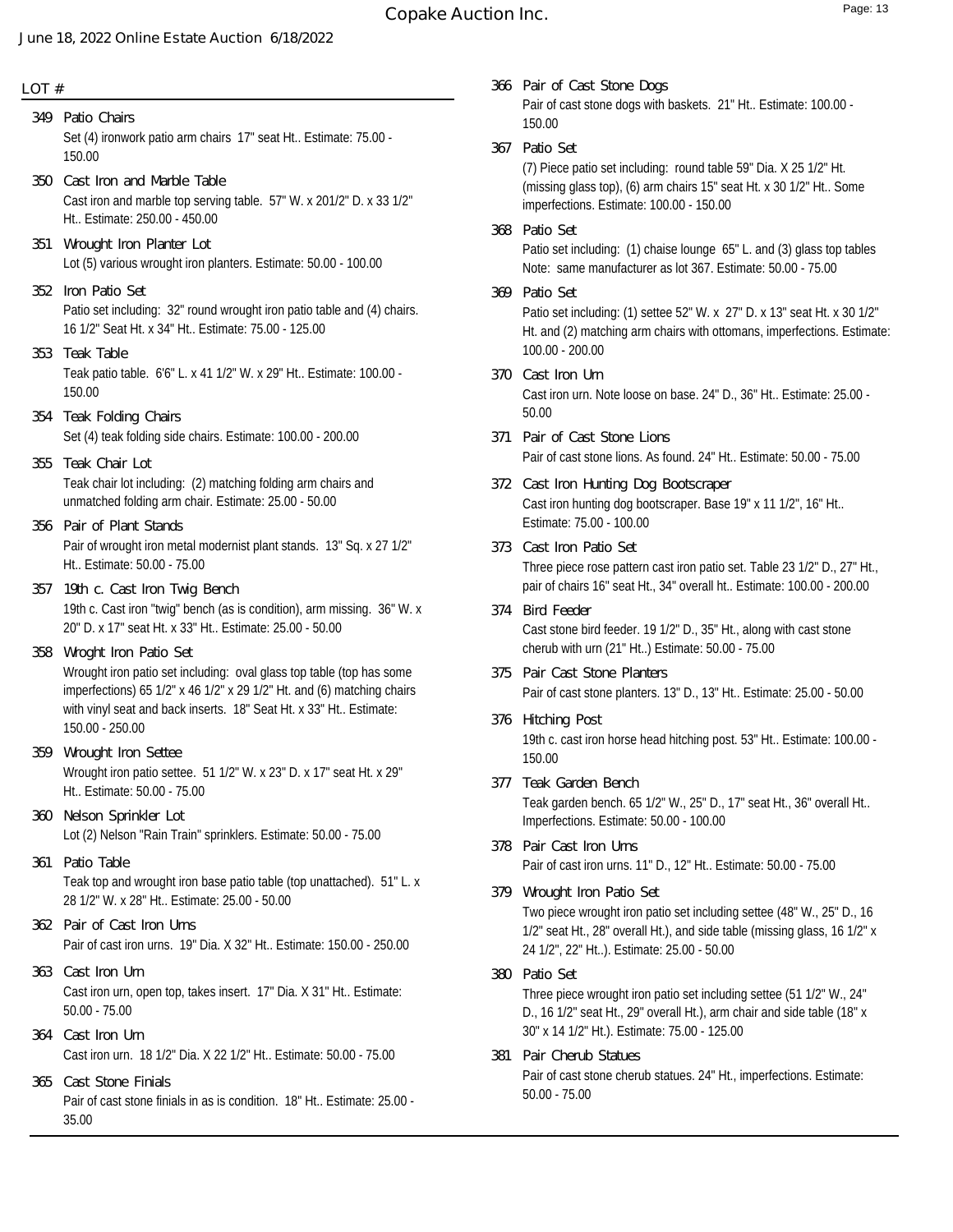# **Copake Auction Inc.** Page: 14

#### **LOT #**

Two cast stone urns. Tallest 16" D., 17" Ht.. Estimate: 50.00 - 75.00 **382 Cast Stone Urns 383 Patio Armchair**

Strap steel patio armchair (16" seat Ht., 35" overall Ht.). Estimate: 50.00 - 75.00

- Three piece wrought iron patio set including lounge chair with canopy top (66" L., 40" Ht.), pair side tables (missing glass, 16 1/2" square, 14 1/2" Ht.). Estimate: 100.00 - 150.00 **384 Patio Set**
- Pair of cast iron urns. 19" D., 18" Ht.. Estimate: 100.00 150.00 **385 Pair of Cast Iron Urns**
- Pair of cast stone columns. Imperfections. 24 1/2" Ht.. Estimate: 50.00 100.00 **386 Pair of Cast Stone Columns**
- Three pieces of cast stone including (2) columns (tallest 36" Ht.), pineapple finial (15" Ht.). Estimate: 25.00 - 50.00 **387 Cast Stone Lot**
- Cast iron lavabo with lion mask. 28" Ht., 19" W.. Estimate: 50.00 75.00 **388 Cast Iron Lavabo**
- Pair of cast stone figural cherub bird baths (has imperfections). 19 1/2" Dia. x 36" Ht.. Estimate: 100.00 - 200.00 **389 Pair of Cast Stone Bird Baths**
- Cast iron garden bench. One off blacksmith made. 41" W., 18" D., 17 1/2" seat Ht., 33 1/2" overall Ht.. Estimate: 100.00 - 200.00 **390 Cast Iron Garden Bench**
- Charles Hughes (active 20th Century), original illustration cover design. Info at bottom right. Sight 23" x 18", overall 25 1/2" x 20 1/2". Estimate: 50.00 - 100.00 **391 Charles Huges (active 20th Century)**
- Painting: 18th c. Allegorical subject, oil on thick panel. 10 1/2" x 9 1/2", overall 16 1/2" x 15". Estimate: 100.00 - 150.00 **392 Painting, 18th c. Allegorical Subject**
- Continental School with Roosters. Signed LRC 12" x 17", overall 18" x 23 1/2". Estimate: 75.00 - 100.00 **393 Continental School with Roosters**
- C. Baker (19th Century), seascape, watercolor. Signed LLC. Sight 9 1/2" x 13 1/2", overall 18 1/2" x 22 1/4". Estimate: 50.00 - 100.00 **394 C. Baker (19th Century)**
- William Gropper (1897-1977), signed lithograph. Sight 14 1/2" x 19 1/2", overall 20 1/2" x 25 1/2". Estimate: 50.00 - 75.00 **395 William Gropper (1897-1877)**
- Artwork lot (4) pieces including: harborscape, pastel, signed LRC (sight 13" x 19 1/2"), overall 19" x 25 1/2"; seascape, oil on canvas, signed LRC McCashin (16" x 20", overall 21 1/2" x 25 1/2"); landscape, watercolor (overall 20 1/2" x 24 1/2"); Impressionist school signed Harnden, oil on masonite (18" x 24", overall 23 1/2" x 29 1/2"). Estimate: 100.00 - 150.00 **396 Artwork Lot**

**397 Artwork Lot**

Lot (4) pieces of Military artwork including: 19th c. portrait of a soldier, oil on canvas (9" x 7", overall 14" x 12"), (2) Washington prints (frames overall 13" x 17" and 12 1/2" x 10 3/4"), and print "1902-1907 / LIEUTENTANT GENERAL OFFICERS OF THE STAFF CORPS AND LINE, AND TRUMPETER" (overall 22" x 18"). Estimate: 50.00 - 75.00

- Lot (4) early engravings and etchings. Largest frame 17 1/2" x 14 1/4". One marked H. Holbein. Estimate: 50.00 - 75.00 **398 Early Prints Lot**
- Fletcher Martin (1904-1979), pencil drawing of little girl. Sight 39 1/2" x 21 1/2", overall 43" x 25". Estimate: 300.00 - 500.00 **399 Fletcher Martin (1904-1979)**
- Marc Chagall poster "CHAGALL / WINDOWS FOR JERUSALEM….1969". Sight 31 1/2" x 20", overall 33" x 21 1/2". Estimate: 50.00 - 75.00 **400 Marc Chagall Poster**
- Quality wrought iron and strap steel patio set. Ivy pattern including crescent shaped three piece sectional unit (8' 9" W.), double wide chaise lounge (52" W.), pair or armchairs, glass top coffee table (18 1/2" x 365 1/2" x 18" Ht.). General seat heights 14-15". Includes quality cushions. Estimate: 800.00 - 1,000.00 **400a Wrought Iron Patio Set**
- Early playing card Military print (sight 12" x 20 1/2", overall 16 1/2" x 24 1/2". Estimate: 40.00 - 60.00 **401 Playing Card Military Print**
- **402 Artwork Lot**

Artwork lot including: 19th c. frame (rabbet size 17 1/2" x 21 1/2", overall 29" x 25"), Modernist family subject, oil on panel (24" x 18"), landscape, watercolor, signed "h. gamboni '45" (sight 11" x 15", overall 18" x 23"), "Piglet got up to pick a bunch of violets", watercolor (sight 7" x 9 1/2", overall 11 1/2" x 14"), watercolor floral subject (signed LRC, sight 7 1/2" x 7", overall 12 1/2" x 10 3/4"), seascape, watercolor, signed LRC (overall 34" x 41"). Estimate: 50.00 - 100.00

Rookwood type jardiniere. 14" D., 12" Ht.. Estimate: 50.00 - 100.00 **403 Rookwood Type Jardiniere**

**404 Misc. Lot**

Lot including art glass bird (signed, 13" W., 16 1/2" Ht.), cow weathervane (14" x 10", as found), Globe marked "GLOBE TERRESTRE. A.N. LEBEGUE & CO…BRUXELLES" (as found, damaged, 24" Ht.), and carved wooden element (as found, 61 1/2" L.). Estimate: 50.00 - 75.00

- Lot including Adirondack log style lawn bench with side table. Bench 45" W., 34" D., 13" seat Ht., 37 1/2" overall Ht., table 19" square, 19" Ht.. Estimate: 25.00 - 50.00 **405 Adirondack Furniture Lot**
- Kayak "Native Watercraft...Marvel 10". 10' L. With paddle. Estimate: 50.00 - 100.00 **406 Kayak**
- Water hose and carrier. Estimate: 10.00 20.00 **407 Water Hose Carrier**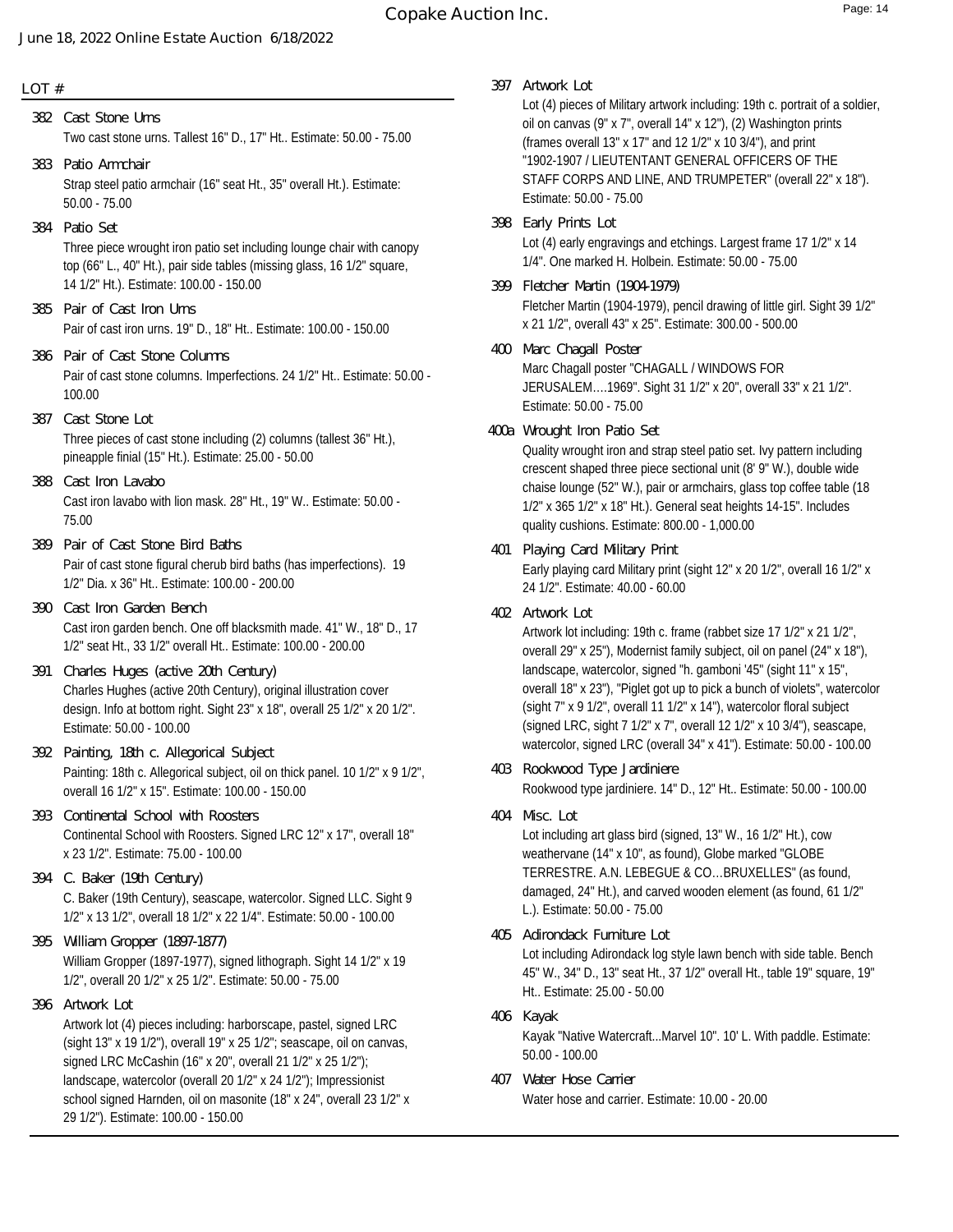#### **LOT #**

Pair of C. 1940-50's pressed steel lawn chairs. 17" sea ht., 35 1/2" overall Ht.. Estimate: 25.00 - 50.00 **408 Lawn Chairs**

- Pair of C. 1940-50's pressed steel lawn chairs. 16" seat Ht., 33" overall Ht.. Estimate: 25.00 - 50.00 **409 Lawn Chairs**
- Pair of Mid Century steel folding chairs. 16" seat Ht., 32" overall Ht.. Estimate: 25.00 - 50.00 **410 Folding Chairs**
- Pair of 1940-50's pressed steel lawn chairs. 13 1/2" seat Ht., 37" overall ht.. Estimate: 25.00 - 50.00 **411 Lawn Chairs**
- Pair 1940-50's pressed steel folding chairs. 17" seat Ht., 30 1/2" overall Ht.. Estimate: 25.00 - 50.00 **412 Lawn Chairs**
- Lot (2) C. 1940-50's pressed steel lawn chairs. Estimate: 25.00 50.00 **413 Lawn Chairs**
- Teak and metal coffee table. 48" x 24", 18" Ht.. Estimate: 50.00 75.00 **414 Teak and Metal Table**
- Set of (4) wood and stainless steel blacksmith made benches. 52" x 11", 18 1/2" seat Ht.. Estimate: 50.00 - 100.00 **415 Set of Benches**
- Nest of (3) wrought iron and stainless steel tables. Largest 16 1/2" square, 21 1/2" Ht.. Estimate: 25.00 - 50.00 **416 Wrought Iron Tables**
- Set of (4) glass Hurricane shades. 7" D., 20" Ht.. Estimate: 50.00 100.00 **417 Set of Hurricane Shades**
- 20th c. Walnut fan carved lowboy "Historic New England…Treasures from SPNEA's Homes". 35" x 19 1/4" x 20 3/4" Ht.. Estimate: 200.00 - 300.00 **417a 20th c. Walnut Lowboy**
- Cast iron painted frog. 12" x 8 1/2" x 7". Estimate: 50.00 100.00 **418 Cast Iron Frog**
- Lot (2) similar 18th c. English Queen Ann plank seat chairs. 17" Seat Ht. x 37" Ht.. Estimate: 100.00 - 150.00 **418a Chair Lot**
- Set of (4) C. 1900 stained glass windows.40 1/2" x 34". One has missing pane of glass, one has broken pane of glass. Estimate: 100.00 - 150.00 **419 Set of (4) Stained Glass Windows**
- Painting: Modernist Abstract. Mixed media on canvas. 20" x 20". Estimate: 100.00 - 150.00 **419a Modernist School Abstract**
- Stained glass hanging shade. 16" D., 9" Ht.. Estimate: 50.00 75.00 **420 Stained Glass Hanging Shade**
- Lot including pair French fruitwood rushseat chairs (16" seat Ht., 34" **421 Chair Lot**

overall Ht.), wooden stand (27" Ht.), and vintage Windsor chair (as found, 18" seat Ht., 36" overall Ht.). Estimate: 50.00 - 75.00

- Zebra skin rug. 66" x 78". Estimate: 50.00 75.00 **422 Zebra Skin Rug**
- Pair of C. 1900 Asian marble top stands. 16 1/2" x 12 1/2" x 27". Both marbles have cracks. Estimate: 50.00 - 75.00 **423 Pair Asian Marble Top Stands**
- Andrea De Zerega (1916-1984), abstract, oil on panel. Overall 26" x 17". Estimate: 150.00 - 200.00 **424 Andrea De Zerega (1916-1984)**
- Misc. artwork lot (7) pieces including original photographs (Yosemite National Park), Spy print (Vintage Vanity Fair Illustration), watercolor of carriage etc.. Largest frame 24" x 20". Estimate: 50.00 - 75.00 **425 Misc. Artwork Lot**
- Lot (4) pieces including Chinese vase marked Jing-de-Jin, Ming Dynasty Chinese urn, etc.. Tallest piece 18" Ht.. Some imperfections. Estimate: 50.00 - 75.00 **426 Asian Ceramic Lot**
- Unused stretched canvas triptych. 48" x 30 1/2" with (2) 24" panels that swing open. Estimate: 25.00 - 50.00 **427 Stretched Canvas Triptych**
- **428 Misc. Lot**

Asian and misc. lot including Burmese lacquered duck box, Japanese iron vase (no base), copper bowl, brass candlesticks (Continental) and misc., jewelry boxes, 19th c. gourd with sterling overlay and more. Estimate: 50.00 - 100.00

**429 Misc. Lot**

Misc. lot including Lavabo, desk lamp, wig stands, inlaid tray, set of (5) Art Deco shades, bicycle model, hanging lamp, Chinese oversized fan, two vintage lighters. Estimate: 50.00 - 75.00

**430 Asian Artwork Lot**

Lot of assorted Asian artwork including signed prints, watercolors (including Scholar subjects), etc.. Largest frame 37" x 28 1/2". Horse picture is the work of Yoshijiro (Mokuchu) Urushibara (1888-1953), also three lithos by Gina Lombardi Bratter, photos are views of Lake Como, Switzerland/Italy. Estimate: 50.00 - 100.00

## **431 Frame Lot**

Lot (6) misc. frames. Includes: Rabbet size 36" x 23", overall 43 1/2" x 30 1/2"; rabbet size 25" x 23", overall 33 1/2" x 31", rabbet size 36" x 24", overall 43 1/2" x 31 1/2"; rabbet size 16" x 20", overall 29" x 23 1/2"; rabbet size 32" x 27", overall 41 1/2" x 36"; rabbet size 35 1/2" x 26 1/2", overall 38 1/2" x 29 1/2". Estimate: 50.00 - 75.00

- C. 1940's inlaid three drawer mahogany slant lid desk. 30" x 18" x 38". Estimate: 100.00 - 150.00 **432 Inlaid Slant Lid Desk**
- 19th c. single piece corner cupboard. 40" x 6" x 80". Estimate: 200.00 - 300.00 **433 19th c. Corner Cupboard**
- Vintage dining table with (2) leaves. 52" x 40" with 24" leaves, 30" Ht.. Estimate: 50.00 - 100.00 **434 Vintage Dining Table**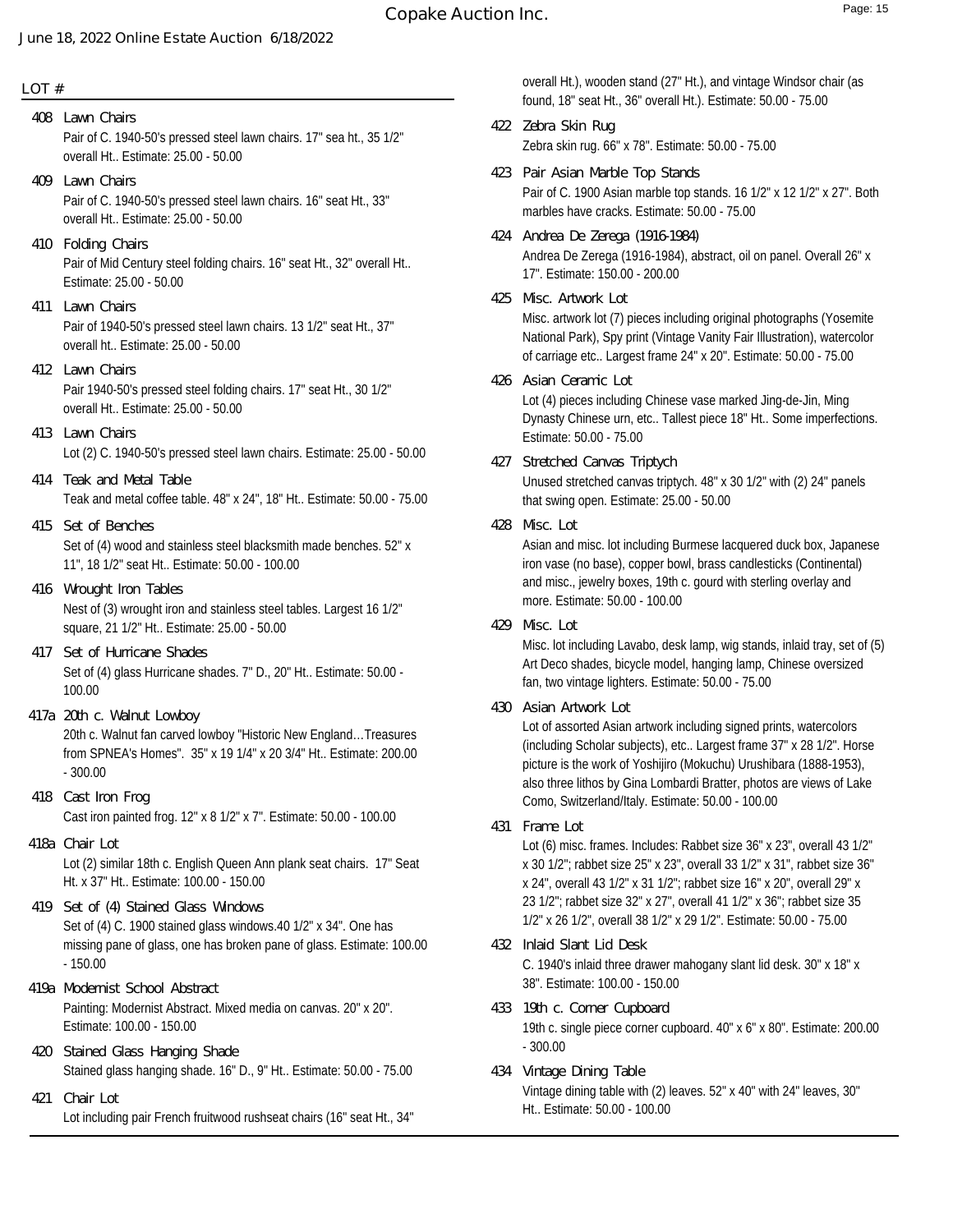# **Copake Auction Inc.** The comparison of the Page: 16

#### **June 18, 2022 Online Estate Auction 6/18/2022**

#### **LOT #**

- Asian glass top coffee table. 46" x 23" x 18". Estimate: 50.00 100.00 **435 Asian Coffee Table**
- Pair of 19th c. mahogany banquet tables. 44" x 20" with 20" leaves, 29" Ht.. Estimate: 100.00 - 150.00 **436 Pair 19th c. Banquet Tables**
- Framed map of Albany County. Dated 1947. Overall 22" x 30 1/2". Estimate: 50.00 - 75.00 **437 Map of Albany County**
- Gilded frame with beveled mirror. Overall 28" x 28". Estimate: 50.00 75.00 **438 Gilded Frame with Mirror**
- C. 1900 stained glass window. Bird in center. 20 1/2" x 17 1/2". Estimate: 50.00 - 75.00 **439 Stained Glass Window**
- Lot (4) pieces of artwork including Japanese woodblock print, pair Mid Century works and Cropsey print. Largest frame 30" x 42 1/2". Estimate: 50.00 - 75.00 **440 Artwork Lot**
- Hildegard Stadelman (20th Century), watercolor of High Valley Farm. Sight 20" x 28", overall 26" x 34". Estimate: 50.00 - 75.00 **441 Hildegarde Stadelman (20th Century)**
- Pair of Chinese scatter rugs. 48" x 23". Estimate: 50.00 75.00 **442 Pair Chinese Scatter Rugs**
- Lot (3) Industrial stools. 30" Ht.. Estimate: 40.00 60.00 **443 Stool Lot**
- Set of (6) Thonet bentwood chairs. 18 1/2" seat Ht., 34 1/2" overall Ht.. Seats as is. Estimate: 50.00 - 75.00 **444 Set of (6) Thonet Bentwood Chairs**
- 19th c. Empire mahogany marble top chest of drawers with mirror. 43" x 22" x 80 1/2". Estimate: 75.00 - 100.00 **445 19th c. Empire Chest of Drawers**
- Lot (4) hat trees. Tallest 69" Ht.. Estimate: 50.00 75.00 **446 Hat Tree Lot**
- Lot including Shaker style rocking chair, 19th c. side chair, 19th c. Hepplewhite chair and Victorian rocking chair. Estimate: 50.00 - 75.00 **447 Chair Lot**
- Pair of vintage wrought iron floor lamps. 55 1/2" Ht.. Estimate: 50.00 75.00 **448 Pair Floor Lamps**
- Pair of vintage club chairs. 15" seat Ht., 31" overall Ht.. As found. Estimate: 50.00 - 75.00 **449 Pair Vintage Club Chairs**
- English School watercolor marked "In a Surrey Garden / 1903", also initialed indistinctly. Sight 11 1/2" x 18", overall 20 1/2" x 27 1/2". Estimate: 50.00 - 100.00 **450 English School Watercolor**
- Lot of various tools. Estimate: 50.00 75.00 **451 Tool Lot**
- Pair of 18th c. tall Queen Anne Continental chairs. 18" seat Ht., 45 1/2" overall Ht.. Estimate: 200.00 - 300.00 **452 Pair Queen Anne Chairs**
- Large decorative tole chandelier. Approx. 31" x 39". Estimate: 100.00 - 150.00 **453 Tole Chandelier**
- 18th c. English mahogany slant lid desk. 36" x 19 1/2" x 40". One interior hinge loose and needs repair. Estimate: 200.00 - 300.00 **454 18th c. Slant Lid Desk**
- 19th c. Federal mahogany twist leg dropleaf table. Shaped leaves, brass caps. 38" x 20" with 13" leaves, 29" Ht.. Estimate: 100.00 - 200.00 **455 19th c. Federal Dropleaf Table**
- 18th c. George 1st Welsh cupboard. 71" x 14 1/2" x 28". Estimate: 300.00 - 400.00 **456 Welsh Cupboard**
- Plaster bust of a girl. 10" x 8" x 18". Estimate: 50.00 100.00 **457 Plaster Bust of a Girl**
- Wooden painted Corinthian column. 9 1/2" x 9 1/2" x 36 1/2". Estimate: 50.00 - 100.00 **458 Wooden Column**
- Cast iron cow. 16" x 4" x 11". Estimate: 50.00 75.00 **459 Cast Iron Cow**
- Vintage Smith-Corona "Super-Speed" typewriter. 13" x 14" x 11". Estimate: 25.00 - 50.00 **460 Vintage Typewriter**
- Early 19th c. mahogany dropleaf table. 46" x 19 1/2" with 19 1/2" leaves, 30" Ht.. Estimate: 100.00 - 150.00 **461 19th c. Mahogany Dropleaf Table**
- Mahogany pedestal base drum table. One caster loose. 31" D., 28" Ht.. Estimate: 50.00 - 75.00 **462 Mahogany Drum Table**
- 18th c. English paneled cupboard. 30" x 18 1/2" x 44". Estimate: 200.00 - 400.00 **463 18th c. English Cupboard**
- Early bronze portrait plaque marked "BERNARD". 28" x 21". Estimate: 100.00 - 150.00 **464 Bronze Portrait Plaque**
- Edward Sitzman (1874-1949), seascape, sight 17 1/2" x 29", overall 25" x 37". Estimate: 200.00 - 300.00 **465 Edward Sitzman (1874-1949)**
- 19th c. walnut corner chair. 19" seat Ht., 32" overall Ht.. Estimate: 75.00 - 100.00 **466 19th c. Walnut Corner Chair**
- 19th c. pastel of a waterfall. Sight 26 1/2" x 21 1/2", overall 36 1/2" x 32". Estimate: 50.00 - 75.00 **467 19th c. Pastel of Waterfall**
- Painting: Gerta Toda (20th Century), ruins, oil on canvas. 20" x 16", overall 28" x 24". Estimate: 50.00 - 75.00 **468 Gerta Toda (20th Century)**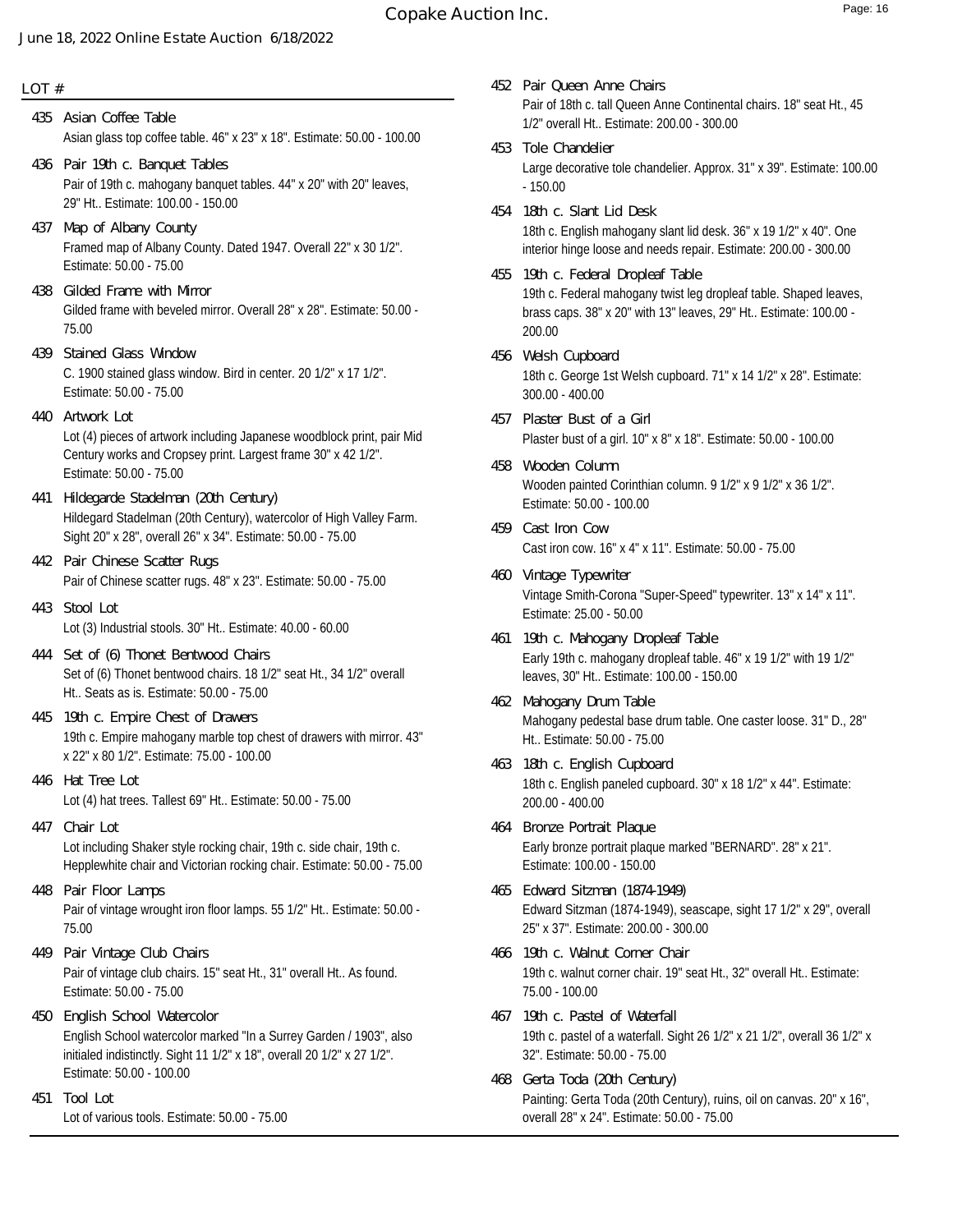#### **LOT #**

- Painting: Joseph Biel (1891-1943), courtyard, oil on canvas. 30 1/2" x 24", overall 38 1/2" x 32". Estimate: 200.00 - 300.00 **469 Joseph Biel (1891-1943)**
- Painting: Seascape, oil on canvas. Sight 19 1/2" x 28", overall 28 1/2" x 37 1/2". Frame has some loss. Signed and dated. Estimate: 50.00 - 75.00 **470 Painting, Seascape**
- Albert Nemethy (20th Century), landscape with figures. Oil on canvas. 20" x 24", overall 27 1/2" x 32". Estimate: 100.00 - 200.00 **471 Albert Nemethy (20th Century)**
- Painting: Early Continental still life. Oil on canvas. 32 1/2" x 24", overall 34 1/2" x 26 1/2". Estimate: 150.00 - 200.00 **472 Early Continental Still Life**
- Painting: John Edmund Califano (1862/64-1946), landscape, oil on canvas. 24" x 36", overall 29 1/2" x 41 1/2". Estimate: 150.00 - 200.00 **473 John Edmund Califano (1862/64-1946)**
- A. Collins (19th / 20th Century), landscape, oil on canvas. 24" x 36", overall 30" x 42 1/2". Estimate: 75.00 - 100.00 **474 A. Collins (19th / 20th Century)**
- Painting: 18th c. Continental School "Revelers", oil on canvas. 12 1/2" x 11", overall 18" x 16 1/4". Estimate: 50.00 - 100.00 **475 18th c. Continental Painting**
- Contemporary china closet. 29" x 12" x 78". Estimate: 50.00 75.00 **476 China Closet**
- Frosted glass sculpture. Made by L. Benjamin. Note heavy and fragile for shipping. 13 1/2" x 11 1/2" x 36 1/2". Estimate: 50.00 - 75.00 **477 Frosted Glass Sculpture**
- 19th c. print "PARADE OF THE GRAND ARMY OF THE REPUBLIC / WASHINGTON D.C. September, 20, 1892". Sight 17 1/2" x 21 1/2", overall 27 1/2" x 31 1/2". Estimate: 50.00 - 75.00 **478 19th c. Grand Army of the Republic Print**
- Painting: Dutch School of bridge crossing in Amsterdam. Signed "B.V.D. Gloot, 61". Oil on canvas. 16" x 23 3/4", overall 22" x 30". Estimate: 50.00 - 75.00 **479 Dutch School Painting**
- Painting: Continental landscape. Signed LLC "Moolhuizen". 20" x 26", overall 21" x 27". Estimate: 50.00 - 75.00 **480 Painting, Landscape**
- Poster: Beveryly Sills / Gian Carlo Menotti's LA LOCA…" (N.Y.C. Opera 1979). Sight 37" x 21", overall 40 1/2" x 24 1/2". Estimate: 50.00 - 75.00 **481 Beverly Sills Poster**
- Marc Chagall autographed poster "MUSEE D'ART MODERNE / CERET..1968". Sight 29 1/2" x 19 1/2". Info verso. Estimate: 300.00 - 400.00 **482 Marc Chagall Poster**
- Artist signed photograph of N.Y.C. subway. Sight 19" x 14 1/2", **483 Photograph of N.Y.C. Subway**

overall 24" x 20". Estimate: 50.00 - 75.00

**484 Israeli Poster**

Artist signed Israeli poster (1969). Sight 31 1/2" x 19 1/2", overall 33" x 21", along with rolled up Picasso poster, Maty Grunberg rolled up print, Picasso gallery print (overall 24" x 18 1/2"). Estimate: 50.00 - 100.00

- Four Japanese scrolls. Estimate: 50.00 100.00 **485 Japanese Scrolls**
- **486 Misc. Lot**

Lot including (2) Akiyama signed Asian prints (12" x 9 1/2", overall 14 1/2" x 11 1/4" and 13" x 10 1/4", overall 17" x 14 1/2"), Asian silkwork (overall 14 1/2" x 11 1/4"), and fan watercolor (sight 5" x 11 1/2", overall 17 3/4" x 12 1/4"). Estimate: 50.00 - 75.00

- 19th c. painting on porcelain, interior scene signed M. Blammers. 11" x 17". Estimate: 50.00 - 75.00 **487 Painting on Porcelain**
- **488 Artwork Lot**

Lot (3) pieces of artwork including Icart print (overall 30" x 22"), (2) prints signed Jacques (overall 17" x 12 2/3"). Estimate: 50.00 - 75.00

- Lot including Chagall prints, James Commer print, loose artwork etc.. Largest frame 21 1/2" x 17 1/2". Estimate: 50.00 - 75.00 **489 Artwork Lot**
- **490 Fashion Prints**

Lot (6) early Fashion prints and interior subject with children print. Largest frame 20" x 16". Estimate: 50.00 - 75.00

- Rookwood art pottery vase. Decorated by Edward T. Hurley. 11" Ht.. Base has minor lines. Estimate: 150.00 - 200.00 **491 Rookwood Vase**
- Rookwood art pottery vase. Decorated by Mary Nourse. C. 1903-Trumpet Vine. 10" Ht.. Estimate: 150.00 - 200.00 **492 Rookwood Vase**
- Rookwood art pottery vase decorated by Charles Schmidt. Lily of the Valley. 10" Ht.. Estimate: 150.00 - 200.00 **493 Rookwood Vase**
- Lot (3) pieces of Rookwood art pottery. Tallest 7" Ht.. Estimate: 75.00 - 100.00 **494 Rookwood Lot**
- Pair of bookends. 5 1/2" x 4". Estimate: 75.00 100.00 **495 Bookends**
- Lot (3) pieces of Rookwood art pottery. Includes jar decorated by Caroline Steinle (4 1/2" Ht.), vase (5" D., 3" Ht.), vase (4 1/2" D., 4" Ht.). Estimate: 75.00 - 100.00 **496 Rookwood Lot**
- Rookwood art pottery vase. 9 1/2" Ht.. Estimate: 150.00 200.00 **497 Rookwood Vase**
- Rookwood frog paperweight. 3 3/4" x 4 3/4" x 3 3/4". Estimate: 300.00 - 400.00 **498 Rookwood Frog Paperweight**
- Lot including (3) pieces of Rookwood art pottery (tallest 5 3/4" Ht.), **499 Rookwood Lot**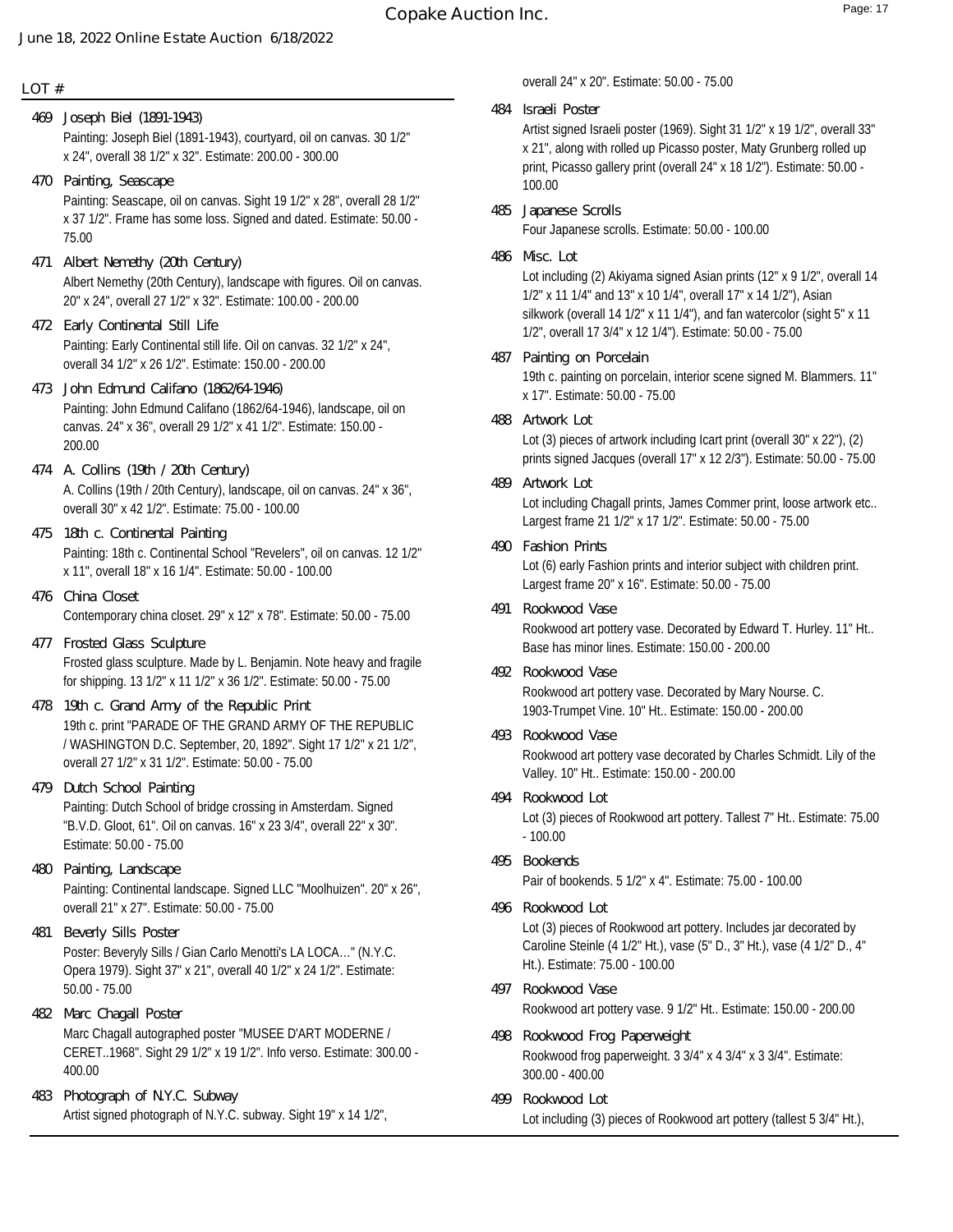along with "The Book of / ROOKWOOD / POTTERY" (Herbert Peck), and Cincinatti Art Galleries catalog. Estimate: 75.00 - 100.00

- Lot (10) pieces of Van Briggle art pottery. Includes (2) pair of candlesticks (3 3/4" and 6" Ht.), pitcher (9" Ht.), vase (10" Ht.), etc.. Estimate: 50.00 - 100.00 **500 Van Briggle Lot**
- **501 Misc. Lot**

Misc. lot including artist signed enamelware plates (largest 8 3/4" D.), bookend (7 1/2" x 7 3/4"), pair pottery candlesticks marked "WC 86" (8 1/2" Ht.), pitcher marked underside (11" Ht.). Estimate: 50.00 - 75.00

- Lot including (2) pieces of art glass (one signed), tallest 6" Ht., vase (7 1/2" Ht.), and pottery bowl. Estimate: 50.00 - 75.00 **502 Misc. Lot**
- Ten folk art wooden carved animals. Tallest 9" Ht.. Various marks undersides. Estimate: 50.00 - 75.00 **503 Folk Art Wooden Carved Animals**
- Vintage sign "MOTOROLA TV / TELEVISION RADIO". 46" x 7" x 22". Estimate: 150.00 - 200.00 **504 Vintage Sign**
- **505 Artwork Lot**

Artwork lot including: Pat Bloomfield (20th Century), beach scene, 1966, oil on artist board (16" x 19 1/2", overall 23 1/2" x 27"), Frank Darling (20th Century), watercolor, dated '65, (Sight 17" x 22", overall 27 1/2" x 33 1/2"). Estimate: 50.00 - 75.00

**506 Artwork Lot**

Lot (2) pieces of artwork including: Marianne Dorville (19th Century), Continental landscape, watercolor (sight 7 1/2" x 10 1/2", overall 12 1/2" x 15 1/2"), along with Continental seascape, watercolor (sight 3 1/2" x 7 1/2", overall 7 3/4" x 12"). Estimate: 50.00 - 75.00

- Painting: Molly Guion (1910-1982), floral subject, oil on panel. Sight 14" x 9 1/4", overall 22" x 18 1/2". Estimate: 150.00 - 250.00 **507 Molly Guion (1910-1982)**
- Mylo Quam (1941-1996), study drawing on paper. Signed in center "Quam". Titled "Road to Emmaus". Sight 18" x 24", overall 25" x 31". Estimate: 100.00 - 150.00 **508 Mylo Quam (1941-1996)**
- Foldable artist's easel. 23" x 16" x 6 1/2" (folded up). Estimate: 50.00 - 75.00 **509 Foldable Artist's Easel**
- Vintage wall mirror. Some losses. 53" x 34". Estimate: 50.00 75.00 **510 Vintage Wall Mirror**
- 19th c. two drawer work stand with (2) drawers. 16" x 17" with 9" leaves, 29 1/2" Ht.. Estimate: 75.00 - 100.00 **511 19th c. Work Stand**
- Pair of carved Queen Anne style chairs. 18" seat Ht., 39" overall Ht.. Estimate: 75.00 - 100.00 **512 Pair of Queen Anne Style Chairs**
- 19th c. Federal fireplace mantel. 66 1/4" x 12 1/4" x 50". Opening 34" x 41". Estimate: 100.00 - 200.00 **513 19th c. Fireplace Mantel**
- 19th c. figured maple tall post bed. Posts 65" L., rails 68" L.. Estimate: 100.00 - 150.00 **514 19th c. Tall Post Bed**
- Early 19th c. Hepplewhite chest of drawers. 40 1/2" x 20" x 41". Double drawer over two drawers. Estimate: 150.00 - 200.00 **515 19th c. Hepplewhite Chest of Drawers**
- 18th c. lift top blanket chest. 38 1/2" x 17 1/2" x 42". Estimate: 200.00 300.00 **516 18th c. Lift Top Blanket Chest**
- 19th twist leg stand with game board marble top. 17" x 17" x 29". Estimate: 50.00 - 100.00 **517 Marble Top Stand**
- 19th c. work stand with two drawers. 15 1/2" x 21 1/2" with 8" leaves, 25" Ht.. Estimate: 50.00 - 100.00 **518 19th c. Work Stand**
- 18th c. bracket base chest of drawers. 36" x 18 1/2" x 32". Estimate: 200.00 - 300.00 **519 18th c. Chest of Drawers**
- Early 19th c. Hepplewhite bowfront chest of drawers. 41" x 22" x 35 1/2". Estimate: 200.00 - 300.00 **520 19th c. Hepplewhite Chest of Drawers**
- 19th c. diminutive French two drawer table. Restorations to legs. 19 1/2" x 14" x 22 1/2". Estimate: 50.00 - 100.00 **521 19th c. French Table**
- C. 1900's table lamp. Shade 19 1/2" D., 24" overall. Estimate: 100.00 - 150.00 **522 C. 1900's Table Lamp**
- Porcelains lot including (2) Blackamoor figures (15" Ht.), covered box, KPM cup, vase with farming motif (11" Ht.), and (3) blue and white cups with (4) saucers. Estimate: 50.00 - 75.00 **523 Porcelains Lot**
- Wooden carved and painted Canada Goose decoy. Marked underside "NANTUCKET FOLGER". 24" x 8" x 17". Estimate: 300.00 - 500.00 **524 Signed Canada Goose Decoy**
- Early 19th c. bracket base chest of drawers with birdseye maple drawer fronts. 42" x 19" x 39". Estimate: 300.00 - 400.00 **525 19th c. Chest of Drawers**
- C. 1940's carved mahogany dumbwaiter. 45 1/4" Ht.. Estimate: 50.00 - 100.00 **526 Mahogany Dumbwaiter**
- Copper fish weathervane with directionals. 25" W., 43" overall Ht. on stand. Estimate: 75.00 - 100.00 **527 Fish Weathervane**
- 1860 roll down map marked "MAP OF / THE COUNTY OF / HAMPSHIRE / MASSACHUSETTS / HENRY F. WALLING / 1860". 60" x 63". Estimate: 100.00 - 150.00 **528 Map**
- **529 Map**

1815 roll down map. Marked "J.L. WOODBRIDGE / GEOGRAPHER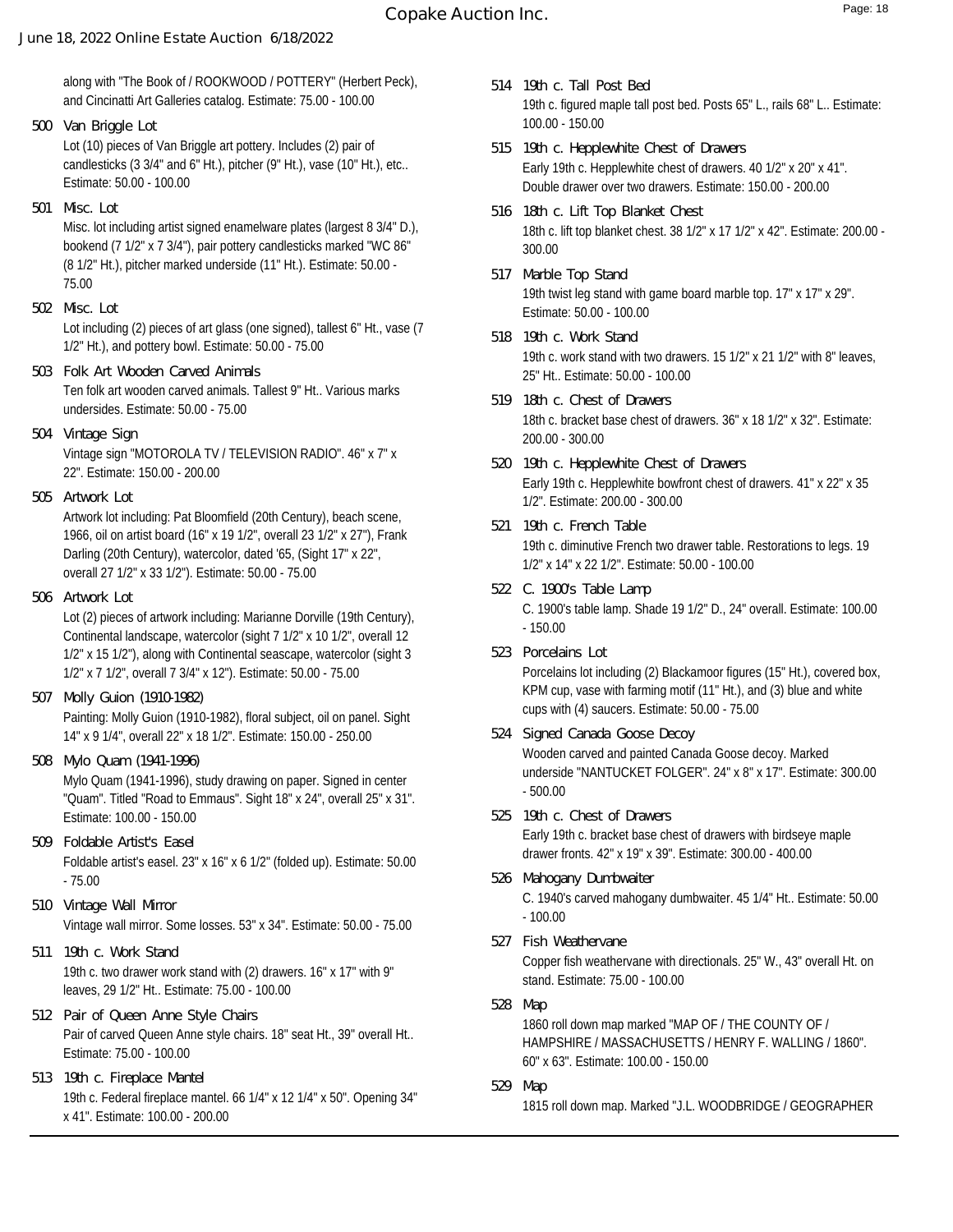# **Copake Auction Inc.** The comparison of the Page: 19

#### **June 18, 2022 Online Estate Auction 6/18/2022**

AND TOPOGRAPHICAL ENGINEER / N-YORK PUBLISHED / PHELPS & ENSIGN / 1815". 60" x 47". Needs restoration. Estimate: 100.00 - 150.00

- Taxidermy shadowbox with birds. 19" x 4 1/2" x 22". Estimate: 50.00 - 75.00 **530 Taxidermy Bird Display**
- Painting: 19th c. homestead, oil on canvas. 10" x 14", overall 15" x 19". Estimate: 50.00 - 75.00 **531 Painting, 19th c. Homestead**
- Seven early French Fashion prints. Largest frames 17" x 14". Estimate: 50.00 - 75.00 **532 Fashion Prints**
- Two framed lithographs. Largest frame 19" x 15 1/4". Estimate: 50.00 - 75.00 **533 Two Lithographs**
- 18th c. ladderback chair in black paint. Rush seat. 14" seat Ht., 42" overall Ht.. Estimate: 50.00 - 75.00 **534 18th c. Ladderback Chair**
- **535 Misc. Lot**

Lot including (2) tole lamps (as found), paint decorated wooden bowl, toleware center bowl (11" D.), (3) painted tole trays (24" x 18"). Estimate: 50.00 - 75.00

- Lot including model boats (largest 22" L.), Home Budget Bank, (2) model cars, toy cash register, pressed steel truck (12 1/2" L.), (2) noise makers. Estimate: 50.00 - 75.00 **536 Misc. Lot**
- Farm table in white paint. Bolt on legs (Can be removed for transportation). 72" x 39", 30 1/4" Ht.. Estimate: 200.00 - 300.00 **537 Farm Table**
- Set of (4) early 19th c. mahogany carved dining chairs. 18" seat Ht., 36 1/2" overall Ht.. Estimate: 200.00 - 300.00 **538 Set of (4) 19th c. Mahogany Chairs**
- Cast metal painted Patriotic eagle. 37" x 11". Estimate: 50.00 75.00 **539 Cast Metal Patriotic Eagle**
- Early framed golf print "THE GOLFERS / A GRAND MATCH PLAYED over ST. ANDREW'S LINKS". Sight 23" x 35", overall 31" x 43". Estimate: 50.00 - 75.00 **540 Golf Print**
- Early framed print "STUMP SPEAKING / This Print from the original Painting by Geo. C. Bingham Esq. is respectfully Dedicated for the Friends of American Art by the Publishers". Sight 21 1/4" x 26 1/4", overall 30 1/2" x 35 1/2". Estimate: 50.00 - 75.00 **541 Early Print "STUMP SPEAKING"**
- Painting: Still life with fruit. Oil on canvas. Repairs to back. Signed. 21 1/2" x 32", overall 29" x 39 1/2". Estimate: 50.00 - 75.00 **542 Painting, Still Life**
- Three 19th c. framed Continental etchings. Largest frame 31 1/2" x 23". Estimate: 50.00 - 75.00 **543 Continental Etchings**
- Lot (5) early framed silhouettes. One marked Joseph H. King, at 25 **544 Silhouette Lot**

years. Largest frames 16 1/4" x 6 1/4". Estimate: 50.00 - 75.00

- Oriental rug. 54" x 78". Estimate: 150.00 250.00 **545 Oriental Rug**
- Lot including brass and iron pan, (2) copper strainers, copper pans and coffee urn. Estimate: 50.00 - 75.00 **546 Copper Lot**
- 19th c. seaman's trunk in scraped down blue paint. Rope side handles. Front marked "NANTUCKET". 44" x 16 1/2" x 17 1/2" Ht.. Estimate: 200.00 - 300.00 **547 19th c. Seaman's Trunk**
- 19th c. English mahogany cabinet on stand. 17" x 14" x 42". Estimate: 150.00 - 250.00 **548 19th c. English Cabinet on Stand**
- Oriental rug. 53" x 84". Estimate: 150.00 200.00 **549 Oriental Rug**
- Roomsize Oriental rug. 10' 3" x 10' 8". Estimate: 300.00 400.00 **550 Oriental Rug**
- 1853 roll down map of Massachusetts. Marked "MAP OF / THE COUNTY OF / BERKSHIRE / MASSACHUSETTS 1853". 64" x 61". Estimate: 100.00 - 150.00 **551 1853 Map of Massachusetts**
- Mahogany drum table with leather top. 47" D., 29" Ht.. Estimate: 150.00 - 250.00 **552 Mahogany Drum Table**
- Two sets of decorative wall sconces. 12" x 9" and 7" x 9". Estimate: 50.00 - 75.00 **553 Mirrored Wall Sconces**
- **554 Misc. Lot**

Lot including (2) vintage wooden skunk yard ornaments (15" Ht.), sheet metal rooster (16" x 13"), Native American in Canoe (16 1/2" L.), Uncle Sam blowing horn (20" L.), wooden duck (19" L.), wooden boat (16" L.). Estimate: 50.00 - 75.00

- 19th c. seaman's trunk. Marked of front "MARTHA'S / VINEYARD". 43 1/2" x 17 1/2" x 17". Estimate: 100.00 - 200.00 **555 19th c. Seaman's Trunk**
- William Tillman split pedestal mahogany dining table. Banded top. Brass casters. 6' x 44" x 29" Ht., (2) 20" leaves. Estimate: 300.00 - 500.00 **556 William Tillman Dining Table**
- Set of (10) over upholstered diing chairs with carved mahogany bases. 8 sides, 2 arms. 19" seat Ht., 40" overall Ht.. Some have minor corner wear. Estimate: 300.00 - 400.00 **557 Set of (10) Dining Chairs**
- 19th c. English reverse painting on glass "ADMIRAL LORD NELSON". Sight 10" x 14", frame 12" x 14". As found. Estimate: 25.00 - 50.00 **558 19th c. English Reverse Painting**
- Painting: 19th c. landscape with figure. Oil on artist board. 11 1/2" x 7 3/4", overall 15" x 11 1/4". Estimate: 50.00 - 100.00 **559 19th c. Landscape Painting**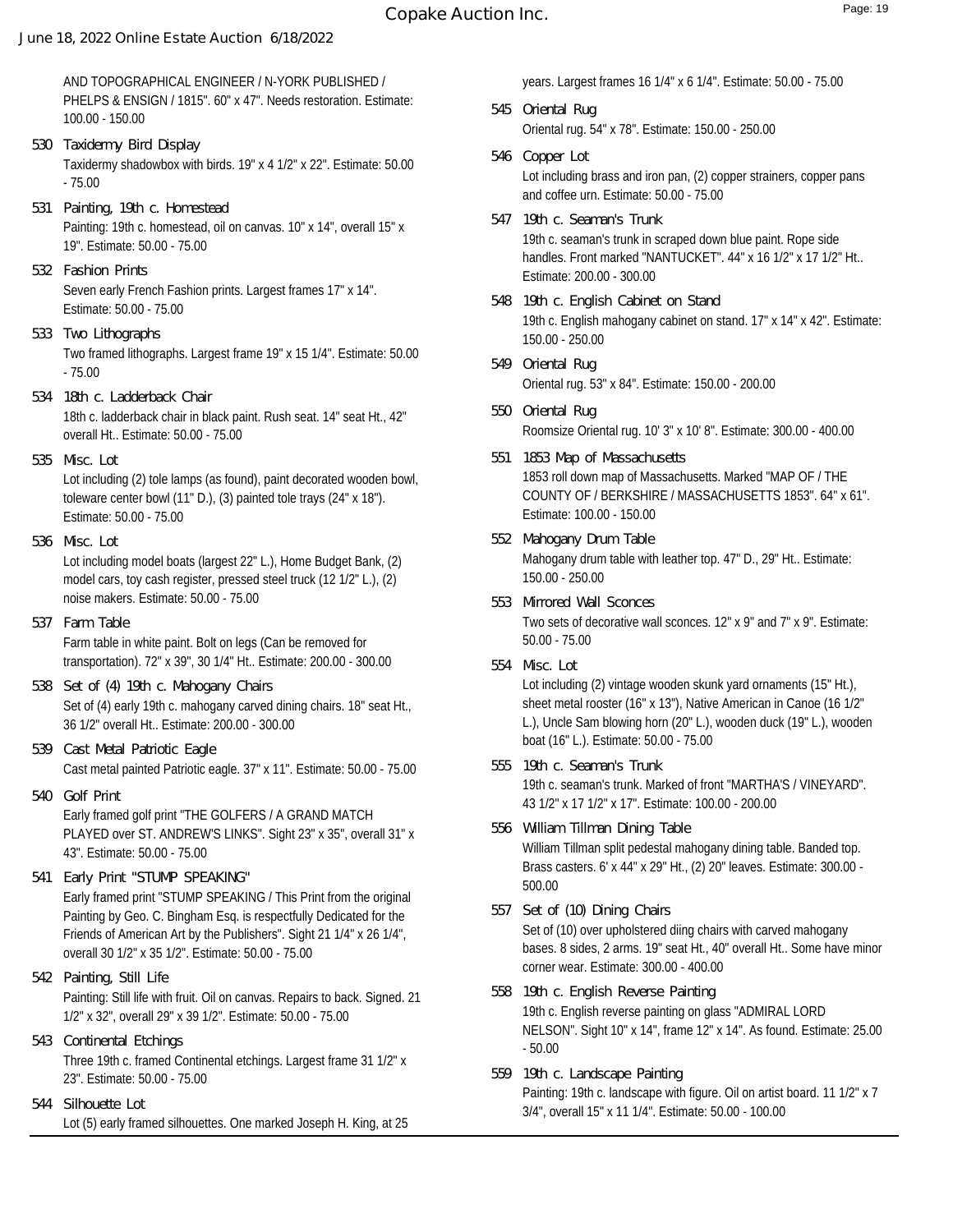# **Copake Auction Inc.** The comparison of the Page: 20

#### **June 18, 2022 Online Estate Auction 6/18/2022**

**LOT #**

Lot (4) pieces including large Zanesville Ohio vase (7" Ht.), (3) green pottery pitchers. 5" Ht.. Estimate: 25.00 - 50.00 **560 Pottery Lot**

- Set (10) Irish "Belleek, Fermagh Ire" 10 3/4" soup plates. Estimate: 25.00 - 50.00 **561 Irish Belleek Lot**
- 18th or early 19th Century seafairers storage box, lid depicting Madonna and Child with seascape. 35 1/2" x 17". Estimate: 50.00 - 100.00 **562 Early Storage Box**
- Painting: 19th c. Hudson River type landscape with cows and fisherman. 27" x 38". Estimate: 150.00 - 200.00 **563 19th c. Hudson River Painting**
- Set of gold rim "Rambling Rose" dinnerware including (9) 6 1/2" stemware, (10) 6" stemware, (13) 5" stemware, (6) 4 1/2" stemware, (6) teacups and saucers. Estimate: 50.00 - 75.00 **564 Crystal Lot**
- Lot misc. Asian necklaces including wood, stone etc.. Estimate: 50.00 75.00 **565 Asian Jewelry Lot**
- Lot misc. Asian jewelry including rings, bracelets etc.. Estimate: 50.00 75.00 **566 Asian Jewelry Lot**
- Misc. Asian lot including jewelry, stamps etc.. Estimate: 50.00 75.00 **567 Asian Lot**
- Lot misc. Asian jewelry including necklaces, pendants etc.. Estimate: 50.00 - 75.00 **568 Asian Jewelry Lot**
- Misc. lot including vintage toolbox 18" x 10" x 14", cast iron kettle (18" D., 12" Ht.), glass bottle (14" Ht.), misc. iron. Estimate: 50.00 - 75.00 **569 Misc. Lot**
- Large African wooden trencher bowl. 58" x 22" x 5 1/2". Along with various carved artifacts. Estimate: 50.00 - 75.00 **570 Large Wooden Trencher Bowl**
- Cast iron Asian boy doorstop. 10 1/4" Ht.. Full figure. Page 231 The Doorstop book. Estimate: 75.00 - 100.00 **571 Doorstop**
- Cast iron Golfer doorstop. 10" Ht.. Estimate: 75.00 100.00 **572 Doorstop**
- Cast iron Tropical Fruit Woman doorstop. 12" Ht.. Page 187 The Doorstop Book. Estimate: 75.00 - 100.00 **573 Doorstop**
- Cast iron Maltese Falcon bank / doorstop combo. 3" x 7" x 8". Estimate: 75.00 - 100.00 **574 Maltese Falcon Bank**
- **575 Doorstop**

Cast iron Girl Holding Up Dress doorstop. 13" Ht.. Bradley and Hubbard. Page 192 The Doorstop Book. Estimate: 75.00 - 100.00 **576 Doorstop**

Cast iron Old Salt with Fishing Net doorstop. 11 1/4" Ht.. Solid casting. Page 247 The Doorstop Book. Estimate: 75.00 - 100.00

- Cast iron Columbus Skip doorstop. 8" Ht., 9 3/8" L.. Albany Foundry. Page 250 The Doorstop Book. Estimate: 75.00 - 100.00 **577 Doorstop**
- Cast iron Small Russian Wolfhound doorstop. 7 3/4" Ht., 12 1/2" L.. Estimate: 75.00 - 100.00 **578 Doorstop**
- Cast iron Girl with Beanie doorstop. 8 5/8" Ht.. Page 191 The Doorstop Book. Estimate: 75.00 - 100.00 **579 Doorstop**
- Lot (6) vintage glass banks. Largest 6" x 7" Ht.. Estimate: 50.00 75.00 **580 Glass Bank Lot**
- Lot over (170) animal related postcards in album. Estimate: 50.00 100.00 **581 Postcard Lot**
- Lot over (70) Panama Canal related postcards in album. Estimate: 50.00 - 100.00 **582 Postcard Lot**
- Lot over (110) Miltary plane postcards (note over 65 pictures/photos). Estimate: 50.00 - 100.00 **583 Postcard Lot**
- Lot over (90) Greeting and Souvenir postcards (note over 45 Souvenir). Estimate: 50.00 - 100.00 **584 Postcard Lot**
- Lot over (400) Washington D.C. postcards in album. Estimate: 50.00 100.00 **585 Postcard Lot**
- Lot over (290) bridges, dams and Locks postcards in album. Estimate: 50.00 - 100.00 **586 Postcard Lot**
- Lot over (260) Native American postcards in album. Estimate: 50.00 100.00 **587 Postcard Lot**
- Lot over (290) Military Ships postcards in album. Estimate: 50.00 100.00 **588 Postcard Lot**
- Cast metal newsboy statue "EXTRY!". 13 3/4" Ht.. Estimate: 50.00 75.00 **589 Cast Metal Newsboy Statue**
- Cast iron Clown-Double Sided doorstop. 10 1/2" Ht.. Page 227 The Doorstop Book. Estimate: 75.00 - 100.00 **590 Doorstop**
- Hubley cast iron Sitting Cat doorstop. 10" Ht.. Page 108 The Doorstop Book. Estimate: 75.00 - 100.00 **591 Doorstop**
- Cast iron solid casting Sitting Cat doorstop. 7" Ht.. Page 92 Bertoia **592 Doorstop**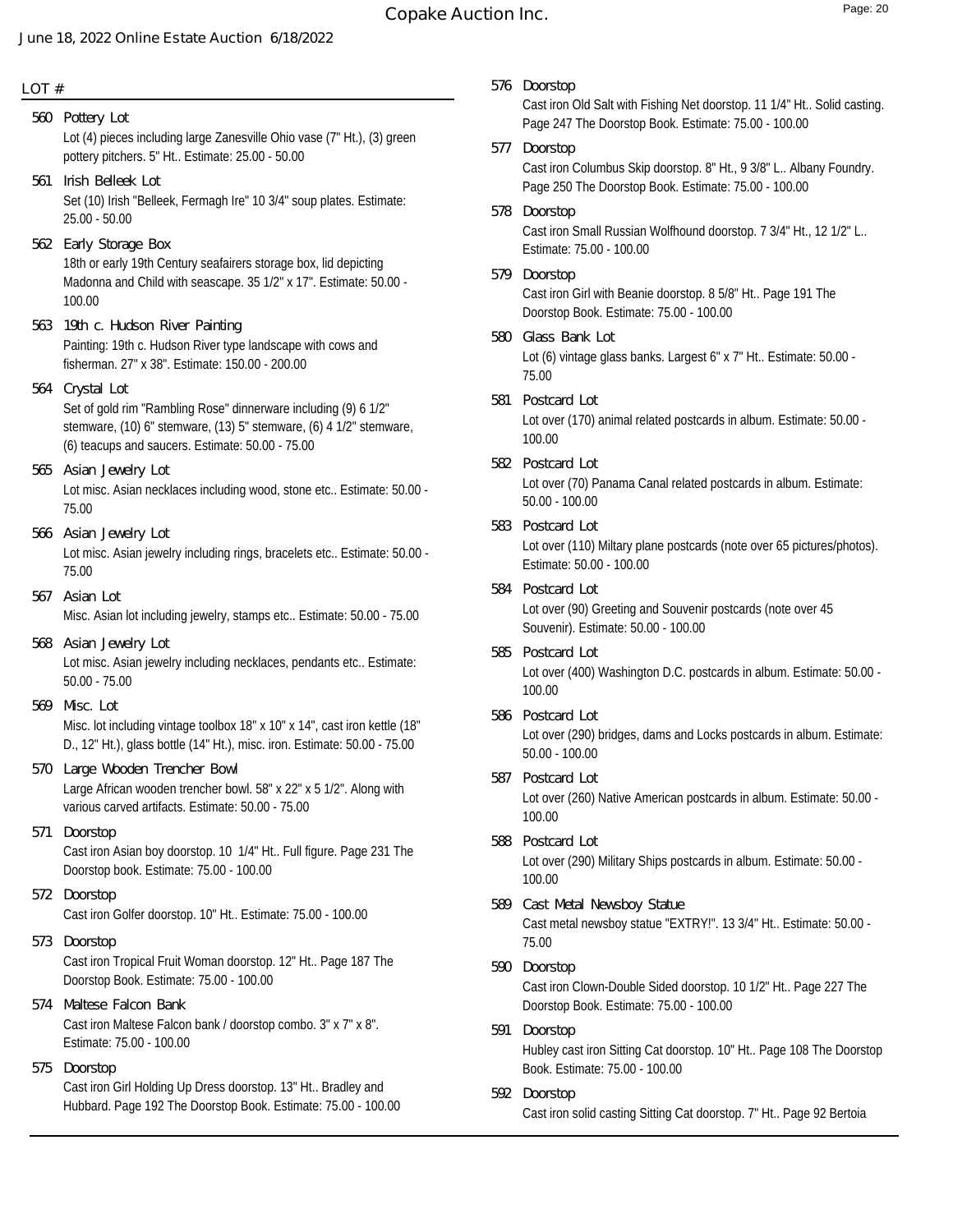Doorstop Book. Estimate: 75.00 - 100.00

## Hubley cast iron Sitting Cat doorstop. 10" Ht.. Page 108 The Doorstop Book. Estimate: 75.00 - 100.00 **593 Doorstop**

Lot over (270) Parks and Scenery postcards in album. Estimate: 50.00 - 100.00 **594 Postcard Lot**

## **595 Doorstop**

Cast iron Gnome doorstop. 11" Ht.. Page 228 The Doorstop Book. Estimate: 75.00 - 100.00

## **596 Doorstop**

Cast iron Peacock doorstop. 6 1/2" Ht.. Page 95 The Doorstop Book. Estimate: 75.00 - 100.00

## **597 Doorstop**

Cast iron London Royal Mail Coach doorstop. 12" W., 7" Ht.. Full figure casting. Page 169 Bertoia Doorstop Book. Estimate: 75.00 - 100.00

**598 Doorstop**

Hubley cast iron #239 Floral-Oval doorstop. 10" Ht.. Estimate: 75.00 - 100.00

**599 Doorstop**

Cast iron Gnome with Light & Keys doorstop. 10" Ht.. Page 228 The Doorstop Book. Estimate: 75.00 - 100.00

**600 Doorstop**

Cast iron Lighthouse doorstop. 7 1/2" W., 6 1/4" Ht.. National Foundry. Page 163 Bertoia Doorstop Book. Estimate: 75.00 - 100.00

**601 Doorstop Lot**

Lot (2) doorstops including Woman Holding Hat (solid casting, 6 5/8" Ht.), and cast metal Lady in Basket (7 3/4" Ht.). Estimate: 75.00 - 100.00

**602 Doorstop Lot**

Lot (2) doorstops including cast iron Woman with Flower Baskets (8" Ht., Mfg. by CJO, page 188 The Doorstop Book), and cast iron Colonial-Dame doorstop (8 1/8" Ht., Hubley, page 183 The Doorstop Book). Estimate: 75.00 - 100.00

**603 Doorstop Lot**

Lot (2) doorstops including cast iron Tulips (10" Ht., Hubley, page 45 The Doorstop Book), along with Cosmos (8 7/8" Ht., marked 182, Hubley, page 63 The Doorstop Book). Estimate: 75.00 - 100.00

**604 Doorstop**

Cast iron Standing Boston Terrier doorstop. 6 1/4" Ht., 7 1/2" L.. Page 130 The Doorstop Book. Estimate: 75.00 - 100.00

**605 Doorstop Lot**

Lot (2) doorstops including Aluminum Boston Terrier (6 1/2" x 8 1/2" Ht.), and Sitting French Bulldog (7" x 8" Ht., Hubley, page 132 The Doorstop Book). Estimate: 75.00 - 100.00

**606 Doorstop**

Copper and brass with lead weight doorstop Bird by Urn. 10 1/2" Ht., made in England. Page 120 Bertoia Doorstop Book. Estimate: 75.00 - 100.00

**607 Bank Lot**

Lot (2) banks including aluminum Pig with a Bow (3" Ht.) and 3-Little Pigs (4 7/8" Ht.). Estimate: 50.00 - 75.00

**608 Bank Lot**

Cast iron Santa Riding a Hog bank. 5 3/4" Ht.. Estimate: 50.00 - 75.00

**609 Bank Lot**

Lot (2) hat banks. Includes cast iron Grandpas Hat (hairline on top edge, 2 1/2" Ht., #1376 Penny Bank Book), Derby-Pass Round the Hat (1 5/8" Ht., C. 1900's, #1381 Penny Bank Book). Estimate: 75.00 - 100.00

**610 Bank Lot**

Lot (2) banks including cast iron U.S. Mailbox (5 1/8" Ht., C. 1920's, #856 Penny Bank Book), Mfg. by A.C. Williams., along with white metal Plymouth Rock Iowa State Savings Bank (3" x 2", #1263 Penny Bank Book, International Bank Service Co.). Estimate: 75.00 - 100.00

**611 Bank Lot**

Lot (2) banks including white metal Unisphere (5" Ht., 1964, #802 Penny Bank Book, missing trap), and cast iron Apollo-8 (4 1/4" Ht., 1968, #800 Penny Bank Book, Mfg. John Wright). Estimate: 75.00 - 100.00

**612 Bank Lot**

Lot (2) banks including A.C. Williams cast iron Billiken bank (C. 1910, 4 1/4" Ht., #74 Penny Book Bank), along with cast iron Santa Claus (C. 1920, 5 7/8" Ht., Hubley, #61 Penny Bank Book). Estimate: 75.00 - 100.00

## **613 Bank**

A.C. Williams cast iron Song Bird on a Stump (C. 1912, 4 3/4" Ht., #664 Penny Bank Book). Estimate: 75.00 - 100.00

**614 Bank Lot**

Lot (2) banks including A.C. Williams cast iron Rooster (C. 1910, 4 3/4" Ht., Hubley, #548 Penny Bank Book), along with composition Arctic Circle Drive In (6" Ht.). Estimate: 50.00 - 75.00

**615 Bank Lot**

Lot (2) banks including cast iron Red Goose Shoes goose (4 3/8" Ht., C. 1920's, Mfg. Arcade), along with A.C. Williams cast iron Duck, 4 7/8" Ht., C. 1910, #615 Penny Bank Book. Estimate: 50.00 - 75.00

**616 Bank Lot**

Lot (2) safe banks. Cast iron Security Safe (4 1/2" Ht., 3 1/2" W., C. 1894), cast iron The Keyless Safety Deposit (5 7/8" Ht., 4 3/8" W., #347 Safe Bank Book, Keyless Lock Co.). Estimate: 75.00 - 100.00

**617 Bank**

Cast iron still bank Mary & Little Lamb (4 3/8" Ht., C. 1901, #164 Penny Bank Book). Estimate: 75.00 - 100.00

**618 Bank**

Tin and cast iron Radio Bank, (3 1/2" Ht., 6 1/4" W., Kenton, #830 Penny Bank Book, 1927-1931). Estimate: 50.00 - 75.00

**619 Bank Lot**

Lot (2) banks including cast iron Kneeling Camel (2 1/2" Ht., 1889, Kyser & Rex, #770 Penny Bank Book), and cast iron Large Camel (7 1/4" Ht., 6 1/4" L., 1920, A.C. Williams, #767 Penny Bank Book). Estimate: 75.00 - 100.00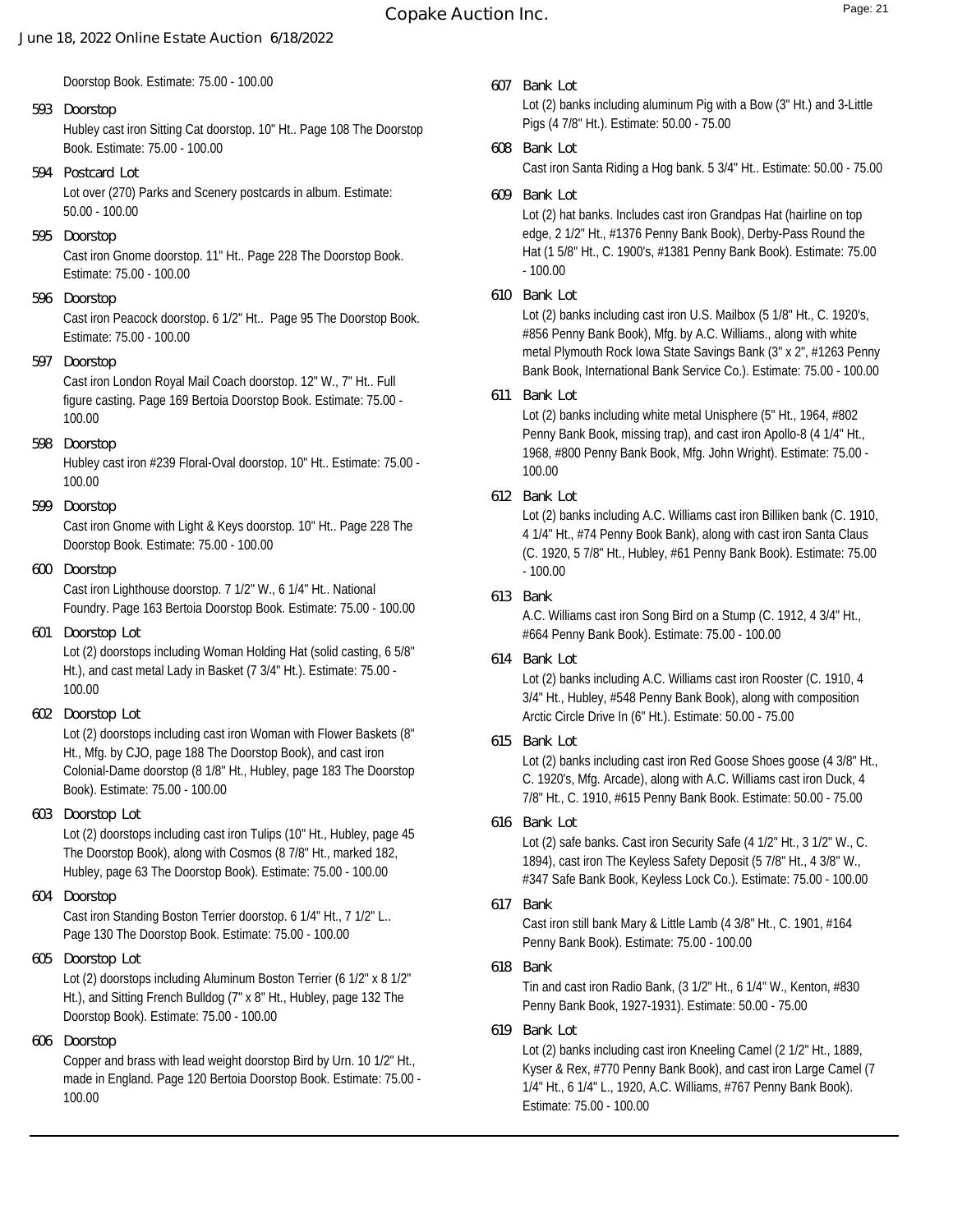### **LOT #**

**620 Bank**

Cast iron Payphone bank (7 3/16" Ht., 1926, #857 Penny Bank Book, J.E. Stevens, missing trap). Estimate: 50.00 - 100.00

**621 Bank Lot**

Lot (2) banks including cast iron Mutt & Jeff (4 3/4" Ht., 1920, A.C. Williams, #757 Penny Bank Book), cast iron Buster Brown & Tige (5 1/8" Ht., 1920's, A.C. Williams, #242 Penny Bank Book). Estimate: 50.00 - 75.00

**622 Bank Lot**

Lot (2) banks including cast iron Football Player (5 7/8" Ht., 1920, A.C. William, #11 Penny Bank Book), and Buster Brown & Tige (5 1/2" Ht., 1920's, A.C. Williams, #241 Penny Bank Book). Estimate: 50.00 - 75.00

**623 Bank Lot**

Lot (2) banks including cast iron Medium Sailor (5 1/2" Ht., 1905, Hubley, #28 Penny Bank Book), cast iron Boy Scout (5 7/8" Ht., 1910, A.C. Williams, #45 Penny Bank Book). Estimate: 50.00 - 75.00

**624 Bank Lot**

Lot (4) banks including Indian Head Coin Bank (3" D., cast metal, G. Knerr, #943 Penny Bank Book), cast metal Lincoln-Cent Coin Bank (3" D., G. Knerr), copper electroplate steel The 14th St. Store Bank (3 1/8" Ht.), steel chrome Jackson City Bank (3 1/2" Ht., Burns Co., 1901). Estimate: 50.00 - 75.00

**625 Bank Lot**

Lot (4) banks including lead Sun-Trust Building (5 1/2" Ht., SBCCA-2008, promotional bank for still bank collectors club), white metal Indiana Hoosier State (4 1/4" Ht., C. 1950's, #230 Banthrico Bank Book, made by Banthrico), tin and wood Liberty Bell (4" Ht., 1919, Bankers Savings and Credit, #793 Penny Bank Book), cast iron Time is Money (3 5/8" Ht., 1909-1931, A.C. Williams, #1546 Penny Bank Book). Estimate: 50.00 - 75.00

**626 Bank Lot**

Lot (2) banks including white metal Pelican (6 1/4" Ht., #673 Penny Bank Book, missing trap), and white metal NRA Eagle (6" Ht., 1930's, #1410, Preferred Service Co.). Estimate: 50.00 - 75.00

**627 Bank Lot**

Lot (2) banks including 1st Federal Savings (7" Ht., Banthrico (#733 in Banthrico Book), missing trap), Shell Bank (8 1/16" Ht., 1919, #1420 Penny Bank Book). Estimate: 50.00 - 75.00

**628 Bank Lot**

Lot (3) banks including cast iron Three Wise Monkeys (3 1/4" Ht., 1910, A.C. Williams, #743 The Penny Bank Book), Cat on Tub (4 1/8" Ht., 1920's, A.C. Williams, #358 Penny Bank Book), cast iron Professor Pug Frog (3 1/4" Ht., 1905, A.C. Williams, #311 Penny Bank Book). Estimate: 50.00 - 75.00

**629 Bank**

Cast iron City Bank with Teller (5 1/2" Ht., 3 1/4" W., H.L. Judd, 1900's, #1097 Penny Bank Book). Estimate: 50.00 - 75.00

**630 Bank Lot**

Lot (2) banks including cast iron Skyscraper (3 9/16" Ht., 1900's, A.C. Williams, #1238 Penny Bank Book), cast iron Domed Bank (4 1/2"

Ht., 1899, A.C. Williams, #1182 Penny Bank Book). Estimate: 50.00 - 75.00

**631 Bank Lot**

Lot (2) banks including Cupola (4 1/8" Ht., 1872, J & E Stevens, #1146 Penny Bank Book), Small Cupola (3 1/4" Ht., 1872, J & E Stevens, #1147 Penny Bank Book). Estimate: 50.00 - 75.00

**632 Bank Lot**

Lot (2) banks including Domed Bank (4 3/4" Ht., 1900, A.C. Williams, #1183 Penny Bank Book), cast iron State-Bank (4 1/8" Ht., 3 1/16" W., 1913-1925, Arcade, #1083 Penny Bank Book). Estimate: 50.00 - 75.00

**633 Bank Lot**

Lot (2) banks including New England Church (tin bottom, aluminum steeple and cast iron, 7 1/2" Ht, 7" W., 1900's, #986 Penny Bank Book), and Oldest Bank in Syracuse (Banthrico (#707 Banthrico Book), 1960's). Estimate: 50.00 - 75.00

**634 Bank Lot**

Lot (2) banks including cast iron Lion-Tail Right (4" Ht., 1910, Arcade, #755 Penny Bank Book), cast iron Lion on a Tub (5 1/2" Ht., 1920's, A.C. Williams, #746 Penny Bank Book). Estimate: 50.00 - 75.00

**635 Bank**

Cast iron Lion on Wheels (4 1/2" Ht., 1920, A.C. Williams, #760 Penny Bank Book). Estimate: 50.00 - 75.00

**636 Bank**

Cast iron Horse on Wheels (5" Ht., 1920, A.C. Williams, #512 Penny Bank Book). Estimate: 50.00 - 75.00

**637 Bank**

Cast iron General Sheridan on Base (6" Ht., 6" W., 1910, Arcade, #50 Penny Bank Book). Estimate: 50.00 - 75.00

**638 Bank Lot**

Lot (2) banks including cast iron Prancing Horse with Belly Band (4 1/2" Ht., Arcade (?), #506 Penny Bank Book), cast iron Donkey (4 1/2" Ht., 1913, Arcade, #499 Penny Bank Book). Estimate: 50.00 - 75.00

**639 Bank Lot**

Lot (2) banks including cast iron Standing Scottie (3 5/16" Ht., #435 Penny Bank Book), and white metal Forlorn Dog (4 3/4" Ht., #408 Penny Bank Book). Estimate: 50.00 - 75.00

**640 Bank Lot**

Lot (2) banks including cast iron Spitz (4 1/4" Ht., 1928, Grey Iron Casting, #409 Penny Bank Book), and cast iron Labrador Retriever (4 1/2" Ht., #412 Penny Bank Book). Estimate: 50.00 - 75.00

**641 Bank Lot**

Lot (2) banks including cast iron Seated Elephant with Turned Trunk (4 1/4" Ht., #445 Penny Bank Book), cast iron Elephant with Tucked Trunk (2 3/4" Ht., 1910, Arcade, #472 Penny Bank Book). Estimate: 50.00 - 75.00

**642 Bank Lot**

Lot (3) banks including cast iron Nixon / Agnew Elephant (2 3/4" Ht., 1968, #471 Penny Bank Book), cast iron Elephant with Howdah (4 3/4" Ht., 1905, A.C. Williams, #476 Penny Bank Book, missing trunk), cast iron Elephant with Howdah (2 1/2" Ht., 1934, A.C. Williams, #457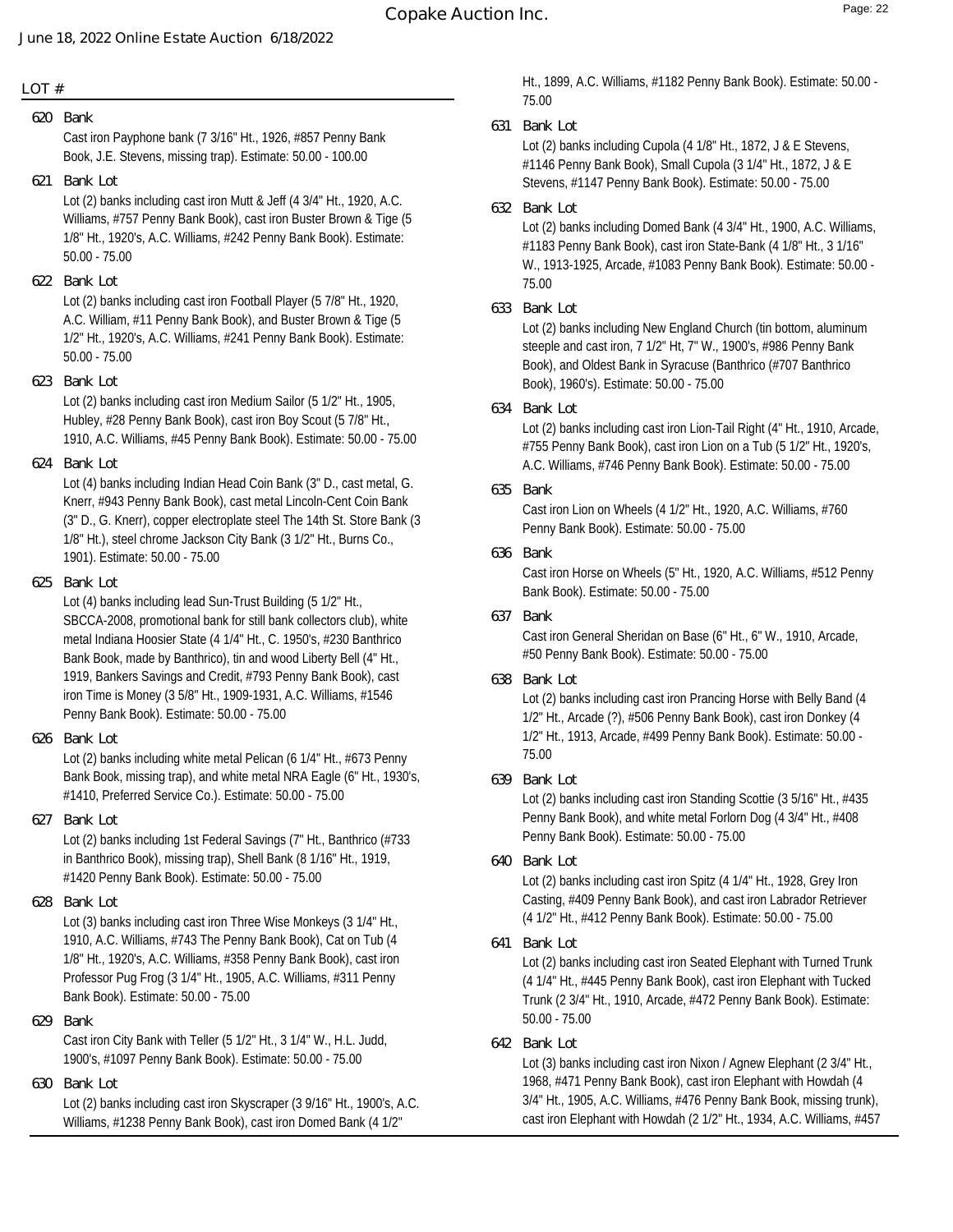Penny Bank Book). Estimate: 50.00 - 75.00

Lot (2) banks including white metal F.D. Roosevelt (5 1/2" Ht.), and George Washington (5 1/4" Ht., Banthrico). Estimate: 50.00 - 75.00 **643 Bank Lot**

**644 Bank Lot**

Lot (4) banks including lead Indian-Head (4 3/4" Ht.), lead Indian-Bust (4 1/4" Ht., KLT, made in Japan, #231 Penny Bank Book), copper-lead Indian-Head (4 1/8" Ht.), white metal Seaman at Wheel (6 1/2" Ht., 1955, #50 Banthrico Bank Book). Estimate: 50.00 - 75.00

**645 William Gropper (1897-1977)**

William Gropper (1897-1977), (2) signed artist proof lithographs. 15" x 23", one loose, the other framed (sits uneven in frame). Provenance: Collection of artist Larry Kagan (b. 1946). Estimate: 50.00 - 75.00

**646 Artwork Lot**

Lot including architectural rendering on artist board, signed LRC (unframed 30" x 19 1/2"), along with illustration of a Ford Motors executive, oil on artist board, unframed, 26" x 19" (artist signed in center), some losses to edges. Provenance: Collection of artist Larry Kagan (b. 1946). Estimate: 50.00 - 100.00

- Painting: J. Edward Kahlow "Arizona Desert", oil on panel. Signed and dated 1948 verso. 9 1/2" x 12 1/2", overall 12" x 15 1/4". Provenance: Collection of artist Larry Kagan (b. 1946). Estimate: 50.00 - 75.00 **647 J. Edward Kahlow (20th Century)**
- **648 C. Adedine (Haitian)**

C. Adedine (Haitian), figures, crayon on paper, (sight 12 1/2" x 18 1/2", overall 15 3/4" x 20 1/2"). Provenance: Collection of artist Larry Kagan (b. 1946). Estimate: 50.00 - 75.00

**649 Yardlong Photograph**

Yardlong photograph Knights of Pythias (Saratoga Springs 1931). Overall 9 1/2" x 36". Provenance: Collection of artist Larry Kagan (b. 1946). Estimate: 50.00 - 75.00

- Yardlong photograph, "East End / Camp Wadsworth / Spantaburg / S.C. 1917 / Photo by J. Armstrong". Overall 14 1/2" x 56". Provenance: Collection of artist Larry Kagan (b. 1946). Estimate: 50.00 - 75.00 **650 Yardlong Photograph**
- **651 Bob Dean (20th Century)**

Bob Dean (20th Century), (2) pencil signed etchings, "The Hare and The Tortoise-Aesop" and "The Steeplechase", also marked LLC "FEDERAL ART PROJECT….". Sights 8 1/2" x 10 1/2", overall 17" x 19". Provenance: Collection of artist Larry Kagan (b. 1946). Estimate: 50.00 - 100.00

**652 Piranesi Engraving**

Two framed engravings marked Cavaliere Piranesi. Sight 21 1/2" x 16", overall 30 1/2" x 23", the other sight 22" x 17", overall 32 1/2" x 26 1/2". Provenance: Collection of artist Larry Kagan (b. 1946). Estimate: 50.00 - 100.00

**653 Piranesi Etching**

Piranesi engraving "Sibilia Temple in Tivoli Rome". Sight 17" x 25 1/2", overall 26 3/4" x 34 1/2". Provenance: Collection of artist Larry Kagan (b. 1946). Estimate: 50.00 - 100.00

**654 Piranese Engraving**

Piranesi engraving "Temple Cibele" (Rome Scene). Sight 16"x 24", overall 26" x 33 1/2". Provenance: Collection of artist Larry Kagan (b. 1946). Estimate: 50.00 - 100.00

**655 Don Mochon (1916-1976)**

Don Mochon (1916-1976), (2) works including watercolor on artist board (unframed 20" x 30"), and watercolor on paper (sight 12" x 15", overall 18" x 21"). Provenance: Collection of artist Larry Kagan (b. 1946). Estimate: 50.00 - 75.00

- Continental St. John the Baptist carved and painted wooden plaque. Overall 16" x 20". Provenance: Collection of artist Larry Kagan (b. 1946). Estimate: 50.00 - 100.00 **656 Continental Religious Carved Plaque**
- James Carter (b. 1948), signed artists proof. Comes with book on artist. Sight 25 1/2" x 19", overall 33 1/2" x 26". Provenance: Collection of artist Larry Kagan (b. 1946). Estimate: 50.00 - 75.00 **657 James Carter (b. 1948)**
- International Newsreel Photo of Chief Two Guns White Calf who adorned the Buffalo nickel. Info verso. Sight 7 1/2" x 5", overall 14 1/2" x 12". Provenance: Collection of artist Larry Kagan (b. 1946). Estimate: 50.00 - 100.00 **658 Photograph of Chief Two Gunes White Calf**
- **659 Benigna Chilla Artwork**

Benigna Chilla artwork in case (one side has 6" crack), pencil signed. 34" x 14 1/2" x 6 1/2". Provenance: Collection of artist Larry Kagan (b. 1946). Estimate: 50.00 - 100.00

**660 Artwork Lot**

Lot (3) pieces including unsigned portrait of a woman (overall 21" x 17"), hand colored Victorian photograph (overall 9 1/2" x 7 1/2"), 19th c. portrait of a woman, info verso (overall 14" x 11"). Provenance: Collection of artist Larry Kagan (b. 1946). Estimate: 50.00 - 100.00

**661 Painting, Mother and Child**

Painting: Mother and child with horse, oil on canvas. Unsigned. 24" x 36", overall 32 1/1" x 44". Provenance: Collection of artist Larry Kagan (b. 1946). Estimate: 50.00 - 100.00

**662 Misc. Artwork Lot**

Misc. artwork lot including original art signed Hamilton South, Jacob Landau signed print, charcoal drawing of ping pong players, along with various art. Provenance: Collection of artist Larry Kagan (b. 1946). Estimate: 50.00 - 100.00

- Larry Kagan (b. 1946), pencil signed lithograph "A Family Portrait". Sight 22"x 19", overall 24 1/2" x 21 1/2". Provenance: Collection of artist Larry Kagan (b. 1946). Estimate: 50.00 - 100.00 **663 Larry Kagan (b. 1946)**
- Lot of silver overlay glass including sherberts on saucers, bowls, scent bottles etc., along with a sterling wrapped pipe. Estimate: 50.00 - 75.00 **664 Silver Overlay Lot**
- Conny Saddlemeier (20th Century), (2) works including large mixed **665 Conny Saddlemeier (20th Century)**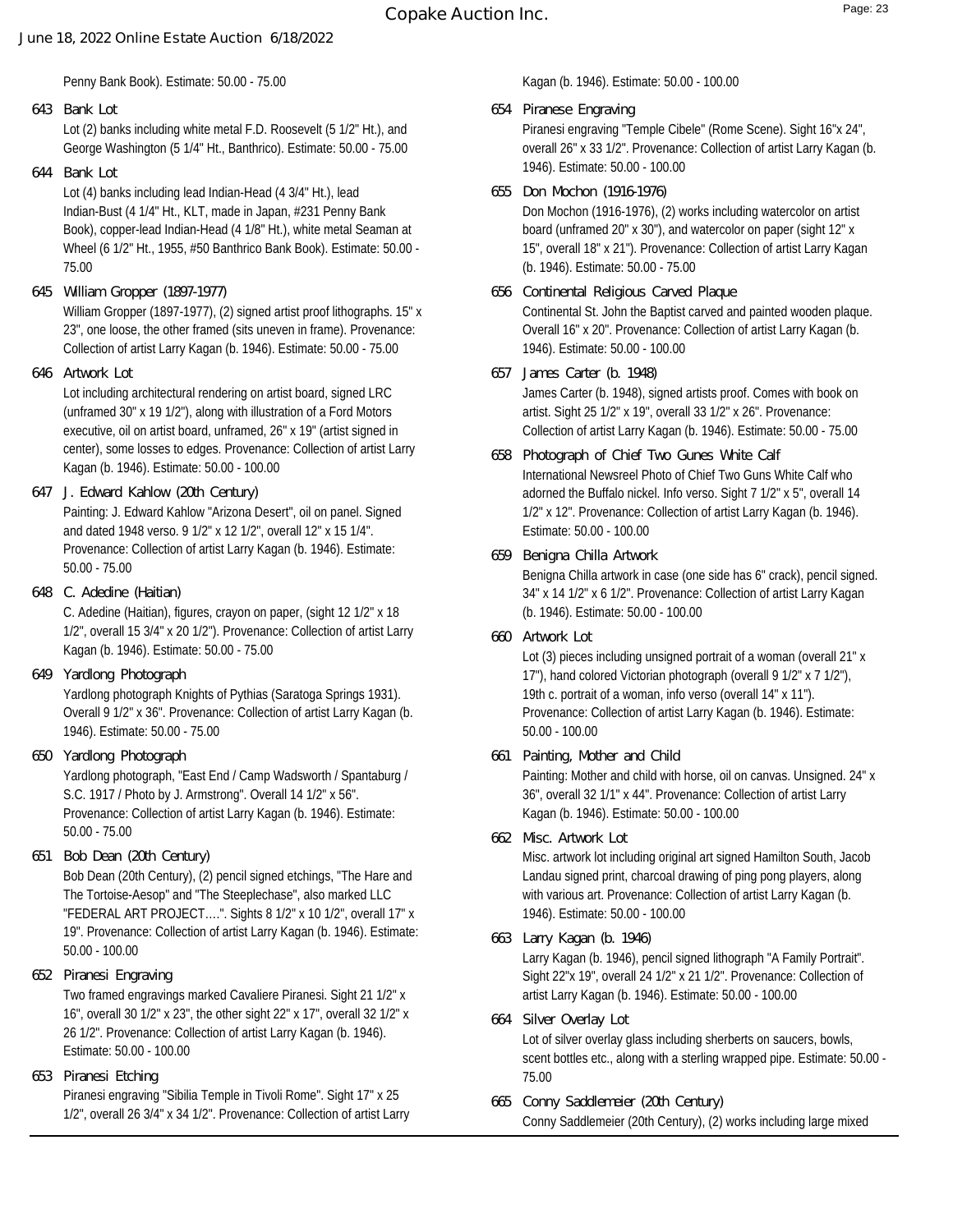media on canvas, (50" x 50"), along with pencil signed lithograph (sight 13 1/2" x 15", overall 21 1/4" x 21 1/4"). Provenance: Collection of artist Larry Kagan (b. 1946). Estimate: 100.00 - 150.00

Larry Kagan (b. 1946), pencil signed etching. Unframed (25 1/2" x 20 **666 Larry Kagan (b. 1946)**

1/2"). Provenance: Collection of artist Larry Kagan (b. 1946). Estimate: 50.00 - 100.00

**667 Artwork Lot**

Artwork lot including etching by Seymour Hayden (Whistlers brother inlaw, as found, 12 1/2" x 20 1/2"), signed Continental etching (sight 5" x 8", overall 13" x 16 1/4"), Harpers Weekly Winslow Homer print (overall 20" x 26 1/2"). Provenance: Collection of artist Larry Kagan (b. 1946). Estimate: 50.00 - 75.00

**668 Artwork Lot**

Artwork lot (5) early Continental etchings. Largest frame 17 1/2" x 21 1/2". One marked Van Dyck LRC. Provenance: Collection of artist Larry Kagan (b. 1946). Estimate: 50.00 - 100.00

**669 Artwork Lot**

Lot of assorted early loose Continental engravings. Includes Piranesi. Provenance: Collection of artist Larry Kagan (b. 1946). Estimate: 50.00 - 75.00

**670 Larry Kagan (b. 1946)**

Larry Kagan (b. 1946), (2) original works, overall 25 1/2" x 21 1/2" and 21" x 17". Along with Butler Institute Kagan catalog. Provenance: Collection of artist Larry Kagan (b. 1946). Estimate: 200.00 - 400.00

**671 Klaus Schnitzer Photographs Lot**

Lot of (5) framed Klaus Schnitzer photographs (largest frames 21 1/2" x 17 1/4"), along with Mark Van Wormer photograph and Phyllis Galembo gallery poster. Provenance: Collection of artist Larry Kagan (b. 1946). Estimate: 50.00 - 100.00

- Lot (2) pieces of Carey Canier artwork including oil on canvas (overall 20 1/2" x 21 1/2"), and signed print (overall 20" x 16"). Provenance: Collection of artist Larry Kagan (b. 1946). Estimate: 50.00 - 75.00 **672 Carey Canier Artwork Lot**
- Three Hiroshige Japanese woodblock prints Largest 10" x 7 1/4". Provenance: Collection of artist Larry Kagan (b. 1946). Estimate: 50.00 - 75.00 **673 Japanese Woodblock Prints**
- Painting: Seascape with ship. Oil on masonite. 10 1/2" x 15", overall 14 1/4" x 18 3/4". Provenance: Collection of artist Larry Kagan (b. 1946). Estimate: 50.00 - 75.00 **674 Painting, Seascape**
- **675 Artwork Lot**

Lot (2) pieces of artwork including: Ernest Walker "West Front. Ely Cathedral. England" (watercolor, sight 13 1/2" x 17", overall 24" x 15 1/4"), along with original artwork "TRIPLE-EXPANSION ENGINE" (F.D. Steele 1887, sight 16 1/2" x 12 1/2", overall 19 1/2" x 15"). Estimate: 50.00 - 100.00

Two C. 1900's Elbert Hubbard framed mottos. Sight 6 1/2" x 5 1/2", overall 13 3/4" x 12 1/2", the other sight 7 1/2" x 6", overall 14 1/2" x **676 Elbert Hubbard Mottos**

12 1/2". Estimate: 50.00 - 75.00

**677 Doll Lot**

Large doll lot (40 plus) including Mid Century plastic and composition, textile, Foreign Costume etc.. Estimate: 50.00 - 75.00

- Lot of large soft toy animals. (40) pieces. Estimate: 25.00 50.00 **678 Stuffed Animals Lot**
- **679 Misc. Lot**

Large collection of tin and tin and plastic wind-up toys including cars, motorcycles, animals, robots, autos, aircraft, (40) pieces and (40) plastic wind-ups. Estimate: 50.00 - 100.00

**680 Misc. Lot**

Collection of misc. toys including Fisher Price, "Service Center" and "School Days Desk", Disney, Sesame Street, wooden trains, boxed items, wall rack. Estimate: 50.00 - 75.00

- Lot including toy cars, trucks, boats, aircraft, tractors, Matchboxes, Bat Mobile, Corgi, Tonka crane, Lion bus etc.. Estimate: 75.00 - 100.00 **681 Misc. Lot**
- Attributed to Raoul Dufy, C. 1940's French School watercolor on paper of horse races. Sight 18 1/2" x 23 1/2", overall 27" x 33". Estimate: 200.00 - 300.00 **682 Attributed to Raoul Dufy**
- Limited edition Roy Lichtenstein limited edition paper plate. Plate 11" D., overall in display 20 1/4" x 16 1/4". Estimate: 200.00 - 300.00 **683 Roy Lichtenstein Paper Plate**
- Modern art printed canvas of dogs. Style of Warhol. 30" x 30". Estimate: 75.00 - 100.00 **684 Modern Art Printed Canvas**
- Henri Matisse (1869-1954) "LA DANCUSE CREOLE". Lithograph and cut-out on paper. Sight 34" x 22", overall 38" x 26". Estimate: 200.00 - 300.00 **685 Henri Matisse (1869-1954)**
- Ernst Barlach (1870-1938), lithograph. Sight 6 1/2" x 4 1/2", overall 10 1/2" x 8 1/2". Estimate: 75.00 - 100.00 **686 Ernst Barlach (1870-1938)**
- Indian School artwork. Overall 11" x 7". Estimate: 50.00 75.00 **687 Indian School Artwork**
- Painting: Helen Maria Turner (1858-1958), women sitting, oil on canvas. Stamped verso "H.M. Turner". 24" x 20", overall 31" x 27". Estimate: 100.00 - 150.00 **688 Helen Maria Turner (1858-1958)**
- Lot including two vintage needlework, frames, 13" x 13", printed needlework 13" x 10", along with early framed needlework (overall 21" x 17"). Estimate: 50.00 - 75.00 **689 Misc. Lot**
- Modernist drawing of a man. Signed illegibly…Herbert Crowley. Overall 16 1/2" x 14 1/2". Estimate: 50.00 - 75.00 **690 Modernist Drawing**
- Framed Thangka artwork. Sight 23 1/2" x 15 1/2", overall 26" x 18 1/2". Estimate: 50.00 - 75.00 **691 Thangka Artwork**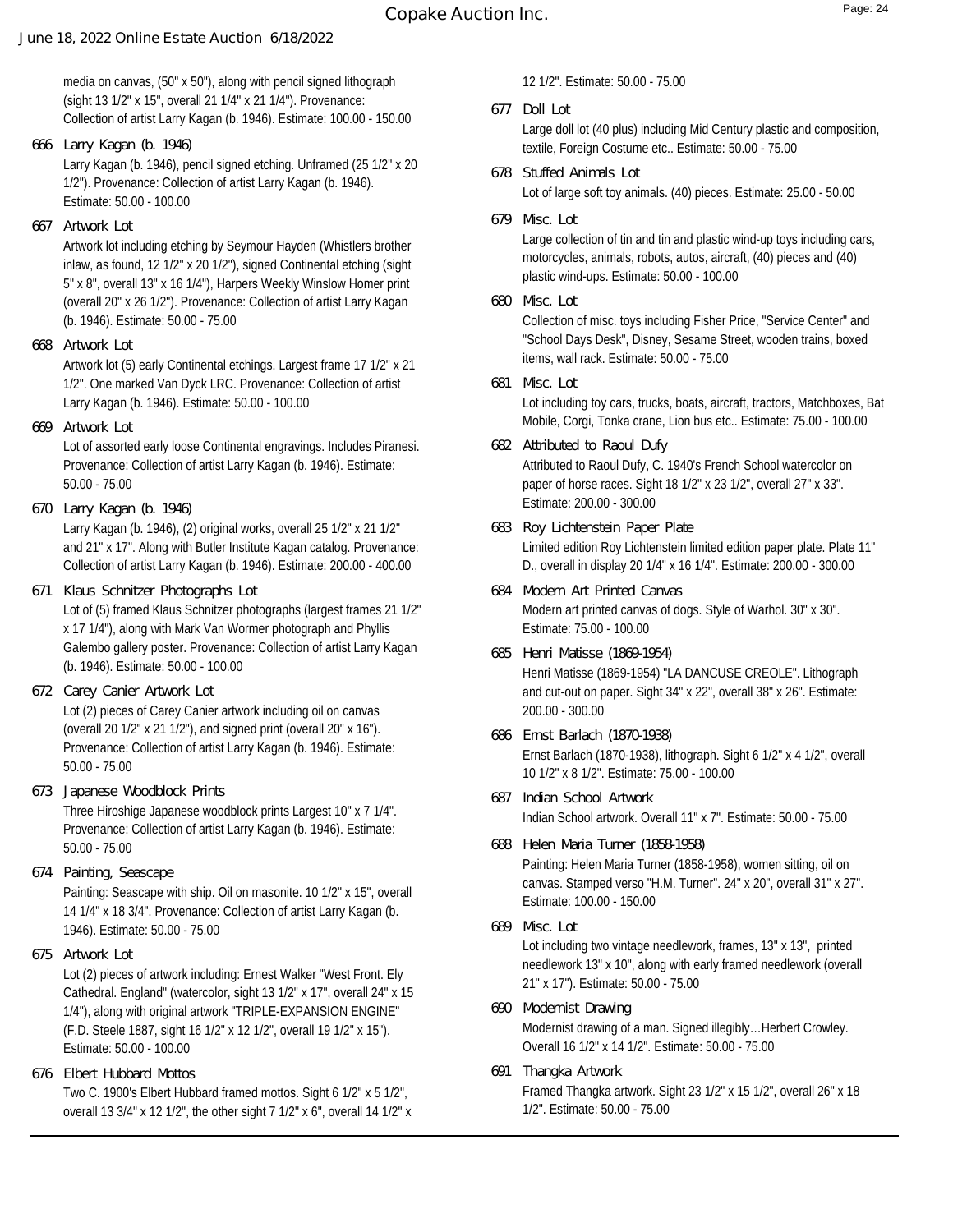### **LOT #**

- Framed Thangka artwork. Sight 16" x 10 1/2", overall 23" x 16 1/2". Estimate: 50.00 - 75.00 **692 Thangka Artwork**
- Lot including Paracas Monkey fragment and Pre-Columbian fragment / sash. Both in custom frames. 32 1/2" x 10 1/2". Estimate: 150.00 - 250.00 **693 Misc. Lot**
- Two Japanese woodblock prints. Kuniyoshi (Battle Scenes). Sights 13" x 8 1/2", overall 19" x 14 1/2". Estimate: 50.00 - 75.00 **694 Japanese Woodcuts**
- 19th c. print "CHERRIES". Marked LLC "PAINTED BY SIR F. LEIGHTON P.R.A.", LRC "ENGRAVED BY T.G. APPLETON". Sight 19 1/2" x 28 1/2", overall 30" x 37 1/2". Estimate: 50.00 - 100.00 **695 19th c. Print "CHERRIES"**
- Lot including early glass inkwell (4" Ht.), early bottle box with (2) bottles (8" x 5 1/2" x 7 1/2"), early letter writing box (12" x 9" x 8 1/2"). Estimate: 100.00 - 150.00 **696 Misc. Lot**
- Lot including Imari charger (12" D.), Imari bowl on stand (has line, 9" D., 4" Ht.), Japanese bowl, bowl, Greek style urn (broken base), Japanese vase. Estimate: 150.00 - 250.00 **697 Asian & Misc. Lot**
- Lot (4) Indian brass statues. Tallest 8" Ht.. Estimate: 50.00 100.00 **698 Lot of (4) Indian Brass Statues**
- Pair wooden Foo Dogs. 6 1/2" Ht.. Estimate: 50.00 75.00 **699 Pair Wooden Foo Dogs**
- Unusual ceramic ram tile artwork on stand. Tile 5 1/2" x 7 1/2". Estimate: 50.00 - 100.00 **701 Ceramic Ram Tile Artwork**
- Ethnic wooden carved instrument. 21" L.. Estimate: 50.00 75.00 **702 Ethnic Wooden Instrument**
- Lot (3) Japanese scrolls. Estimate: 50.00 75.00 **703 Three Japanese Scrolls**
- Lot including pill boxes, Russian box, open work box, Egyptian Museum souvenir, cold painted bird (as found), Lenox plate. Estimate: 50.00 - 75.00 **704 Misc. Lot**
- Lot (4) pieces of Arabian metalware. Estimate: 50.00 75.00 **705 Arabian Lot**
- Lot (4) pieces of Israeli glassware. One marked Judith Muller Israel. Estimate: 50.00 - 75.00 **706 Israeli Glassware Lot**
- Lot misc. sterling and silverplate. 590 grams of marked sterling. Estimate: 200.00 - 300.00 **707 Sterling and Silverplate Lot**
- Art Nouveau style bronze of woman holding urn. 10 1/2 "Ht.. Estimate: 50.00 - 75.00 **708 Bronze of Woman Holding Urn**
- Bone scepter adorned with silverplate and jewels. 13" L.. Estimate: 50.00 - 75.00 **709 Scepter**
- Bradley & Hubbard cast stand with slate top. 10" D., 31" Ht.. Estimate: 100.00 - 150.00 **710 Bradley & Hubbard Stand**
- Lot including Bohemian glass ashtray, (2) scent bottles, (2) vases (tallest 9 1/2" Ht.). Estimate: 50.00 - 75.00 **711 Misc. Lot**
- Lot including Val St. Lambert vase (8" Ht.), and Daum Nancy low dish (5" D., 2" Ht.). Estimate: 50.00 - 75.00 **712 Misc. Lot**
- Lot including Asian teapot, Lenox bowl, Sterling vanity set, copper plated, (2) steins, (2) snuff bottles, (5) pieces of vintage glassware. Estimate: 50.00 - 75.00 **713 Misc. Lot**
- Lot (3) assorted USCM Military badges. Estimate: 25.00 35.00 **714 Military Badges**
- Art Nouveau style bronze of woman. 27 1/2" Ht.. Estimate: 50.00 100.00 **715 Bronze of a Woman**
- Art Nouveau style bronze of woman. 26" Ht.. Estimate: 50.00 100.00 **716 Bronze of a Woman**
- Pair of bronze Cherub figures holding urns. 24" Ht.. Estimate: 100.00  $-150.00$ **717 Pair of Bronze Cherubs**
- Bronze of a woman in jeans. 23 1/2" Ht.. Estimate: 50.00 75.00 **718 Bronze of a Woman**
- Art Nouveau style bronze Cherub. Marked Aug. Moreau (after). 24 1/2" Ht.. Estimate: 50.00 - 100.00 **719 Bronze Cherub**
- Bronze of two embraced children. 20 1/2" Ht.. Estimate: 75.00 100.00 **720 Bronze of Children**
- Lot of vintage Tonka toys including camper, dump truck, fire truck, car carrier (largest in group, 36" L.). Estimate: 50.00 - 75.00 **721 Toy Lot**
- **722 Sports Lot**

Large sports lot including: Yankees and Mets books, pennants, hammer, magazines, newspapers, golf balls, cup, hat, lunchbox etc.. Estimate: 150.00 - 250.00

**723 Map Lot**

Lot (5) framed maps including: "LE PAYS DES HOTTENTOTS…" (sight 10 1/2", overall 14 1/2" x 18"), "COLONY of the / CAPE of GOOD HOPE" (sight 8 1/2" x 11", overall 13 1/2" x 17"), Map of Central Park (info verso, sight 5 1/2" x 15 1/2", overall 11 1/2" x 21 1/4"), "CAPE / OF / GOOD HOPE" (sight 10" x 15 1/2", overall 19" x 23"), "THE WORLD OF MERCATOR'S PROJECTION J. BARTHOLOMEW" (sight 15 1/2" x 23 1/2", overall 29" x 37"). Estimate: 100.00 - 200.00

**724 Map Lot**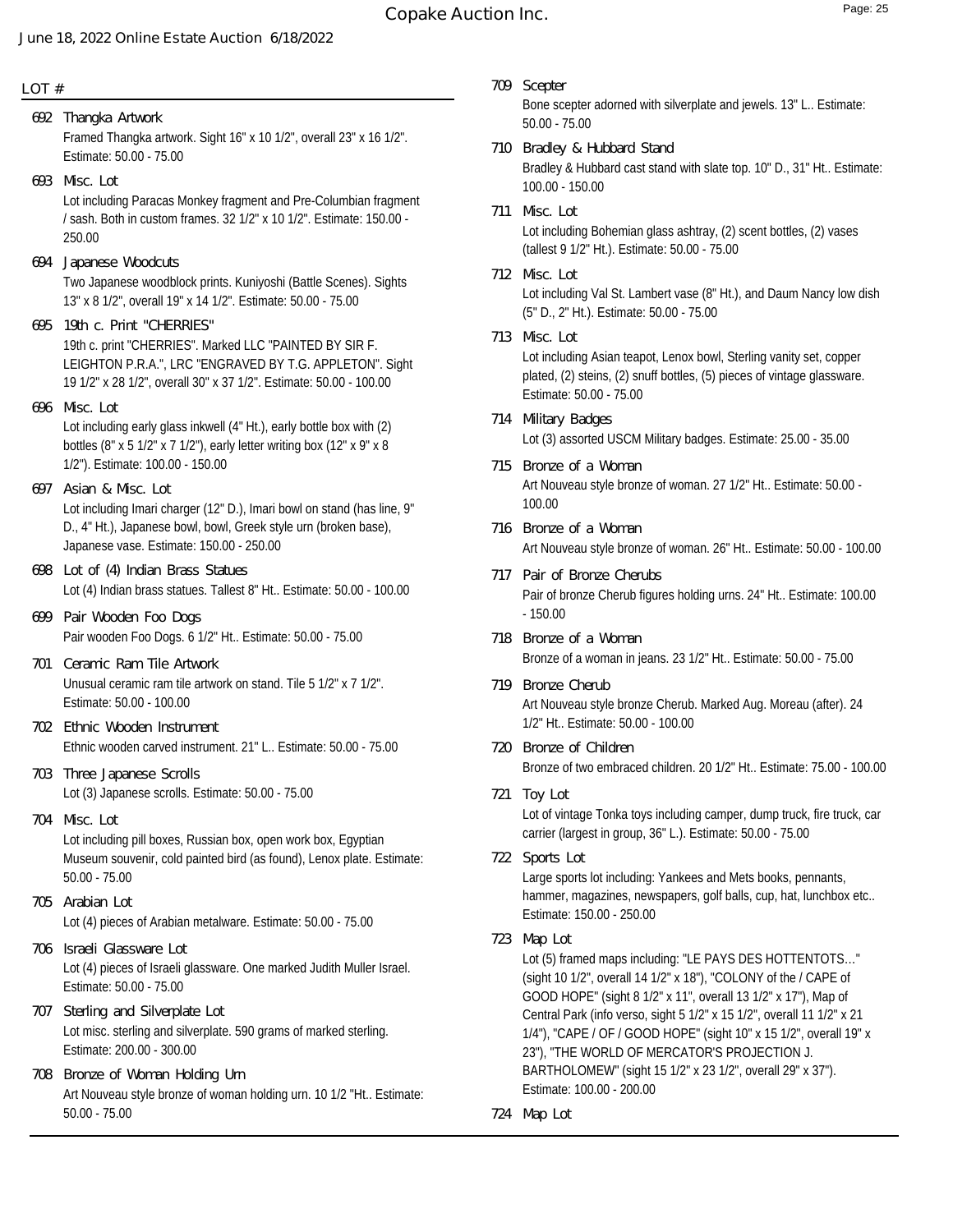Lot of various loose maps including: Vatican / Rome (largest 8 1/2" x 11"); Atlas tear outs; French "PLANISPHERE" (9 1/2" x 11 1/4"); Garden maps of Versaille / Paris; "CARTE / DE LA NOUVELLE ANGLETERRE / NOUVELLE YORCK, ET PENSILVANIE…" (10" x 14 1/2"), series of (8) Continental maps (11" x 15 3/4"), (2) "IMPERIUM ROMANUM" (17" x 11 1/2"), "SYSTEME DE PTOLEMEE" (10 1/4" x 13 1/4"); along with (2) newer maps (including Central Park). Estimate: 100.00 - 150.00

**725 Map Lot**

Lot of Celestial /Constellation maps. Largest 16" x 13". Estimate: 50.00 - 75.00

**726 Map Lot**

Map lot including: "TABLE / of the / COMPARATIVE LENGTHS /of the Principal / RIVERS / throughout the / WORLD" (13 3/4" x 10 1/2"), "A MAP OF / PRINCIPAL RIVERS" (16" x 13"); "JUNISON'S / GREATEST MASS OF / LAND AND WATER" (14 1/2" x 11 3/4"); booklet "THE GREAT DINOSAURS / OF THE CARNEGIE MUSEUM"; series of (6) maps (10 1/2" x 13"), (2) others. Estimate: 50.00 - 100.00

**727 Map Lot**

Map lot including: "PARIS" (9 3/4" x 12 1/4"); "BAY OF BISCAY" (10 1/2" x 13"); "GEOGRAPHICAL AND HISTORICAL MAP OF THE ROMAN EMPIRE" (18 1/2" x 22 1/2"); "AMERICA SEPTEN / TRIONA" (18" x 23"); "VERBRETUNG DER WICHTIGSTEN WILD UND KULTURTIERE" (17 1/2" x 22 1/4"). Estimate: 50.00 - 100.00

**728 Map Lot**

Map lot including: "Plan / von / PITTSBURG..." (13" x 11 1/2"); miniature map of Europe; "A PLAN of the COUNTRY / from FROG'SPOINT to CROTON RIVER" (18" x 11 1/4"); (3) maps of Alabama (largest 14 1/4" x 11 3/4"); assorted maps; "A NEW MAP / VIRGINIA" (13 1/2" x 17 1/2"); various state and city maps; misc. ephemera; miniature map of West Virginia; "HISTORICAL TRAILS / THROUGH / NEW MEXICO" (22" x 16 3/4"); book: The Story of Maps-Lloyd A. Brown-Hardcover First Edition (1949); Pittsburg poster (40" x 29"); "THE CALIFORNIA PACIFIC SAN DIEGO INTERNATIONAL EXPOSITION" / (21 1/2" x 31 1/2"); "WORLD WONDERS / A PICTORIAL MAP.."; "BOOTLEGGERS MAP.." (1926 Edward McCandish, 22" x 35"); along with assorted maps. Estimate: 200.00 - 400.00

- Lot (8) assorted vintage handbags including beaded, Bakelite, wicker. Estimate: 50.00 - 75.00 **729 Vintage Handbags**
- **730 Jewerly Lot**

Large jewelry lot. (8) showcases full of costume jewelry including chains, pins, earrings, cufflinks, necklaces, bracelets. Cases not included. Estimate: 150.00 - 200.00

- Mid Century Armchair. 17" seat Ht., 31" overall Ht.. Estimate: 50.00 100.00 **731 Mid Century Armchair**
- Early 19th c. snake leg candlestand in old red paint. 15" x 13" x 27". Estimate: 75.00 - 100.00 **732 19th c. Candlestand**
- **733 Pair Old Hickory Armchairs**

Pair of marked Old Hickory armchairs. 16" seat Ht., 39" overall Ht.. Estimate: 150.00 - 250.00

- Set of (4) 19th c. paint decorated bamboo turned spindle plank seat chairs. 18" seat Ht., 34 1/2" overall Ht.. Estimate: 75.00 - 125.00 **734 Set of (4) 19th c. Chairs**
- Stretcher base dropleaf Harvest table. 70" x 23 1/2" with 10" leaves, 29" leaves. Estimate: 150.00 - 250.00 **735 Harvest Table**
- Two drawer scrubbed pine table with tapered legs. 57" x 28" x 29". Estimate: 100.00 - 150.00 **736 Scrubbed Pine Table**
- Canadian serving cupboard. Two drawers over two doors. Blue paint. 45" x 19" x 35". Estimate: 200.00 - 300.00 **737 Canadian Serving Cupboard**
- Lot including iron wall mount hay feeder (24" x 28"), and unusual form too hold with pail insert. 12" x 12" x 3". Estimate: 50.00 - 75.00 **738 Misc. Lot**
- Lot including Mid Century side chair, (4) rattan chairs and bamboo table (44" D., 29" Ht.), along with bamboo side table (16 1/2" x 16 1/2" x 26 1/2"). Estimate: 75.00 - 100.00 **739 Furniture Lot**
- Art Nouveau style bronze of seated woman. 19 1/2" x 9 1/2" x 18". Estimate: 150.00 - 200.00 **740 Bronze of a Woman**
- Pair of paintings of women. Oil on canvas. 36" x 24", overall 45" x 32". Estimate: 50.00 - 75.00 **741 Pair Paintings of Women**
- Pair of steeple top brass and iron andirons. 18" Ht., 14" D.. Estimate: 40.00 - 60.00 **742 Andirons**
- **743 Artwork Lot**

Lot (2) signed prints. Includes Anatole Krasnyansky serigraph (overall 31 1/2" x 26 1/2"), and Barbara Wood serigraph (overall 31" x 28 1/2"). Estimate: 50.00 - 75.00

- Lot (2) Tarkay serigraphs. Artist's Proofs. Overall 22 1/2" x 20 1/2". Estimate: 50.00 - 75.00 **744 Artwork Lot**
- Richard Cosway (1742-1821), watercolor of child. Sight 7 1/2" x 6", overall 17 1/2" x 15 1/2". Christies sticker and bio info verso. Estimate: 300.00 - 400.00 **745 Richard Cosway (1742-1821)**
- **746 Artwork Lot**

Lot (5) pieces of various artwork including Tarkay Serigraph, portrait of a horse signed Lebedang, Herbert Fink signed lithograph, Paula Mae Green batik. Largest frame 30" x 21". Estimate: 50.00 - 75.00

- C. 1900's inlaid tray. 10 1/2" x 16 3/4". Estimate: 25.00 50.00 **747 Inlaid Tray**
- Lot (2) Asian ceramics. Tallest 14" Ht.. Estimate: 50.00 75.00 **748 Asian Lot**
- **749 Asian Snuff Bottles**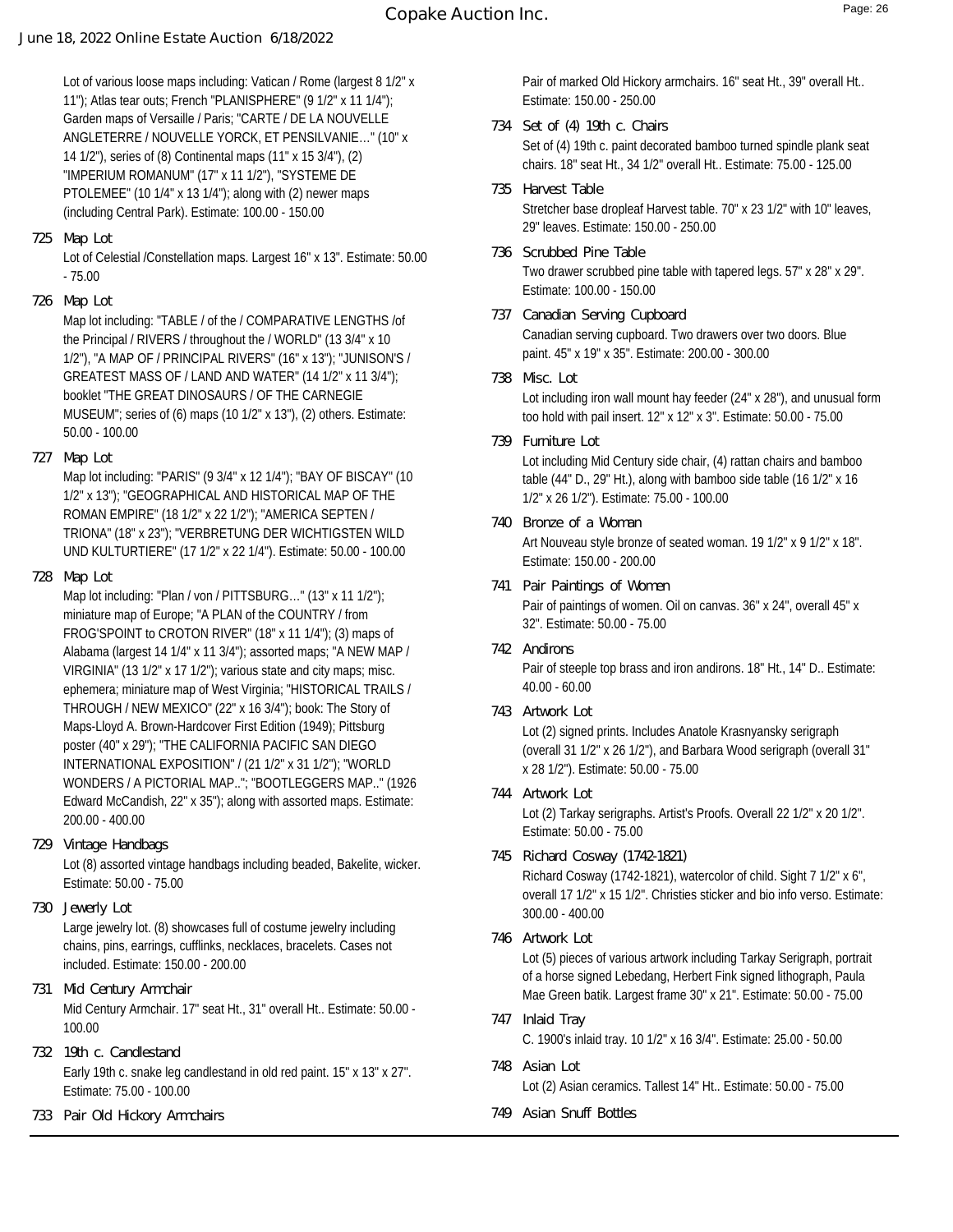# **Copake Auction Inc.** Page: 27

#### **June 18, 2022 Online Estate Auction 6/18/2022**

Lot (6) Asian ceramic and stone snuff bottles. Tallest 4" Ht.. Estimate: 50.00 - 75.00

- Lot of misc. Asian jewelry including bracelets, pendants etc.. Estimate: 50.00 - 75.00 **750 Asian Jewelry Lot**
- Roomsize Oriental rug. 8' 7" x 11' 10". Wear spots, border wear. Estimate: 50.00 - 75.00 **751 Roomsize Oriental Rug**
- Painting: 18th c. portrait of a woman. Oil on canvas laid to panel. Sight 29" x 24", overall 35 1/2" x 30 1/2". Estimate: 200.00 - 300.00 **752 Painting, 18th c. Portrait of a Woman**
- **753 China Lot**

Lot of Wedgwood Florentine china. (12) 10 3/4" plates (one chipped), (10) 8" plates, (9) 6" plates, (10) 5" bowls, (2) 10" x 7" bowls, 15 1/4" x 11 1/2" platter, covered vegetable bowl, gravy boat with underdish, sugar and creamer, cup and (2) saucers. Overall good shape. Estimate: 50.00 - 75.00

- Lot (5) pieces of Chinese Rose Medallion including platter (14 1/2" x 13"), two reticulated dishes and pair vases. Estimate: 50.00 - 75.00 **754 Chinese Rose Medallion Lot**
- **755 Lamp Lot**

Lot (2) ceramic lamps with shades. 22" and 29" Ht.. Estimate: 50.00 - 75.00

**756 Asian Lot**

Lot (10) pieces of Asian ceramics including vase (17 1/2" Ht.), charger (14 1/2" D.), (2) Foo Dogs, pottery bowl, (4) vases. Estimate: 50.00 - 100.00

- Lot (6) Asian Champleve vases. Tallest 9 1/2" Ht.. Estimate: 50.00 75.00 **757 Asian Lot**
- **758 Asian Lot**

Lot (13) pieces of Canton china. Largest plate 8 1/2" D.. Estimate: 50.00 - 75.00

- Lot (22) pieces of Asian ceramics including cups, plates, bowls. Largest 9 1/2" D., 4" Ht.. Estimate: 50.00 - 100.00 **759 Asian Lot**
- Lot (24) pieces of antique pewter including warmers, pitcher, plates, porringer etc.. Estimate: 50.00 - 100.00 **760 Pewter Lot**
- Victorian walnut etagere. 41" x 14" x 67 1/2". Estimate: 100.00 200.00 **761 Victorian Walnut Etagere**
- Early cast iron Skeet shooter (REMINGTON ARMS CO.). Approx. 30" L., 21" Ht.. Estimate: 50.00 - 75.00 **762 Skeet Shooter**
- Early cast iron Skeet shooter (THE CHAMBERLAIN CARTRIDGE CO.). Approx. 31" L. x 15 1/2" Ht.. Estimate: 50.00 - 75.00 **763 Skeet Shooter**
- Painting: 19th c. landscape. Sight 7" x 7", overall 10" x 9 3/4". Estimate: 50.00 - 75.00 **764 Landscape Painting**
- Lot (3) boxed games including dominoes (box 7 1/4"x 2 1/2"), boxed game (box 12" x 11 1/2" x 2"), block game (box 12" x 12" x 1 3/4"). Estimate: 50.00 - 75.00 **765 Game Lot**
- Lot (2) hand colored Japanese photographs. Sight 7" x 9", overall 14" x 16", the other sight 10" x 7", overall 17" x 14". Estimate: 50.00 - 75.00 **766 Hand Colored Japanese Photographs**
- 19th c. folk art ink drawing, Masonic (?). Shaped mixed wood frame. Sight 9" x 7", overall 12 1/2" x 11". Estimate: 50.00 - 100.00 **767 19th c. Folk Art Ink Drawing**
- 19th c. floral theorem on velvet. Sight 15" x 13", overall 19" x 17". Estimate: 50.00 - 75.00 **768 19th c. Theorem on Velvet**
- 1970s Schwinn Stingray Lil Chik, good condition, all original. Estimate: 50.00 - 75.00 **769 1970's Schwinn Stingray**
- Group of 5 flower and fruit colored prints. By J. Miller, London. Sight 21 1/2" x 14". Estimate: 75.00 - 125.00 **770 Botanical Prints Set of 5**
- Large lot of vintage comics. Estimate: 50.00 75.00 **771 Comic Book Lot**
- Lot (3) painted wooden duck decoys. Longest 14" L.. Estimate: 50.00 - 75.00 **772 Duck Decoys**
- Collection of (21) C. 1960's-90's Royal Copenhagen 7" plates. Estimate: 25.00 - 50.00 **773 Royal Copenhagen Plates**
- Lot (40) Bing & Grohdahl Mothers Day 6" plates. Estimate: 50.00 75.00 **774 Bing & Grondahl Mothers Day Plates**
- Pair 19th c. Staffordshire Spaniels. 12 1/2" Ht.. Estimate: 150.00 200.00 **775 Pair 19th c. Staffordshire Spaniels**
- Lot (2) training rifles. One marked "TRAINER RIFLE / PARRIS MFG. CO." (43" L.), and "KADET TRAINER…" (32" L.). Estimate: 50.00 - 75.00 **776 Training Rifles**
- Asian ceramic vase. 16 1/2" Ht.. Estimate: 50.00 75.00 **777 Asian Ceramic Vase**
- Pair Bohemian type table. Lamps. Both need rewiring. 37" Ht.. Estimate: 50.00 - 75.00 **778 Pair Lamps**
- Set of (5) Royal Copenhagen 9" plates. Imperfections, some chips. Estimate: 50.00 - 75.00 **779 Set of Royal Copenhagen Plates**
- Early Continental wall tapestry. 69" x 41". Estimate: 200.00 300.00 **780 Continental Tapestry**
- Adriano Cecioni (1836-1886), bronze sculpture of little girl. 10" x 11" **782 Adriano Cecioni (1836-1886) Sculpture**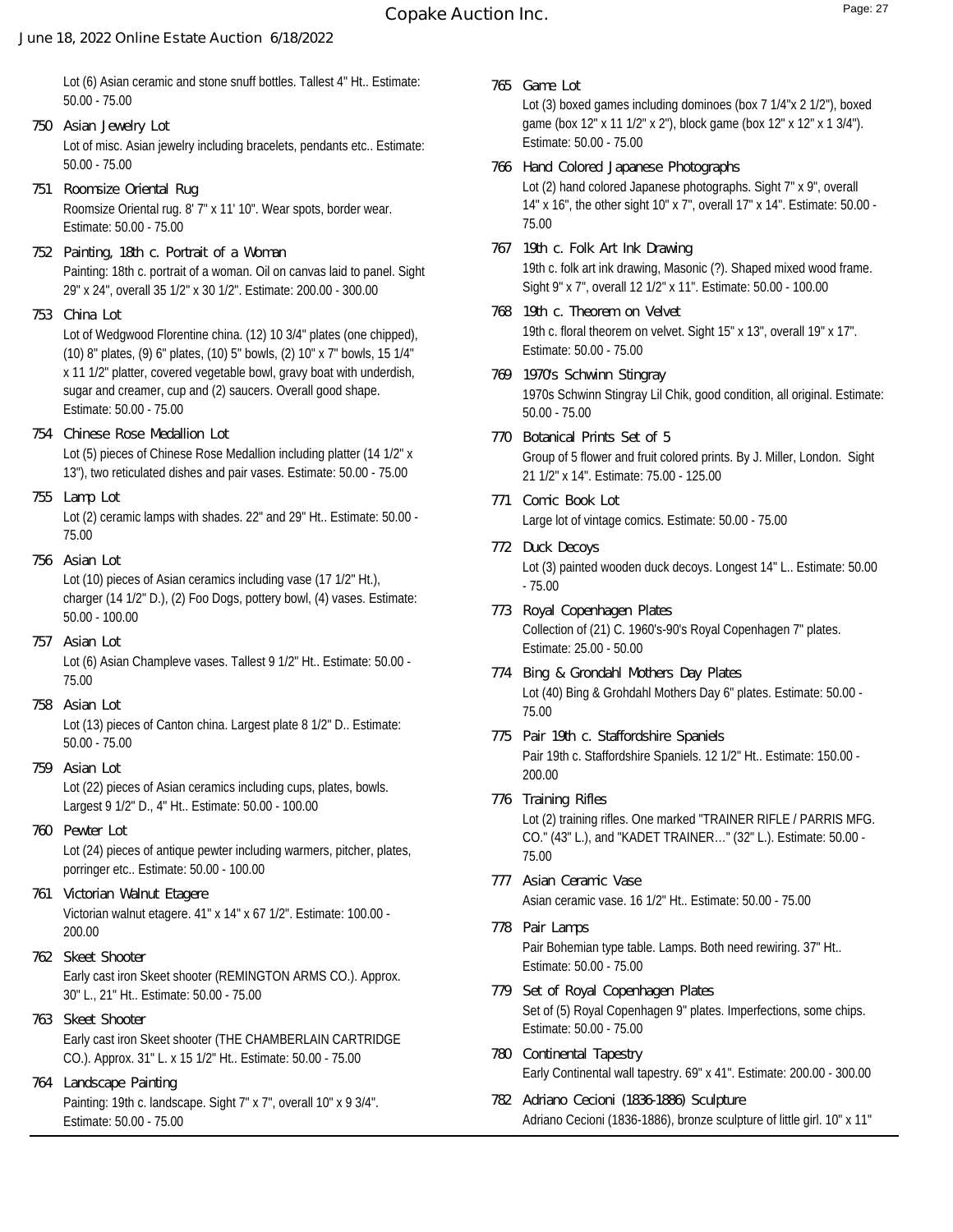x 29" Estimate: 300.00 - 400.00

- Galle style table lamp. Shade 13" D., 24" overall Ht. on base. Estimate: 50.00 - 100.00 **783 Galle Style Table Lamp**
- Brass sundial on poured stone base. 11 1/2" D., 22 1/2" Ht.. Estimate: 50.00 - 100.00 **784 Sundial**
- Painted framed wooden trade sign "WATERFRONT / LOT-for sale / Agent / Hudson Eldridge Inc. / 636 Main St., Chatham 945-0446". Overall 31" x 41". Estimate: 75.00 - 100.00 **785 Trade Sign**
- Vintage Diehl electric fan. 13" Ht.. Estimate: 50.00 75.00 **786 Vintage Fan**
- Automobile Mascot. 6" Ht.. Estimate: 50.00 75.00 **787 Automobile Mascot**
- Lot (9) brass elements. 18" L.. Estimate: 25.00 50.00 **788 Misc. Lot**
- Early walnut carved French armchair. 17" seat Ht., 37" overall Ht.. Estimate: 200.00 - 300.00 **789 French Armchair**
- Lot (5) early porcelain figurines. Tallest 4 1/2" Ht.. Estimate: 50.00 75.00 **790 Figurines Lot**
- Roomsize rug. As found.12' 2" x 8' 11". Some staining. Estimate: 50.00 - 75.00 **791 Roomsize Rug**
- French Louis XV style walnut Fauteuil chair with cut velvet upholstery. 16" seat Ht., 39 1/2" overall Ht.. Estimate: 150.00 - 250.00 **792 French Chair**
- Lot including early English woolwork and embroidery (19" each). Estimate: 100.00 - 150.00 **793 English Embroidery & Woolwork**
- English open bookcase. 50" x 10" x 60". Estimate: 75.00 100.00 **794 English Bookcase**
- 19th c. paint decorated trunk with side handles. 31" x 17" x 18 1/2". Estimate: 100.00 - 150.00 **795 19th c. Painted Trunk**
- Ginni Jackson (20th Century), pheasant in landscape, oil on canvas. 15" x 30", overall 22" x 37". Estimate: 100.00 - 150.00 **796 Ginny Jackson (20th Century)**
- Painting: Floral subject, oil on canvas. 20" x 30", overall 25 1/2" x 35 1/2". Estimate: 50.00 - 75.00 **797 Painting, Floral Subject**
- Sarah Fairchild (19th Century), "The Little Wag", marked LRC "Miss. M. A. Spafard's Sem. Cooperstown". Sight 13" x 10", overall 25" x 20". Estimate: 150.00 - 250.00 **798 Sarah Fairchild (19th Century)**
- Shore.Shirley, Mastic Acres, Long Island Maps (2). Vintage 1950s **799 Shirley, Mastic Acres, Long Island Maps (2)**

colorful brochure with map, etc., for Shirley, Long Island, promoting development. With separate Mastic Acres map. Town of Brookhaven, South 11 1/4" x 8 1/2". Estimate: 50.00 - 75.00

- Set of (4) kitchen chairs. 18" seat Ht., 38" overall Ht.. Estimate: 50.00 75.00 **800 Set of Chairs**
- Painting: Landscape with Buffalo. Oil on canvas. Overall in frame 21 1/2" x 25 1/2". Estimate: 50.00 - 75.00 **801 Painting, Landscape with Buffalo**
- Lot including Spanish style carved and upholstered armchair (19" seat Ht., 45" overall Ht.), and C. 1900 chair (18" seat Ht., 30 1/2" overall Ht.). Estimate: 50.00 - 75.00 **802 Chair Lot**
- Hans Axel Walleen (ANA-AWS) watercolor "In a little Spanish Town". Sight 19 1/2" x 28", frame 29 1/2" x 38". Provenance: Estate of Myron & Carolyn Neugeboren, Ct.. Estimate: 150.00 - 350.00 **803 Hans Axel Walleen Watercolor**
- Large painted wooden game board. 85" x 13" x 3". Estimate: 50.00 100.00 **804 Game Board**
- Early mounted floral hooked rug. 43 1/2" x 41 1/2". Estimate: 150.00 200.00 **805 Hooked Rug**
- Seven arm chandelier. Electrified. 22" D., 21" Ht.. Estimate: 50.00 75.00 **806 Chandelier**
- Lot (3) vintage canes, (2) bamboo. Tallest 37" L.. Estimate: 25.00 50.00 **807 Cane Lot**
- Pair early gesso and gilded wood sconces with frosted shades. 11" W., 9 1/2" D.. Estimate: 100.00 - 150.00 **808 Pair Sconces**
- **809 Misc. Lot**

Lot including signed and numbered sunflower lithograph (frame overall 11" x 9 1/2"), floral watercolor (frame overall 11" x 9"). Estimate: 100.00 - 150.00

19th c. quilt "Baskets", piece and appliqued. 79" x 92". Estimate: 200.00 - 300.00 **810 19th c. Quilt**

## Terms:

Cash - Check - Visa - Mastercard - Discover 20% buyer's premium 25% buyer's premium for LIVE AUCTIONEERS and INVALUABLE/AUCTION ZIP online purchases First time buyers must establish credit prior to auction to pay by check. Local sales tax: NYS Sales Tax 8%

#### Conditions of Sale

1. Some of the lots in this sale are offered subject to a reserve. This reserve is a confidential minimum price agreed upon by the consignor &